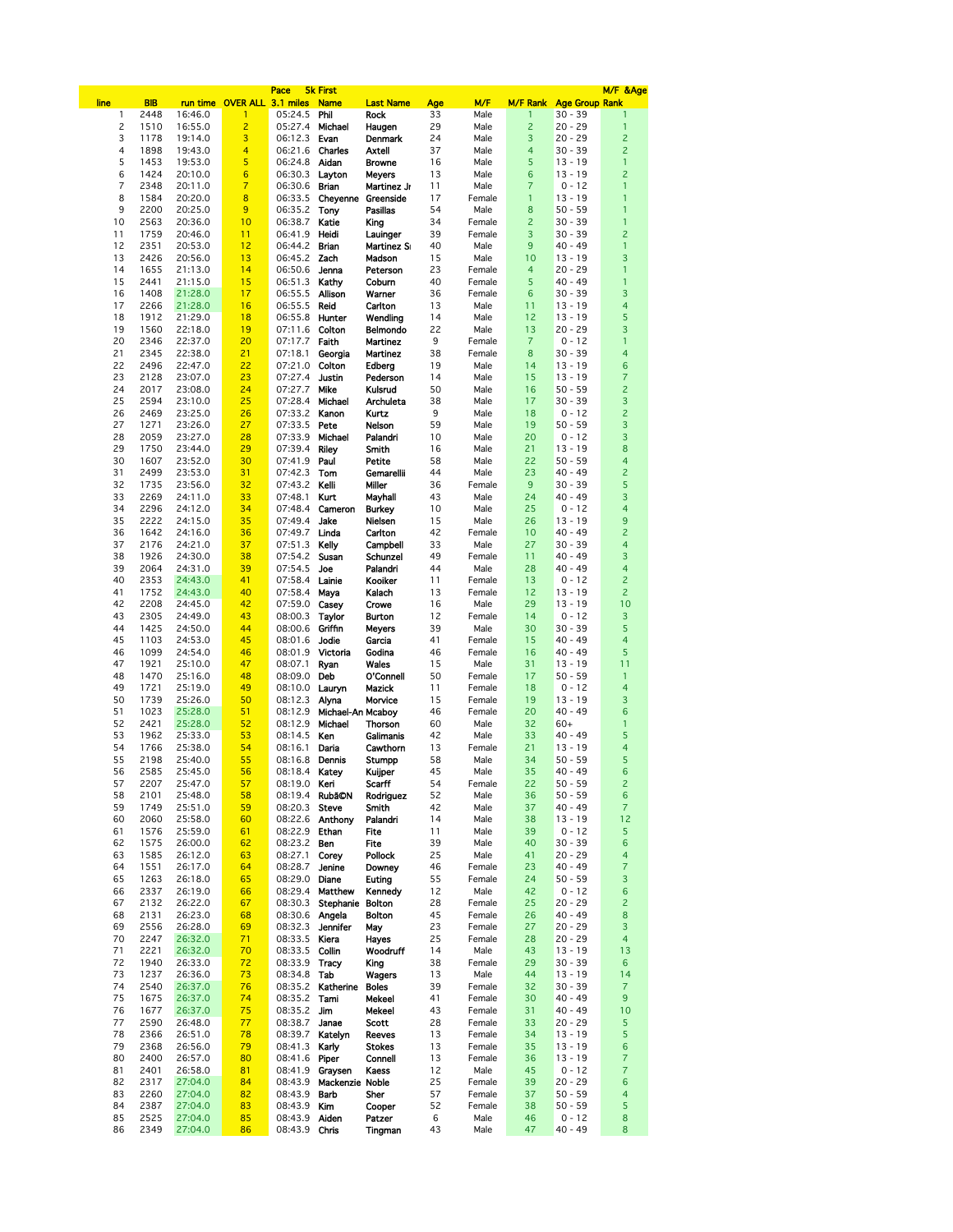| 87  | 2028 | 27:12.0 | 87  | 08:46.5        | Melissa         | Samsell           | 34 | Female | 40 | $30 - 39$ | 8               |
|-----|------|---------|-----|----------------|-----------------|-------------------|----|--------|----|-----------|-----------------|
|     |      |         |     |                |                 |                   |    |        |    |           |                 |
| 88  | 2029 | 27:14.0 | 88  | 08:47.1        | Chad            | Samsell           | 36 | Male   | 48 | $30 - 39$ | $\overline{7}$  |
| 89  | 1075 | 27:20.0 | 89  | 08:49.0        | Ryan            | Silvi             | 18 | Male   | 49 | $13 - 19$ | 15              |
| 90  | 1393 | 27:22.0 | 90  | 08:49.7        | Lynn            | Watling           | 51 | Female | 41 | $50 - 59$ | $6\phantom{1}6$ |
|     |      |         |     |                |                 |                   |    |        |    |           |                 |
| 91  | 1900 | 27:25.0 | 91  | 08:50.6        | Melissa         | <b>Axtell</b>     | 32 | Female | 42 | $30 - 39$ | 9               |
| 92  | 1074 | 27:33.0 | 92  | 08:53.2        | Carol           | Silvi             | 48 | Female | 43 | $40 - 49$ | 11              |
| 93  | 1524 | 27:33.0 | 93  | 08:53.2        | Judith          | Puzon             | 45 | Female | 44 | $40 - 49$ | 12              |
|     |      |         |     |                |                 |                   |    |        |    |           |                 |
| 94  | 1885 | 27:44.0 | 94  | 08:56.8        | Staci           | Cles              | 44 | Female | 45 | $40 - 49$ | 13              |
| 95  | 1275 | 27:45.0 | 95  | 08:57.1        | Mike            | Morrison          | 39 | Male   | 50 | $30 - 39$ | $\bf8$          |
| 96  | 2479 | 27:47.0 | 96  | 08:57.7        | Jake            | Lambro            | 16 | Male   | 51 | $13 - 19$ | 16              |
|     |      |         |     |                |                 |                   |    |        |    |           |                 |
| 97  | 1097 | 27:54.0 | 97  | 09:00.0 Roxy   |                 | <b>Bernal</b>     | 26 | Female | 46 | $20 - 29$ | $\overline{7}$  |
| 98  | 2313 | 27:58.0 | 99  | 09:01.3        | Julia           | Wolters           | 23 | Female | 48 | $20 - 29$ | 8               |
| 99  | 2276 | 27:58.0 | 98  | 09:01.3        | <b>Abbie</b>    | Neal              | 39 | Female | 47 | $30 - 39$ | 10              |
|     |      |         |     |                |                 |                   |    |        |    |           |                 |
| 100 | 2268 | 27:58.0 | 100 | 09:01.3        | Kerry           | Mavhall           | 41 | Female | 49 | $40 - 49$ | 14              |
| 101 | 2341 | 27:59.0 | 101 | 09:01.6        | Connor          | <b>Browne</b>     | 14 | Male   | 52 | $13 - 19$ | 17              |
| 102 | 2420 | 28:00.0 | 103 | 09:01.9        | Leah            | Nelson            | 34 | Female | 50 | $30 - 39$ | 11              |
| 103 | 1353 | 28:00.0 | 102 | 09:01.9        | Spencer         | Cooper            | 10 |        | 53 | $0 - 12$  | 9               |
|     |      |         |     |                |                 |                   |    | Male   |    |           |                 |
| 104 | 2419 | 28:01.0 | 104 | 09:02.3        | Heather         | Donovan           | 38 | Female | 51 | $30 - 39$ | 12              |
| 105 | 1974 | 28:02.0 | 105 | 09:02.6        | Tanner          | Doyle             | 14 | Male   | 54 | $13 - 19$ | 18              |
| 106 | 1802 | 28:02.0 | 106 | 09:02.6        | Kyle            | Yokoyama          | 15 | Male   | 55 | $13 - 19$ | 19              |
|     |      |         |     |                |                 |                   |    |        |    |           |                 |
| 107 | 2062 | 28:06.0 | 107 | 09:03.9        | Renee           | Palandri          | 43 | Female | 52 | $40 - 49$ | 15              |
| 108 | 2206 | 28:06.0 | 108 | 09:03.9        | Casey           | Holmberg          | 17 | Male   | 56 | $13 - 19$ | 20              |
| 109 | 2333 | 28:07.0 | 109 | 09:04.2        | Tiffany         | <b>Hollenbeck</b> | 38 | Female | 53 | $30 - 39$ | 13              |
|     | 2350 |         | 111 |                |                 |                   |    |        |    |           | $\bf{8}$        |
| 110 |      | 28:11.0 |     | 09:05.5        | Jordan          | Tingman           | 17 | Female | 55 | $13 - 19$ |                 |
| 111 | 1057 | 28:11.0 | 110 | 09:05.5        | Pam             | Krassin           | 48 | Female | 54 | $40 - 49$ | 16              |
| 112 | 1076 | 28:12.0 | 113 | 09:05.8        | Samantha Silvi  |                   | 16 | Female | 56 | $13 - 19$ | 9               |
| 113 | 1247 | 28:12.0 | 112 | 09:05.8        | Paul            | Vongoeder         | 44 | Male   | 57 | $40 - 49$ | 9               |
|     |      |         | 114 |                |                 |                   |    |        |    |           | 10              |
| 114 | 2565 | 28:18.0 |     | 09:07.7        | David           | <b>Barnes</b>     | 41 | Male   | 58 | $40 - 49$ |                 |
| 115 | 1077 | 28:20.0 | 115 | 09:08.4        | Alex            | Silvi             | 20 | Male   | 59 | $20 - 29$ | 5               |
| 116 | 2381 | 28:34.0 | 116 | 09:12.9        | Denise          | Spencer           | 41 | Female | 57 | $40 - 49$ | 17              |
| 117 | 2380 | 28:35.0 | 117 | 09:13.2        | <b>Brian</b>    | Spencer           | 40 | Male   | 60 | $40 - 49$ | 11              |
|     |      |         | 118 |                | Rebeca          |                   | 27 |        |    | $20 - 29$ | 9               |
| 118 | 2057 | 28:40.0 |     | 09:14.8        |                 | <b>DeJesus</b>    |    | Female | 58 |           |                 |
| 119 | 1819 | 28:40.0 | 119 | 09:14.8        | Mike            | <b>Brown</b>      | 51 | Male   | 61 | $50 - 59$ | $\overline{7}$  |
| 120 | 2471 | 28:42.0 | 120 | 09:15.5        | Conner          | Anderson          | 14 | Male   | 62 | $13 - 19$ | 21              |
| 121 | 1795 | 28:43.0 | 121 | 09:15.8        | Campbell        | Neste             | 11 | Female | 59 | $0 - 12$  | $\overline{5}$  |
|     | 1958 | 28:43.0 | 122 | 09:15.8        | Elizabeth       | <b>Basile</b>     | 11 |        | 60 | $0 - 12$  | $6\phantom{1}6$ |
| 122 |      |         |     |                |                 |                   |    | Female |    |           |                 |
| 123 | 2250 | 28:43.0 | 123 | 09:15.8        | Mark            | Horn              | 48 | Male   | 63 | $40 - 49$ | 12              |
| 124 | 1910 | 28:44.0 | 124 | 09:16.1        | Chris           | Wendling          | 46 | Male   | 64 | $40 - 49$ | 13              |
| 125 | 1411 | 28:44.0 | 125 | 09:16.1        | Tony            | Rangel            | 40 | Male   | 65 | $40 - 49$ | 14              |
| 126 | 2455 | 28:46.0 | 126 | 09:16.8        | Michael         | Oconnell          | 59 | Male   | 66 | $50 - 59$ | 8               |
|     |      |         |     |                |                 |                   |    |        |    |           |                 |
| 127 | 1994 | 28:48.0 | 127 | 09:17.4        | Olivia          | Cronin            | 36 | Female | 61 | $30 - 39$ | 14              |
| 128 | 1486 | 28:55.0 | 129 | 09:19.7        | Kamiah          | Cyr               | 34 | Female | 62 | $30 - 39$ | 15              |
| 129 | 2149 | 28:55.0 | 128 | 09:19.7        | Chris           | Delarm            | 34 | Male   | 67 | $30 - 39$ | $9\,$           |
| 130 | 1671 | 28:55.0 | 130 | 09:19.7        | Mike            | Kanaga            | 63 | Male   | 68 | $60+$     | $\overline{c}$  |
|     |      |         |     |                |                 |                   |    |        |    |           |                 |
| 131 | 2125 | 28:56.0 | 131 | 09:20.0        | Cari            | Korpi             | 42 | Female | 63 | $40 - 49$ | 18              |
| 132 | 2271 | 29:03.0 | 132 | 09:22.3        | Ronnie          | <b>Kipling</b>    | 42 | Male   | 69 | $40 - 49$ | 15              |
| 133 | 2041 | 29:13.0 | 133 | 09:25.5        | Wendy           | Plourd            | 53 | Female | 64 | $50 - 59$ | $\overline{7}$  |
| 134 | 1262 | 29:14.0 | 134 | 09:25.8        | Mary            | Mataja            | 60 | Female | 65 | $60+$     | $\mathbf{1}$    |
|     |      |         |     |                |                 |                   |    |        |    |           |                 |
| 135 | 2482 | 29:15.0 | 135 | 09:26.1        | Erika           | Moore             | 38 | Female | 66 | $30 - 39$ | 16              |
| 136 | 2145 | 29:16.0 | 136 | 09:26.5        | Lisa            | Kline Burdi       | 50 | Female | 67 | $50 - 59$ | 8               |
| 137 | 2478 | 29:16.0 | 137 | 09:26.5        | Lorene          | Lambro            | 53 | Female | 68 | $50 - 59$ | 9               |
| 138 | 2370 | 29:17.0 | 138 | 09:26.8        | Cynthia         | <b>Hammock</b>    | 46 | Female | 69 | $40 - 49$ | 19              |
| 139 | 2480 |         | 139 |                |                 |                   | 35 | Female | 70 | $30 - 39$ | 17              |
|     |      | 29:18.0 |     | 09:27.1        | Amy             | Cole              |    |        |    |           |                 |
| 140 | 2215 | 29:19.0 | 140 | 09:27.4        | <b>Trinity</b>  | Cook              | 13 | Female | 71 | $13 - 19$ | 10              |
| 141 | 2130 | 29:20.0 | 141 | 09:27.7        | Sandra          | Lamb              | 33 | Female | 72 | $30 - 39$ | 18              |
| 142 | 2481 | 29:24.0 | 142 | 09:29.0        | <b>Jennifer</b> | Swanson           | 39 | Female | 73 | $30 - 39$ | 19              |
| 143 | 2379 | 29:26.0 | 143 | 09:29.7 Kyle   |                 |                   | 12 | Male   | 70 | $0 - 12$  | 10              |
|     |      |         |     |                |                 | Spencer           |    |        |    |           |                 |
| 144 | 2552 | 29:29.0 | 144 | 09:30.6 Darami |                 | Coulter           | 40 | Female | 74 | $40 - 49$ | 20              |
| 145 | 2126 | 29:29.0 | 145 |                | 09:30.6 Jackson | Pederson          | 11 | Male   | 71 | $0 - 12$  | 11              |
| 146 | 1582 | 29:31.0 | 146 | 09:31.3        | Jason           | Greenside         | 39 | Male   | 72 | $30 - 39$ | 10              |
| 147 | 1643 | 29:31.0 | 147 | 09:31.3        | Dan             | Medeiros          | 62 | Male   | 73 | $60+$     | $\mathbf{3}$    |
| 148 |      |         | 148 | 09:32.9        |                 | <b>Bonilla</b>    |    |        |    | $30 - 39$ | 20              |
|     | 1286 | 29:36.0 |     |                | <b>Jennifer</b> |                   | 38 | Female | 75 |           |                 |
| 149 | 1961 | 29:36.0 | 149 | 09:32.9        | Jennifer        | <b>Cullers</b>    | 38 | Female | 76 | $30 - 39$ | 21              |
| 150 | 1708 | 29:39.0 | 150 | 09:33.9        | Ana             | <b>Morales</b>    | 33 | Female | 77 | $30 - 39$ | 22              |
| 151 | 2575 | 29:40.0 | 151 | 09:34.2        | М               | <b>Ooymon</b>     | 36 | Male   | 74 | $30 - 39$ | 11              |
| 152 | 1084 | 29:41.0 | 152 | 09:34.5        | Laurel          | Munguia           | 34 | Female | 78 | $30 - 39$ | 23              |
|     |      |         |     |                |                 |                   |    |        |    |           |                 |
| 153 | 1290 | 29:44.0 | 153 | 09:35.5        | Kyle            | Mccullough        | 13 | Male   | 75 | $13 - 19$ | 22              |
| 154 | 2284 | 29:47.0 | 154 | 09:36.5        | Erin            | Blair             | 35 | Female | 79 | $30 - 39$ | 24              |
| 155 | 1509 | 29:50.0 | 155 | 09:37.4        | Natasha         | <b>Roberts</b>    | 34 | Female | 80 | $30 - 39$ | 25              |
| 156 | 2040 | 29:50.0 | 156 | 09:37.4        | <b>Desiree</b>  | Houghton          | 42 | Female | 81 | $40 - 49$ | 21              |
|     |      |         |     |                |                 |                   |    |        |    |           |                 |
| 157 | 2008 | 29:51.0 | 158 | 09:37.7        | Maria           | Connell           | 43 | Female | 82 | $40 - 49$ | 22              |
| 158 | 1002 | 29:51.0 | 159 | 09:37.7        | Linda           | Pebenito          | 53 | Female | 83 | $50 - 59$ | 10              |
| 159 | 2042 | 29:51.0 | 157 | 09:37.7        | James           | Houghton          | 42 | Male   | 76 | $40 - 49$ | 16              |
| 160 | 2009 | 29:55.0 | 160 | 09:39.0        | Yohann          | Connell           | 38 | Male   | 77 | $30 - 39$ | 12              |
| 161 | 2334 | 29:56.0 | 161 | 09:39.4 Haley  |                 | O'Connell         | 23 | Female | 84 | $20 - 29$ | 10              |
|     |      |         |     |                |                 |                   |    |        |    |           |                 |
| 162 | 1528 | 29:57.0 | 162 | 09:39.7        | Karley          | Finlinson         | 13 | Female | 85 | $13 - 19$ | 11              |
| 163 | 1970 | 29:58.0 | 163 | 09:40.0        | Shannon         | Wise              | 41 | Female | 86 | $40 - 49$ | 23              |
| 164 | 2095 | 29:59.0 | 164 | 09:40.3        | Donna           | Maynard           | 42 | Female | 87 | $40 - 49$ | 24              |
| 165 | 1495 | 29:59.0 | 165 | 09:40.3        | Scott           | Amsden            | 48 | Male   | 78 | $40 - 49$ | 17              |
| 166 | 2555 | 29:59.0 | 166 | 09:40.3        | <b>Brian</b>    | Seitzler          |    | Male   | 79 | nr        |                 |
|     |      |         |     |                |                 |                   | nr |        |    |           | nr              |
| 167 | 1418 | 30:03.0 | 168 | 09:41.6 Lisa   |                 | Carson            | 57 | Female | 88 | $50 - 59$ | 11              |
| 168 | 2093 | 30:03.0 | 167 | 09:41.6        | Brandon         | Paust             | 16 | Male   | 80 | $13 - 19$ | 23              |
| 169 | 1703 | 30:03.0 | 169 | 09:41.6 Paul   |                 | Spieldenne        | 47 | Male   | 81 | 40 - 49   | 18              |
| 170 | 1987 | 30:03.0 | 170 | 09:41.6 Doug   |                 | Ades              | 43 | Male   | 82 | $40 - 49$ | 19              |
| 171 | 2378 | 30:07.0 | 171 | 09:42.9        | Avry            | Vranesh           | 11 | Female | 89 | $0 - 12$  | $\overline{7}$  |
|     |      |         |     |                |                 |                   |    |        |    |           |                 |
| 172 | 1045 | 30:11.0 | 173 | 09:44.2        | Erin            | Jones             | 17 | Female | 91 | $13 - 19$ | 12              |
| 173 | 1385 | 30:11.0 | 172 | 09:44.2 Amy    |                 | Perez             | 44 | Female | 90 | 40 - 49   | 25              |
| 174 | 1853 | 30:14.0 | 175 | 09:45.2 Shari  |                 | Nelson            | 30 | Female | 93 | $30 - 39$ | 26              |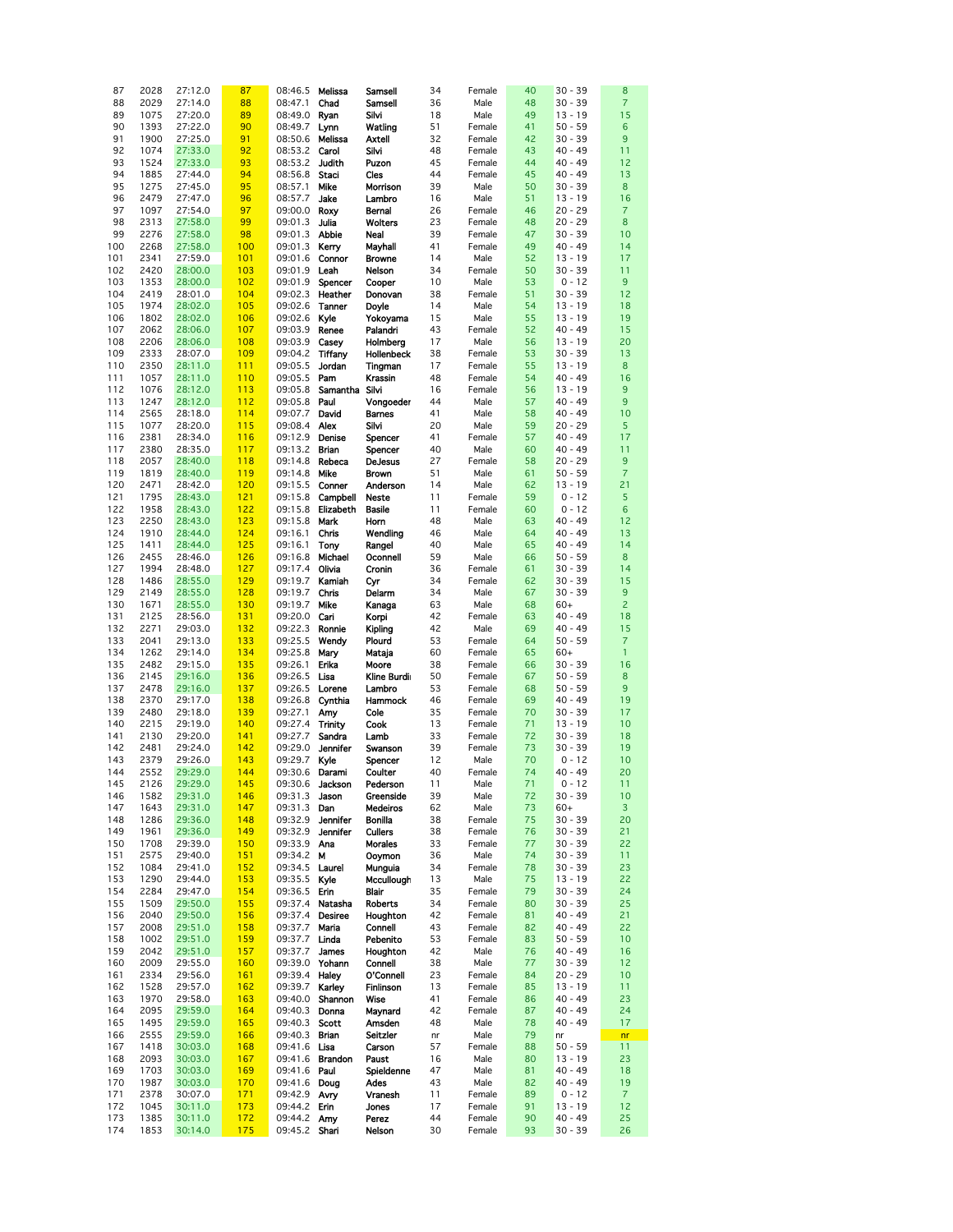| 175 | 1044 | 30:14.0 | 174 | 09:45.2         | Tracy             | Jones            | 43 | Female | 92  | $40 - 49$ | 26             |
|-----|------|---------|-----|-----------------|-------------------|------------------|----|--------|-----|-----------|----------------|
|     |      |         |     |                 |                   |                  |    |        |     |           |                |
| 176 | 1998 | 30:17.0 | 177 | 09:46.1         | Amy               | Althauser        | 19 | Female | 95  | $13 - 19$ | 13             |
| 177 | 1610 | 30:17.0 | 176 | 09:46.1         | <b>Emily</b>      | Moore            | 23 | Female | 94  | $20 - 29$ | 11             |
| 178 | 1997 | 30:17.0 | 178 | 09:46.1         | Jane              |                  | 46 | Female | 96  | $40 - 49$ | 27             |
|     |      |         |     |                 |                   | Lambert          |    |        |     |           |                |
| 179 | 1383 | 30:17.0 | 179 | 09:46.1         | Heather           | <b>Nugent</b>    | 47 | Female | 97  | 40 - 49   | 28             |
| 180 | 1180 | 30:17.0 | 180 | 09:46.1         | Amy               | Leir             | 46 | Female | 98  | 40 - 49   | 29             |
|     |      |         |     |                 |                   |                  |    |        |     |           |                |
| 181 | 1191 | 30:20.0 | 181 | 09:47.1         | Patrick           | <b>Bradley</b>   | 41 | Male   | 83  | $40 - 49$ | 20             |
| 182 | 2178 | 30:21.0 | 182 |                 | 09:47.4 Cortney   | Arp              | 24 | Female | 99  | $20 - 29$ | 12             |
| 183 | 2288 | 30:22.0 | 183 | 09:47.7         | Elena             | Murillo          | 28 | Female | 100 | $20 - 29$ | 13             |
|     |      |         |     |                 |                   |                  |    |        |     |           |                |
| 184 | 2571 | 30:27.0 | 185 | 09:49.4         | Mike              | Shellenbert      | 28 | Male   | 85  | $20 - 29$ | 6              |
| 185 | 1001 | 30:27.0 | 184 | 09:49.4 Chito   |                   | Pebenito         | 54 | Male   | 84  | $50 - 59$ | 9              |
| 186 | 1246 | 30:28.0 | 186 | 09:49.7         | <b>Tzarina</b>    | Celent           | 42 | Female | 101 | 40 - 49   | 30             |
|     |      |         |     |                 |                   |                  |    |        |     |           |                |
| 187 | 1731 | 30:29.0 | 187 | 09:50.0         | Angela            | <b>Humphreys</b> | 43 | Female | 102 | $40 - 49$ | 31             |
| 188 | 2323 | 30:30.0 | 188 | 09:50.3         | Carla             | Viltz            | 51 | Female | 103 | $50 - 59$ | 12             |
|     |      | 30:30.0 |     |                 |                   |                  | 41 |        |     |           |                |
| 189 | 1500 |         | 189 | 09:50.3         | Douang            | Nonthaveti       |    | Male   | 86  | $40 - 49$ | 21             |
| 190 | 2039 | 30:31.0 | 190 | 09:50.6 Briony  |                   | <b>Furness</b>   | 17 | Female | 104 | $13 - 19$ | 14             |
| 191 | 2418 | 30:31.0 | 191 | 09:50.6         | Winter            | Kayla            | 16 | Female | 105 | $13 - 19$ | 15             |
|     |      |         |     |                 |                   |                  |    |        |     |           |                |
| 192 | 1976 | 30:36.0 | 192 | 09:52.3         | Anthony           | Fajarillo        | 45 | Male   | 87  | 40 - 49   | 22             |
| 193 | 1450 | 30:37.0 | 196 | 09:52.6         | Trina             | Genge            | 38 | Female | 108 | $30 - 39$ | 27             |
| 194 | 2318 | 30:37.0 | 194 | 09:52.6         | Joy               | Tomas            | 43 | Female | 107 | 40 - 49   | 32             |
|     |      |         |     |                 |                   |                  |    |        |     |           |                |
| 195 | 1713 | 30:37.0 | 195 | 09:52.6         | Peyton            | Petzold          | 12 | Male   | 88  | $0 - 12$  | 12             |
| 196 | 1977 | 30:37.0 | 193 | 09:52.6         | Kalea             | Fajarillo        | 13 | Female | 106 | $13 - 19$ | 16             |
| 197 | 2156 | 30:39.0 | 198 | 09:53.2         | Caitlin           | <b>Withers</b>   | 30 | Female | 110 | $30 - 39$ | 28             |
|     |      |         |     |                 |                   |                  |    |        |     |           |                |
| 198 | 1800 | 30:39.0 | 197 | 09:53.2         | Cindi             | Kato             | 54 | Female | 109 | $50 - 59$ | 13             |
| 199 | 2498 | 30:41.0 | 199 | 09:53.9         | Tallia            | Lewandrow        | 14 | Female | 111 | $13 - 19$ | 17             |
| 200 | 2170 | 30:47.0 | 200 | 09:55.8         | Kayla             | Helmerson        | 23 | Female | 112 | $20 - 29$ | 14             |
|     |      |         |     |                 |                   |                  |    |        |     |           |                |
| 201 | 2217 | 30:47.0 | 201 | 09:55.8         | Lisa              | <b>Woodruff</b>  | 40 | Female | 113 | $40 - 49$ | 33             |
| 202 | 1305 | 30:47.0 | 202 | 09:55.8         | Shannon           | <b>Pasillas</b>  | 51 | Female | 114 | $50 - 59$ | 14             |
| 203 | 1321 | 30:50.0 | 203 | 09:56.8         | Jessica           | Markle           | 36 |        | 115 | $30 - 39$ | 29             |
|     |      |         |     |                 |                   |                  |    | Female |     |           |                |
| 204 | 1100 | 30:51.0 | 204 | 09:57.1         | Ginger            | Cook             | 41 | Female | 116 | 40 - 49   | 34             |
| 205 | 1590 | 30:51.0 | 205 | 09:57.1         | <b>Riley</b>      | Oswald           | 12 | Male   | 89  | $0 - 12$  | 13             |
|     |      |         |     |                 |                   |                  |    |        |     |           |                |
| 206 | 1518 | 30:54.0 | 207 | 09:58.1         | Alyssa            | <b>Meeks</b>     | 12 | Female | 118 | $0 - 12$  | 8              |
| 207 | 1519 | 30:54.0 | 206 | 09:58.1         | Rachel            | Meeks            | 14 | Female | 117 | $13 - 19$ | 18             |
| 208 | 1753 | 30:55.0 | 209 | 09:58.4         | Iris              | Kalach           | 40 | Female | 119 | $40 - 49$ | 35             |
|     |      |         |     |                 |                   |                  |    |        |     |           |                |
| 209 | 2432 | 30:55.0 | 208 | 09:58.4         | Evan              | Happel           | 29 | Male   | 90  | $20 - 29$ | $\overline{7}$ |
| 210 | 1164 | 31:02.0 | 210 | 10:00.6         | Rebecca           | Bruhl            | 40 | Female | 120 | $40 - 49$ | 36             |
| 211 | 2262 | 31:02.0 | 211 | 10:00.6         | <b>Stefanie</b>   | Erickson         | 43 | Female | 121 | 40 - 49   | 37             |
|     |      |         |     |                 |                   |                  |    |        |     |           |                |
| 212 | 1466 | 31:06.0 | 212 | 10:01.9         | Amy               | <b>Bedker</b>    | 41 | Female | 122 | $40 - 49$ | 38             |
| 213 | 1485 | 31:06.0 | 213 | 10:01.9         | Carla             | Holmes           | 51 | Female | 123 | $50 - 59$ | 15             |
| 214 | 1727 | 31:14.0 | 214 | 10:04.5 Faith   |                   | Jordan           | 12 | Female | 124 | $0 - 12$  | 9              |
|     |      |         |     |                 |                   |                  |    |        |     |           |                |
| 215 | 1104 | 31:15.0 | 215 | 10:04.8         | Kaia              | Garcia           | 11 | Female | 125 | $0 - 12$  | 10             |
| 216 | 1139 | 31:22.0 | 216 | 10:07.1         | Sophia            | <b>Meyers</b>    | 11 | Female | 126 | $0 - 12$  | 11             |
| 217 | 2324 | 31:26.0 | 217 | 10:08.4         | Rachel            | Clarke           | 38 | Female | 127 | $30 - 39$ | 30             |
|     |      |         |     |                 |                   |                  |    |        |     |           |                |
| 218 | 2165 | 31:28.0 | 218 | 10:09.0         | Heather           | <b>Thompson</b>  | 31 | Female | 128 | $30 - 39$ | 31             |
| 219 | 2344 | 31:30.0 | 219 | 10:09.7         | Mark              | Dillon           | 58 | Male   | 91  | $50 - 59$ | 10             |
| 220 | 2526 | 31:33.0 | 220 | 10:10.6         | Tina              | Olsson           | 38 | Female | 129 | $30 - 39$ | 32             |
|     |      |         |     |                 |                   |                  |    |        |     |           |                |
| 221 | 2527 | 31:36.0 | 221 | 10:11.6         | Lia               | Sevy             | 35 | Female | 130 | $30 - 39$ | 33             |
| 222 | 1699 | 31:37.0 | 222 | 10:11.9         | Jeremy            | Wahlen           | 36 | Male   | 92  | $30 - 39$ | 13             |
| 223 | 2572 | 31:38.0 | 223 | 10:12.3         | Jeff              | Duven            | 50 | Male   | 93  | $50 - 59$ | 11             |
|     |      |         |     |                 |                   |                  |    |        |     |           |                |
| 224 | 1992 | 31:43.0 | 224 | 10:13.9         | <b>Allie</b>      | Duven            | 17 | Female | 131 | $13 - 19$ | 19             |
| 225 | 1896 | 31:43.0 | 225 | 10:13.9         | Michelle          | Johnson          | 16 | Female | 132 | $13 - 19$ | 20             |
| 226 | 1508 | 31:44.0 | 226 | 10:14.2         | Sally             | <b>Mitchell</b>  | 37 | Female | 133 | $30 - 39$ | 34             |
|     |      |         |     |                 |                   |                  |    |        |     |           |                |
| 227 | 1148 | 31:44.0 | 227 | 10:14.2         | Cherie            | Greenside        | 38 | Female | 134 | $30 - 39$ | 35             |
| 228 | 1854 | 31:44.0 | 228 | 10:14.2         | Mikki             | Simonson         | 44 | Female | 135 | $40 - 49$ | 39             |
| 229 | 2180 | 31:46.0 | 229 | 10:14.8         | Shayna            | <b>Brown</b>     | 38 | Female | 136 | $30 - 39$ | 36             |
|     |      |         |     |                 |                   |                  |    |        |     |           |                |
| 230 | 2386 | 31:49.0 | 230 | 10:15.8         | Miranda           | Fogg             | 29 | Female | 137 | $20 - 29$ | 15             |
| 231 | 1659 | 31:50.0 | 231 | 10:16.1         | Pamela            | <b>Stephens</b>  | 58 | Female | 138 | $50 - 59$ | 16             |
| 232 | 1140 | 31:51.0 | 232 | 10:16.5 Bella   |                   | <b>Meyers</b>    | 8  | Female | 139 | $0 - 12$  | 12             |
|     |      |         |     |                 |                   |                  |    |        |     |           |                |
| 233 | 1204 | 31:55.0 | 233 | 10:17.7 Angel   |                   | Goral            | 38 | Female | 140 | $30 - 39$ | 37             |
| 234 | 2236 | 31:58.0 | 235 | 10:18.7 Abby    |                   | Hitt             | 16 | Female | 142 | $13 - 19$ | 21             |
| 235 | 1169 | 31:58.0 | 234 | 10:18.7         | Susanna           | <b>Bradbury</b>  | 41 | Female | 141 | $40 - 49$ | 40             |
|     |      |         |     |                 |                   |                  |    |        |     |           |                |
| 236 | 2315 | 31:58.0 | 236 | 10:18.7         | John              | Hitt             | 38 | Male   | 94  | $30 - 39$ | 14             |
| 237 | 1175 | 31:59.0 | 237 | 10:19.0         | Kerry             | <b>Boles</b>     | 42 | Female | 143 | 40 - 49   | 41             |
| 238 | 2087 | 32:02.0 | 238 | 10:20.0 Monica  |                   | Nobbay           | 15 | Female | 144 | $13 - 19$ | 22             |
| 239 | 1146 | 32:05.0 | 239 | 10:21.0 Debbie  |                   | Ohland           | 42 | Female | 145 | $40 - 49$ | 42             |
|     |      |         |     |                 |                   |                  |    |        |     |           |                |
| 240 | 1328 | 32:06.0 | 240 | 10:21.3         | Julie             | Holmberg         | 46 | Female | 146 | $40 - 49$ | 43             |
| 241 | 1967 | 32:10.0 | 243 |                 | 10:22.6 Kathleen  | Lansing          | 27 | Female | 149 | $20 - 29$ | 16             |
| 242 | 1248 | 32:10.0 | 241 | 10:22.6 Melissa |                   | Hunsicker        | 35 | Female | 147 | $30 - 39$ | 38             |
|     |      |         |     |                 |                   |                  |    |        |     |           |                |
| 243 | 1433 | 32:10.0 | 242 | 10:22.6 Liza    |                   | Nonthaveti       | 44 | Female | 148 | $40 - 49$ | 44             |
| 244 | 2524 | 32:16.0 | 244 | 10:24.5         | Michel            | Patzer           | 30 | Male   | 95  | $30 - 39$ | 15             |
| 245 | 2218 | 32:18.0 | 245 |                 | 10:25.2 Matthew   | Hsin             | 17 | Male   | 96  | $13 - 19$ | 24             |
|     |      |         |     |                 |                   |                  |    |        |     |           |                |
| 246 | 1041 | 32:20.0 | 246 | 10:25.8         | Marcey            | Anderson         | 46 | Female | 150 | 40 - 49   | 45             |
| 247 | 1732 | 32:20.0 | 247 | 10:25.8         | Jorge             | Azcarraga        | 34 | Male   | 97  | $30 - 39$ | 16             |
| 248 | 1730 | 32:22.0 | 248 | 10:26.5         | Jessica           | Garner           | 34 | Female | 151 | $30 - 39$ | 39             |
|     |      |         |     |                 |                   |                  |    |        |     |           |                |
| 249 | 2038 | 32:23.0 | 249 | 10:26.8         | Joan              | Stanigar         | 45 | Female | 152 | $40 - 49$ | 46             |
| 250 | 1874 | 32:27.0 | 251 | 10:28.1         | Jessica           | Stefani          | 35 | Female | 154 | $30 - 39$ | 40             |
| 251 | 1355 | 32:27.0 | 250 | 10:28.1         | Rembie            | Krattli          | 63 | Female | 153 | $60+$     | $\overline{c}$ |
|     |      |         |     |                 |                   |                  |    |        |     |           |                |
| 252 | 1626 | 32:31.0 | 252 | 10:29.4         | Summer            | Stevenson        | 36 | Female | 155 | $30 - 39$ | 41             |
| 253 | 1685 | 32:36.0 | 253 | 10:31.0         | Tyler             | Sauerbier        | 12 | Male   | 98  | $0 - 12$  | 14             |
| 254 | 1173 | 32:38.0 | 254 | 10:31.6         | Beverly           | Andersen         | 44 | Female | 156 | 40 - 49   | 47             |
| 255 | 2211 | 32:41.0 | 256 | 10:32.6         | Jacque            | Lannoye          | 24 | Female | 157 | 20 - 29   | 17             |
|     |      |         |     |                 |                   |                  |    |        |     |           |                |
| 256 | 1684 | 32:41.0 | 255 | 10:32.6 Jake    |                   | Sauerbier        | 14 | Male   | 99  | $13 - 19$ | 25             |
| 257 | 2021 | 32:43.0 | 257 |                 | 10:33.2 Ricki-Lyn | Coppock          | 26 | Female | 158 | $20 - 29$ | 18             |
| 258 | 1983 | 32:50.0 | 258 | 10:35.5         | Heidi             | Nielson          |    |        | 159 | $40 - 49$ | 48             |
|     |      |         |     |                 |                   |                  | 41 | Female |     |           |                |
| 259 | 1240 | 32:52.0 | 260 | 10:36.1         | Kaline            | Edmunds          | 46 | Female | 161 | 40 - 49   | 49             |
| 260 | 1479 | 32:52.0 | 259 | 10:36.1         | Patty             | <b>Stipe</b>     | 50 | Female | 160 | $50 - 59$ | 17             |
| 261 | 1627 | 32:52.0 | 261 | 10:36.1         | Gloria            | Rasmussen        | 52 | Female | 162 | $50 - 59$ | 18             |
| 262 | 1434 |         | 262 | 10:36.1 Lisa    |                   | Hinkle           | 52 |        | 163 | $50 - 59$ | 19             |
|     |      | 32:52.0 |     |                 |                   |                  |    | Female |     |           |                |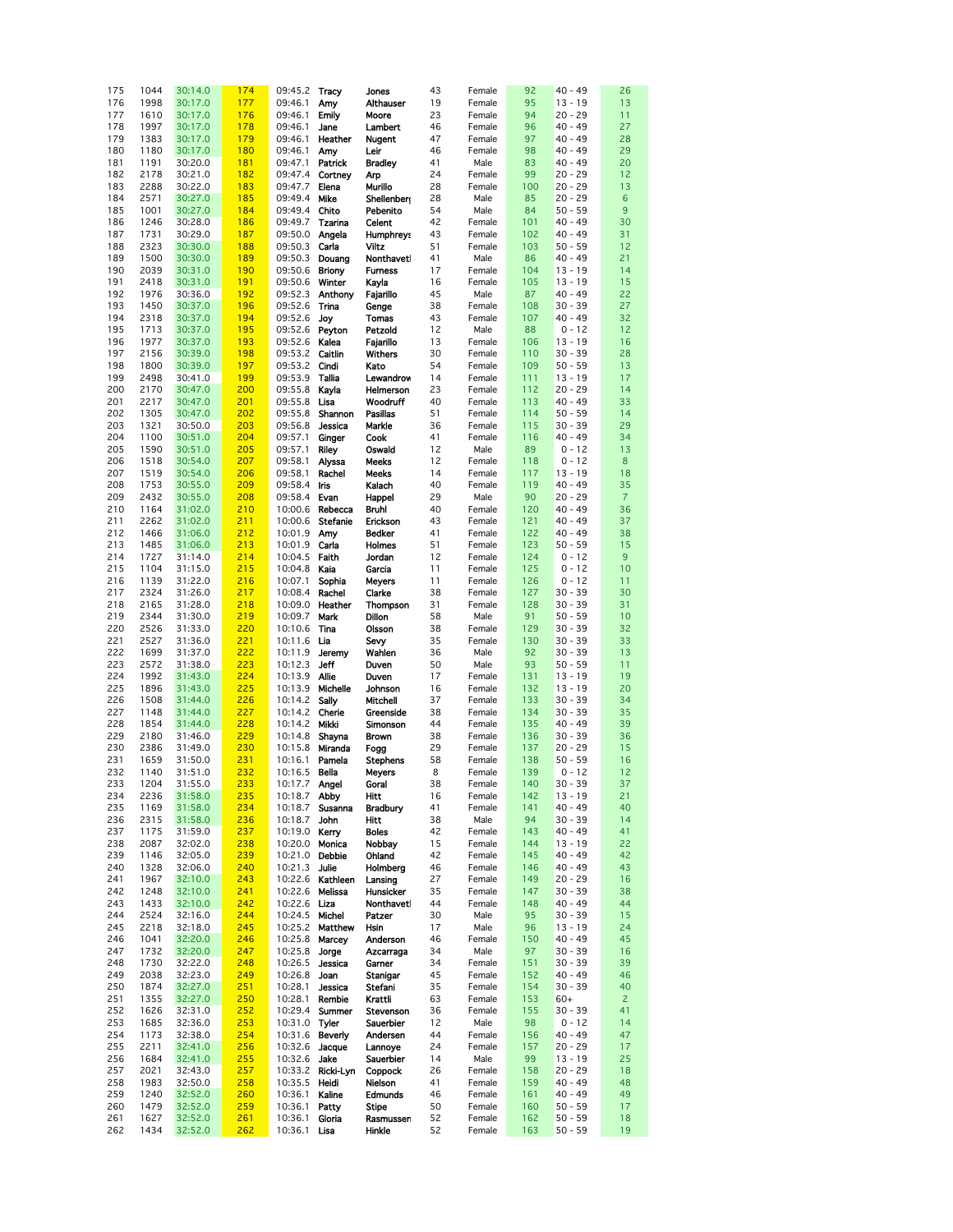| 263 | 1435 | 32:53.0 | 263 | 10:36.5        | Molly            | Edmunds         | 40             | Female | 164 | $40 - 49$ | 50             |
|-----|------|---------|-----|----------------|------------------|-----------------|----------------|--------|-----|-----------|----------------|
| 264 | 2383 | 32:54.0 | 264 | 10:36.8        | Genesis          | Pina            | 17             | Female | 165 | $13 - 19$ | 23             |
|     |      |         |     |                | Mackenzie White  |                 |                |        |     |           |                |
| 265 | 2299 | 32:54.0 | 265 | 10:36.8        |                  |                 | 17             | Female | 166 | $13 - 19$ | 24             |
| 266 | 1430 | 33:00.0 | 266 | 10:38.7        | Yuval            | Shekel          | 11             | Male   | 100 | $0 - 12$  | 15             |
| 267 | 2046 | 33:01.0 | 267 | 10:39.0        | Wes              | Rolfe           | 58             | Male   | 101 | $50 - 59$ | 12             |
| 268 | 1603 | 33:03.0 | 269 | 10:39.7        | April            | Pennington      | 47             | Female | 167 | $40 - 49$ | 51             |
| 269 | 2012 | 33:03.0 | 268 | 10:39.7        | Trevor           | Airington       | 36             | Male   | 102 | $30 - 39$ | 17             |
| 270 | 1324 | 33:04.0 | 270 | 10:40.0        | Lauren           | Leeden          | 14             | Female | 168 | $13 - 19$ | 25             |
| 271 | 1935 | 33:04.0 | 271 | 10:40.0        | Michelle         | <b>Brant</b>    | 42             | Female | 169 | $40 - 49$ | 52             |
|     |      |         |     | 10:40.3        |                  |                 |                |        |     |           |                |
| 272 | 2144 | 33:05.0 | 272 |                | Christine        | Eriksen         | 36             | Female | 170 | $30 - 39$ | 42             |
| 273 | 2139 | 33:14.0 | 273 | 10:43.2        | Liz              | Saysana         | 24             | Female | 171 | $20 - 29$ | 19             |
| 274 | 1429 | 33:16.0 | 274 | 10:43.9        | Yael             | Shekel          | 12             | Female | 172 | $0 - 12$  | 13             |
| 275 | 1496 | 33:18.0 | 275 | 10:44.5        | Lola             | Hoffer          | $\overline{7}$ | Female | 173 | $0 - 12$  | 14             |
| 276 | 1965 | 33:20.0 | 276 | 10:45.2        | Rob              | Lansing         | 58             | Male   | 103 | $50 - 59$ | 13             |
| 277 | 1216 | 33:21.0 | 277 | 10:45.5        | Eileen           | Knox            | 39             | Female | 174 | $30 - 39$ | 43             |
| 278 | 1349 | 33:25.0 | 279 | 10:46.8        | Jenna            | Carlson         | 10             | Female | 176 | $0 - 12$  | 15             |
| 279 | 2102 | 33:25.0 | 278 | 10:46.8        | Tonya            | Goodwillie      | 37             | Female | 175 | $30 - 39$ | 44             |
|     |      |         |     |                | Maria            |                 | 38             |        | 177 | $30 - 39$ | 45             |
| 280 | 2158 | 33:25.0 | 281 | 10:46.8        |                  | <b>Rosales</b>  |                | Female |     |           |                |
| 281 | 2304 | 33:25.0 | 282 | 10:46.8        | Tina             | <b>Burton</b>   | 45             | Female | 178 | $40 - 49$ | 53             |
| 282 | 2219 | 33:25.0 | 280 | 10:46.8        | Mike             | Woodruff        | 42             | Male   | 104 | $40 - 49$ | 23             |
| 283 | 1631 | 33:26.0 | 283 | 10:47.1        | <b>Stacey</b>    | Mooney          | 42             | Female | 179 | $40 - 49$ | 54             |
| 284 | 1763 | 33:27.0 | 284 | 10:47.4        | Karin            | <b>Black</b>    | 42             | Female | 180 | $40 - 49$ | 55             |
| 285 | 1884 | 33:29.0 | 285 | 10:48.1        | Svetlana         | Nelson          | 23             | Female | 181 | $20 - 29$ | 20             |
| 286 | 2007 | 33:29.0 | 286 | 10:48.1        | Stephannie Spurr |                 | 48             | Female | 182 | $40 - 49$ | 56             |
| 287 | 1981 | 33:30.0 | 289 | 10:48.4        | Cathy            | An              | 40             | Female | 184 | $40 - 49$ | 57             |
| 288 | 2285 | 33:30.0 | 287 | 10:48.4        | Maryann          | Oconnell        | 56             | Female | 183 | $50 - 59$ | 20             |
| 289 | 1883 | 33:30.0 | 288 | 10:48.4        | Mac              | Nelson          | 23             | Male   | 105 | $20 - 29$ | 8              |
|     |      |         |     |                |                  |                 |                |        |     |           |                |
| 290 | 1633 | 33:31.0 | 291 | 10:48.7        | Anna             | Starkel         | 33             | Female | 185 | $30 - 39$ | 46             |
| 291 | 2159 | 33:31.0 | 292 | 10:48.7        | Amy              | Coville         | 37             | Female | 186 | $30 - 39$ | 47             |
| 292 | 2579 | 33:31.0 | 290 | 10:48.7        | Kyle             | Mays            | 14             | Male   | 106 | $13 - 19$ | $\overline{7}$ |
| 293 | 2160 | 33:33.0 | 293 | 10:49.4        | Jessalyn         | Osborn          | 10             | Female | 187 | $0 - 12$  | 16             |
| 294 | 1711 | 33:33.0 | 295 | 10:49.4        | Reina            | <b>Mccauley</b> | 39             | Female | 188 | $30 - 39$ | 48             |
| 295 | 1686 | 33:33.0 | 294 | 10:49.4        | <b>Brayden</b>   | Sauerbier       | 17             | Male   | 107 | $13 - 19$ | 26             |
| 296 | 2061 | 33:36.0 | 296 | 10:50.3        | <b>Nick</b>      | Palandri        | 16             | Male   | 108 | $13 - 19$ | 27             |
| 297 | 2461 | 33:45.0 | 297 | 10:53.2        | Evan             | Greenwood       | 17             | Male   | 109 | $13 - 19$ | 28             |
| 298 | 1167 | 33:46.0 | 298 | 10:53.5        | Jeanne           | Allen           | 38             | Female | 189 | $30 - 39$ | 49             |
|     |      |         |     |                |                  |                 |                |        |     |           |                |
| 299 | 1168 | 33:49.0 | 299 | 10:54.5        | Robyn            | Paczkowsk       | 50             | Female | 190 | $50 - 59$ | 21             |
| 300 | 2019 | 33:54.0 | 300 | 10:56.1        | Alexia           | Alvarado        | 11             | Female | 191 | $0 - 12$  | 17             |
| 301 | 1050 | 33:55.0 | 301 | 10:56.5        | Shelley          | Kimmerle        | 53             | Female | 192 | $50 - 59$ | 22             |
| 302 | 1522 | 33:59.0 | 302 | 10:57.7        | Natasha          | Puzon           | 11             | Female | 193 | $0 - 12$  | 18             |
| 303 | 2553 | 34:00.0 | 303 | 10:58.1        | Daniel           | Seubert         | 23             | Male   | 110 | $20 - 29$ | 9              |
| 304 | 2554 | 34:05.0 | 304 | 10:59.7        | Nicole           | <b>Schmultz</b> | 22             | Female | 194 | $20 - 29$ | 21             |
| 305 | 1557 | 34:08.0 | 305 | 11:00.6        | Sandy            | Belmondo        | 51             | Female | 195 | $50 - 59$ | 23             |
| 306 | 1963 | 34:11.0 | 311 | 11:01.6        | Tionna           | Taylor          | 11             | Female | 200 | $0 - 12$  | 19             |
| 307 | 1559 | 34:11.0 | 306 | 11:01.6        | Maddi            | Belmondo        | 19             | Female | 196 | $13 - 19$ | 26             |
|     |      |         | 307 |                | Sara             | Hendrickso      | 27             |        | 197 |           | 22             |
| 308 | 2385 | 34:11.0 |     | 11:01.6        |                  |                 |                | Female |     | $20 - 29$ |                |
| 309 | 1986 | 34:11.0 | 308 | 11:01.6        | Maria            | Arp             | 46             | Female | 198 | $40 - 49$ | 58             |
| 310 | 1517 | 34:11.0 | 309 | 11:01.6        | Jennifer         | Meeks           | 41             | Female | 199 | $40 - 49$ | 59             |
| 311 | 1520 | 34:11.0 | 310 | 11:01.6        | Richard          | Meeks           | 41             | Male   | 111 | $40 - 49$ | 24             |
| 312 | 1089 | 34:13.0 | 312 | 11:02.3        | Christine        | Kane            | 40             | Female | 201 | $40 - 49$ | 60             |
| 313 | 2354 | 34:13.0 | 313 | 11:02.3        | Darcy            | Kooiker         | 43             | Female | 202 | $40 - 49$ | 61             |
| 314 | 1748 | 34:19.0 | 314 | 11:04.2        | Sandy            | Paul            | 43             | Female | 203 | $40 - 49$ | 62             |
| 315 | 1567 | 34:20.0 | 315 | 11:04.5        | Izzy             | Gonzalez        | 13             | Female | 204 | $13 - 19$ | 27             |
| 316 | 1614 | 34:25.0 | 316 | 11:06.1        | Diane            | Bowe            | 48             | Female | 205 | $40 - 49$ | 63             |
| 317 | 1566 | 34:26.0 | 317 | 11:06.5        | Danelle          | Gonzalez        | 48             | Female | 206 | $40 - 49$ | 64             |
| 318 | 2588 | 34:30.0 | 319 | 11:07.7        | Krissie          | Hanson          | 36             | Female | 208 | $30 - 39$ | 50             |
| 319 | 2597 | 34:30.0 | 320 | 11:07.7        | Ara              | Evans           | 35             | Female | 209 | $30 - 39$ | 51             |
|     |      |         |     |                |                  |                 |                |        |     |           |                |
| 320 | 1751 | 34:30.0 | 318 |                | 11:07.7 Jennifer | Snider          | 44             | Female | 207 | $40 - 49$ | 65             |
| 321 | 1212 | 34:30.0 | 321 | 11:07.7 Brenda |                  | Utz             | 48             | Female | 210 | $40 - 49$ | 66             |
| 322 | 1174 | 34:33.0 | 322 | 11:08.7 Symone |                  | Hefely          | 50             | Female | 211 | $50 - 59$ | 24             |
| 323 | 1678 | 34:34.0 | 324 | 11:09.0 Lauren |                  | Roberson        | 16             | Female | 213 | $13 - 19$ | 28             |
| 324 | 2116 | 34:34.0 | 323 | 11:09.0        | Chrisjana        | Holmes          | 28             | Female | 212 | $20 - 29$ | 23             |
| 325 | 1683 | 34:36.0 | 325 | 11:09.7        | Madey            | Mekeel          | 19             | Female | 214 | $13 - 19$ | 29             |
| 326 | 1956 | 34:38.0 | 326 | 11:10.3        | <b>Desiree</b>   | Marking         | 36             | Female | 215 | $30 - 39$ | 52             |
| 327 | 2384 | 34:42.0 | 327 | 11:11.6        | Mark             | Hendrickso      | 30             | Male   | 112 | $30 - 39$ | 18             |
| 328 | 2375 | 34:44.0 | 328 | 11:12.3        | Lauren           | Vitellaro       | 11             | Female | 216 | $0 - 12$  | 20             |
| 329 | 1850 | 34:45.0 | 330 | 11:12.6        | Delia            | Greenwood       | 11             | Female | 218 | $0 - 12$  | 21             |
| 330 | 1579 | 34:45.0 | 329 | 11:12.6        | Claire           | Sims            | 25             | Female | 217 | $20 - 29$ | 24             |
| 331 | 2530 | 34:45.0 | 331 | 11:12.6        | Margee           | Potter          | 52             | Female | 219 | $50 - 59$ | 25             |
| 332 | 1347 | 34:49.0 | 333 | 11:13.9        | Cindy            | Carlson         | 49             | Female | 221 | $40 - 49$ | 67             |
| 333 | 2282 | 34:49.0 | 332 | 11:13.9        | Mahiya           | Moreno          | 11             | Female | 220 | $0 - 12$  | 22             |
| 334 | 1107 | 34:52.0 | 334 | 11:14.8        | Gina             | Kopp            | 39             | Female | 222 | $30 - 39$ | 53             |
|     |      |         |     |                |                  |                 |                |        |     |           |                |
| 335 | 1201 | 34:52.0 | 336 | 11:14.8        | Janice           | Tomko           | 49             | Female | 223 | $40 - 49$ | 68             |
| 336 | 1868 | 34:52.0 | 335 | 11:14.8        | Duane            | Nakamura        | 48             | Male   | 113 | $40 - 49$ | 25             |
| 337 | 1432 | 34:57.0 | 337 | 11:16.5        | Natalie          | Wissbrod        | 46             | Female | 224 | $40 - 49$ | 69             |
| 338 | 1951 | 34:58.0 | 338 | 11:16.8        | Melanie          | Owings          | 44             | Female | 225 | $40 - 49$ | 70             |
| 339 | 1817 | 34:58.0 | 339 | 11:16.8        | Judy             | Simone          | 54             | Female | 226 | $50 - 59$ | 26             |
| 340 | 2242 | 35:00.0 | 340 | 11:17.4 Darryl |                  | Stratford       | 32             | Male   | 114 | $30 - 39$ | 19             |
| 341 | 2410 | 35:03.0 | 342 | 11:18.4        | Maggie           | Dakcin          | 13             | Female | 228 | $13 - 19$ | 30             |
| 342 | 1580 | 35:03.0 | 341 | 11:18.4        | Sarah            | Reathaford      | 47             | Female | 227 | $40 - 49$ | 71             |
| 343 | 1493 | 35:03.0 | 343 | 11:18.4        | <b>Therese</b>   | Hoffer          | 43             | Female | 229 | $40 - 49$ | 72             |
| 344 | 1494 | 35:03.0 | 344 | 11:18.4 Lewie  |                  | Hoffer          | 35             | Male   | 115 | $30 - 39$ | 20             |
| 345 | 2391 | 35:05.0 | 345 | 11:19.0        | Caitlin          | Hunt            | 11             | Female | 230 | $0 - 12$  | 23             |
|     |      |         |     |                |                  |                 |                |        |     |           |                |
| 346 | 2006 | 35:05.0 | 346 | 11:19.0        | Cecile           | Lancaster       | 15             | Female | 231 | $13 - 19$ | 31             |
| 347 | 2589 | 35:05.0 | 347 | 11:19.0        | <b>Brittney</b>  | Boyer           | 25             | Female | 232 | $20 - 29$ | 25             |
| 348 | 2557 | 35:06.0 | 348 | 11:19.4 Julie  |                  | Lockwood        | 51             | Female | 233 | $50 - 59$ | 27             |
| 349 | 2509 | 35:06.0 | 349 | 11:19.4 Dylan  |                  | MacDonald       | 10             | Male   | 116 | $0 - 12$  | 16             |
| 350 | 1249 | 35:07.0 | 350 | 11:19.7 Kendra |                  | Simpson         | 17             | Female | 234 | $13 - 19$ | 32             |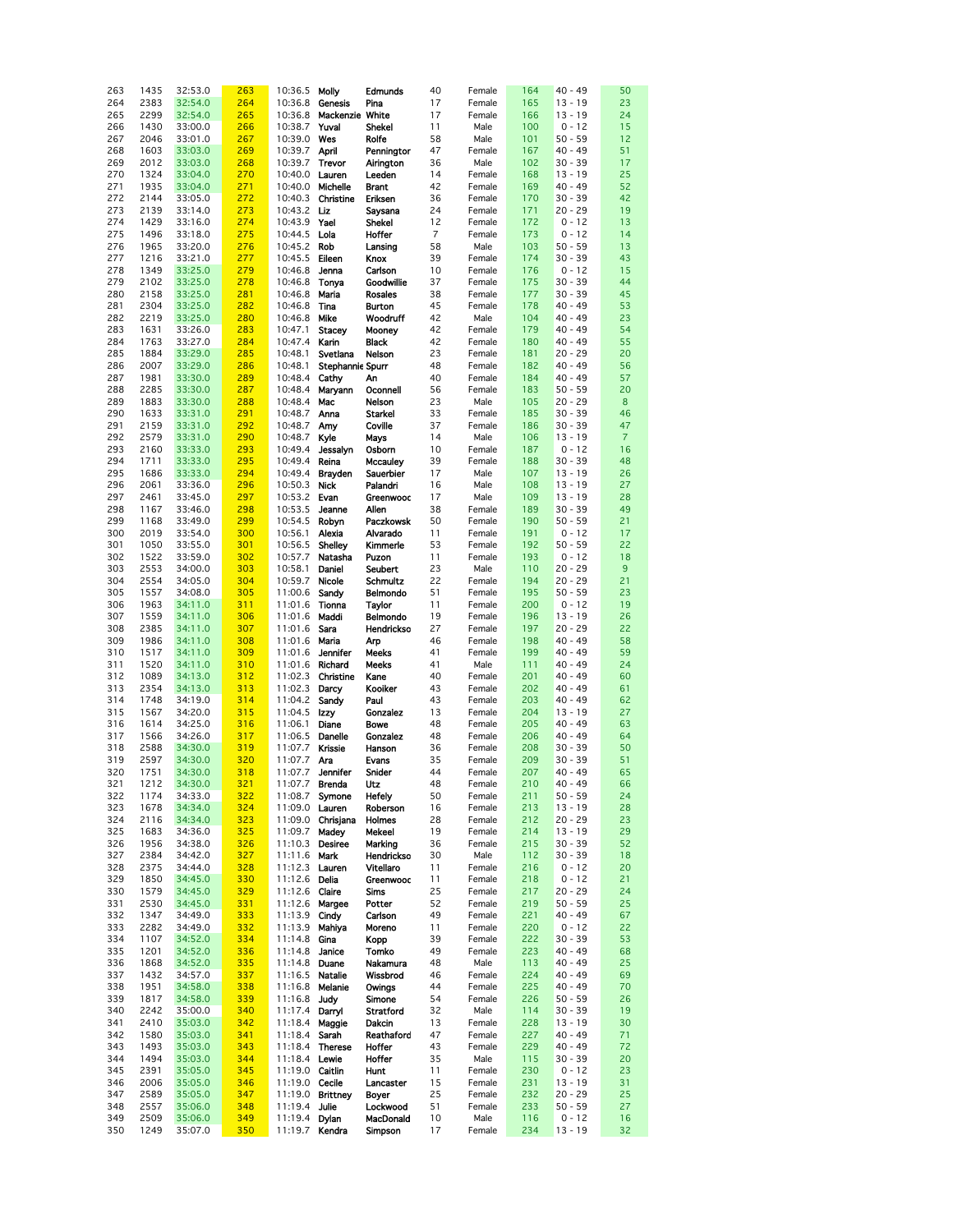| 351 | 2225 | 35:10.0 | 352 | 11:20.6         | Jillian                | Marcotte         | 14             | Female | 235 | $13 - 19$ | 33             |
|-----|------|---------|-----|-----------------|------------------------|------------------|----------------|--------|-----|-----------|----------------|
| 352 | 2035 | 35:10.0 | 353 | 11:20.6         | Evan                   | Winterlich       | 8              | Male   | 118 | $0 - 12$  | 17             |
| 353 | 2508 | 35:10.0 | 351 | 11:20.6         | Sean                   | MacDonald        | 48             | Male   | 117 | $40 - 49$ | 26             |
|     |      |         |     |                 |                        |                  |                |        |     |           |                |
| 354 | 2033 | 35:13.0 | 354 | 11:21.6         | <b>Brian</b>           | Winterlich       | 38             | Male   | 119 | $30 - 39$ | 21             |
| 355 | 1266 | 35:16.0 | 357 | 11:22.6         | Allison                | Hilde            | 18             | Female | 238 | $13 - 19$ | 34             |
| 356 | 1031 | 35:16.0 | 355 | 11:22.6         | <b>Danielle</b>        | Lindbo           | 29             | Female | 236 | $20 - 29$ | 26             |
|     |      |         |     |                 |                        |                  |                |        |     |           |                |
| 357 | 1298 | 35:16.0 | 356 | 11:22.6         | Anna                   | Menghini         | 42             | Female | 237 | $40 - 49$ | 73             |
| 358 | 1764 | 35:16.0 | 358 | 11:22.6         | Heidi                  | Young            | 43             | Female | 239 | $40 - 49$ | 74             |
| 359 | 1046 | 35:17.0 | 359 | 11:22.9         | Christina              | <b>Threlkeld</b> | 42             | Female | 240 | $40 - 49$ | 75             |
|     |      |         |     |                 |                        |                  |                |        |     |           |                |
| 360 | 1630 | 35:17.0 | 360 | 11:22.9         | <b>Billi</b>           | Jerry            | 47             | Female | 241 | $40 - 49$ | 76             |
| 361 | 1451 | 35:20.0 | 361 | 11:23.9         | <b>Vicky</b>           | Robl             | 39             | Female | 242 | $30 - 39$ | 54             |
| 362 | 1458 | 35:20.0 | 362 | 11:23.9         | Valerie                | <b>Kupets</b>    | 41             | Female | 243 | 40 - 49   | 77             |
|     |      |         |     |                 |                        |                  |                |        |     |           |                |
| 363 | 1709 | 35:22.0 | 365 | 11:24.5         | Stephanie Firth        |                  | 39             | Female | 245 | $30 - 39$ | 55             |
| 364 | 1550 | 35:22.0 | 366 | 11:24.5         | Bethany                | <b>Reynolds</b>  | 36             | Female | 246 | $30 - 39$ | 56             |
| 365 | 2408 | 35:22.0 | 363 | 11:24.5         | <b>Barbara</b>         | Purnell          | 49             | Female | 244 | $40 - 49$ | 78             |
|     |      |         |     |                 |                        |                  |                |        |     |           |                |
| 366 | 2298 | 35:22.0 | 367 | 11:24.5         | Amie                   | Kasarda          | 46             | Female | 247 | $40 - 49$ | 79             |
| 367 | 2300 | 35:22.0 | 368 | 11:24.5         | Patti                  | Mcmullan         | 46             | Female | 248 | $40 - 49$ | 80             |
| 368 | 1710 | 35:22.0 | 364 | 11:24.5 Lee     |                        | Firth            | 44             | Male   | 120 | 40 - 49   | 27             |
|     |      |         |     |                 |                        |                  |                |        |     |           |                |
| 369 | 2011 | 35:23.0 | 370 | 11:24.8         | Trisha                 | Altergott        | 34             | Female | 250 | $30 - 39$ | 57             |
| 370 | 2069 | 35:23.0 | 372 | 11:24.8         | Kelly                  | Laing            | 51             | Female | 251 | $50 - 59$ | 28             |
| 371 | 1644 | 35:23.0 | 369 | 11:24.8         | Lynne                  | Wolf             | 60             | Female | 249 | $60+$     | $\overline{3}$ |
|     |      |         |     |                 |                        |                  |                |        |     |           | 29             |
| 372 | 1440 | 35:23.0 | 371 | 11:24.8         | Matthew                | Trajano          | 13             | Male   | 121 | $13 - 19$ |                |
| 373 | 1978 | 35:23.0 | 373 | 11:24.8         | Daniel                 | Lara             | 15             | Male   | 122 | $13 - 19$ | 30             |
| 374 | 1502 | 35:24.0 | 374 | 11:25.2         | Heather                | <b>Ballard</b>   | 37             | Female | 252 | $30 - 39$ | 58             |
| 375 | 2460 | 35:25.0 | 378 | 11:25.5         | Haylee                 | Goral            | 9              | Female | 256 | $0 - 12$  | 24             |
|     |      |         |     |                 |                        |                  |                |        |     |           |                |
| 376 | 2148 | 35:25.0 | 375 | 11:25.5         | Urvi                   | Ruparelia        | 30             | Female | 253 | $30 - 39$ | 59             |
| 377 | 1391 | 35:25.0 | 379 | 11:25.5         | Carrie                 | Larsen           | 37             | Female | 257 | $30 - 39$ | 60             |
| 378 | 2267 | 35:25.0 | 376 | 11:25.5         | Sheri                  | Swank            | 46             | Female | 254 | $40 - 49$ | 81             |
|     |      |         |     |                 |                        |                  |                |        |     |           |                |
| 379 | 1073 | 35:25.0 | 377 | 11:25.5         | Lisa                   | Madson           | 47             | Female | 255 | $40 - 49$ | 82             |
| 380 | 1878 | 35:31.0 | 380 | 11:27.4         | Kelly                  | Zeiss            | 13             | Female | 258 | $13 - 19$ | 35             |
| 381 | 1096 | 35:41.0 | 382 | 11:30.6         | Maria                  | Lopez            | 37             | Female | 260 | $30 - 39$ | 61             |
|     |      |         |     |                 |                        |                  |                |        |     |           |                |
| 382 | 1196 | 35:41.0 | 381 | 11:30.6         | Marie                  | <b>Burke</b>     | 40             | Female | 259 | $40 - 49$ | 83             |
| 383 | 1106 | 35:42.0 | 383 | 11:31.0         | Jenny                  | Nelson           | 34             | Female | 261 | $30 - 39$ | 62             |
| 384 | 2089 | 35:53.0 | 384 | 11:34.5         | Hepsy                  | Nobbay           | 49             | Female | 262 | $40 - 49$ | 84             |
| 385 | 1523 | 35:58.0 | 385 | 11:36.1         | Alexandra Puzon        |                  | 12             | Female | 263 | $0 - 12$  | 25             |
|     | 1457 | 36:00.0 | 386 | 11:36.8         |                        | Welch            | 41             |        | 264 | $40 - 49$ | 85             |
| 386 |      |         |     |                 | Amee                   |                  |                | Female |     |           |                |
| 387 | 2596 | 36:04.0 | 387 | 11:38.1         | Ingrid                 | Odmark           | 11             | Female | 265 | $0 - 12$  | 26             |
| 388 | 1924 | 36:04.0 | 388 | 11:38.1         | <b>Natalie</b>         | Minear           | 33             | Female | 266 | $30 - 39$ | 63             |
| 389 | 1378 | 36:06.0 | 389 | 11:38.7         | Joe                    | Henry            | 44             | Male   | 123 | $40 - 49$ | 28             |
| 390 | 1996 | 36:12.0 | 390 | 11:40.6 Kristin |                        | Nielsen          | 32             | Female | 267 | $30 - 39$ | 64             |
| 391 | 1697 | 36:20.0 | 391 | 11:43.2 Kathy   |                        | Wahlen           | 35             | Female | 268 | $30 - 39$ | 65             |
|     |      |         |     |                 |                        |                  |                |        |     |           |                |
| 392 | 1022 | 36:20.0 | 392 | 11:43.2 Kelly   |                        | Stokesbary       | 34             | Female | 269 | $30 - 39$ | 66             |
| 393 | 1058 | 36:24.0 | 394 | 11:44.5         | Olivia                 | Krassin          | 17             | Female | 271 | $13 - 19$ | 36             |
| 394 | 1223 | 36:24.0 | 393 | 11:44.5         | Kristen                | <b>Schumache</b> | 36             | Female | 270 | $30 - 39$ | 67             |
| 395 | 1341 | 36:25.0 | 395 | 11:44.8         | Taylor                 | Harris           | 17             | Female | 272 | $13 - 19$ | 37             |
|     |      |         |     |                 |                        |                  |                |        |     |           |                |
| 396 | 1902 | 36:25.0 | 396 | 11:44.8         | Quinn                  | Keller           | 14             | Male   | 124 | $13 - 19$ | 31             |
| 397 | 2191 | 36:26.0 | 397 | 11:45.2         | Christine              | Howard           | 57             | Female | 273 | $50 - 59$ | 29             |
| 398 | 2174 | 36:27.0 | 398 | 11:45.5         | Kimberly               | Carson           | 35             | Female | 274 | $30 - 39$ | 68             |
| 399 | 2175 | 36:29.0 | 399 | 11:46.1         | Andrew                 | Carson           | 37             | Male   | 125 | $30 - 39$ | 22             |
| 400 | 1600 | 36:34.0 | 400 | 11:47.7         | Nichol                 | Herzog           | 43             | Female | 275 | 40 - 49   | 86             |
| 401 | 1471 | 36:41.0 | 402 | 11:50.0         | Katie                  | Hendrickso       | 22             | Female | 277 | $20 - 29$ | 27             |
|     |      |         |     |                 |                        |                  |                |        |     |           |                |
| 402 | 2053 | 36:41.0 | 401 | 11:50.0         | <b>Theresa</b>         | Carr             | 61             | Female | 276 | $60+$     | $\overline{4}$ |
| 403 | 1179 | 36:43.0 | 403 | 11:50.6         | Erik                   | <b>Denmark</b>   | 35             | Male   | 126 | $30 - 39$ | 23             |
| 404 | 2297 | 36:47.0 | 404 | 11:51.9         | Carrie                 | Miceli           | 42             | Female | 278 | $40 - 49$ | 87             |
| 405 | 2096 | 36:50.0 | 406 | 11:52.9         | Missy                  | Gallagher        | 46             | Female | 279 | 40 - 49   | 88             |
|     |      |         |     |                 |                        |                  |                |        |     |           |                |
| 406 | 2097 | 36:50.0 | 405 | 11:52.9         | Pat                    | Gallagher        | 54             | Male   | 127 | $50 - 59$ | 14             |
| 407 | 1019 | 36:51.0 | 409 | 11:53.2 Emma    |                        | Dazell           | 10             | Female | 281 | $0 - 12$  | 27             |
| 408 | 2244 | 36:51.0 | 407 | 11:53.2 Martha  |                        | <b>Nagel</b>     | 46             | Female | 280 | $40 - 49$ | 89             |
| 409 | 2243 | 36:51.0 | 408 | 11:53.2 Nick    |                        | Nagel            | 46             | Male   | 128 | $40 - 49$ | 29             |
|     |      |         |     |                 |                        |                  |                |        |     |           |                |
| 410 | 2415 | 36:55.0 | 410 | 11:54.5 Hailey  |                        | Sheffer          | 10             | Female | 282 | $0 - 12$  | 28             |
| 411 | 2074 | 36:55.0 | 411 |                 | 11:54.5 <b>Heather</b> | Weeks            | 34             | Female | 283 | $30 - 39$ | 69             |
| 412 | 1090 | 37:00.0 | 413 | 11:56.1         | Andi                   | Foley            | 40             | Female | 284 | $40 - 49$ | 90             |
| 413 | 1091 | 37:00.0 | 412 | 11:56.1         | Steve                  | Foley            | 40             | Male   | 129 | $40 - 49$ | 30             |
| 414 | 2489 | 37:08.0 | 414 | 11:58.7         | Caroline               | Martin           | 33             | Female | 285 | 30 - 39   | 70             |
|     |      |         |     |                 |                        |                  |                |        |     |           |                |
| 415 | 2392 | 37:08.0 | 415 | 11:58.7         | Peter                  | Hunt             | 45             | Male   | 130 | $40 - 49$ | 31             |
| 416 | 2013 | 37:09.0 | 416 | 11:59.0 Alyssa  |                        | Zahir            | 15             | Female | 286 | $13 - 19$ | 38             |
| 417 | 1141 | 37:15.0 | 417 | 12:01.0 Allie   |                        | Green            | 10             | Female | 287 | $0 - 12$  | 29             |
| 418 | 2274 | 37:15.0 | 418 | 12:01.0 Abbey   |                        | Peterson         | 9              | Female | 288 | $0 - 12$  | 30             |
| 419 | 1488 | 37:19.0 | 419 | 12:02.3 Kaili   |                        | Goode            | $\overline{7}$ | Female | 289 | $0 - 12$  | 31             |
|     |      |         |     |                 |                        |                  |                |        |     |           |                |
| 420 | 1487 | 37:24.0 | 420 | 12:03.9         | Kadri                  | Linaskgood       | 42             | Female | 290 | $40 - 49$ | 91             |
| 421 | 1095 | 37:26.0 | 421 | 12:04.5         | Tiffany                | Parker           | 35             | Female | 291 | $30 - 39$ | 71             |
| 422 | 1145 | 37:31.0 | 422 | 12:06.1         | Samantha Peterson      |                  | 36             | Female | 292 | 30 - 39   | 72             |
| 423 | 2075 | 37:35.0 | 423 | 12:07.4         | Cheri                  | <b>Flatness</b>  | 34             | Female | 293 | 30 - 39   | 73             |
| 424 | 2070 | 37:36.0 | 424 | 12:07.7         | Jody                   | Fenner           | 59             | Female | 294 | $50 - 59$ | 30             |
|     |      |         |     |                 |                        |                  |                |        |     |           |                |
| 425 | 2068 | 37:37.0 | 425 | 12:08.1         | Kelsey                 | Jones            | 31             | Female | 295 | $30 - 39$ | 74             |
| 426 | 1377 | 37:41.0 | 426 | 12:09.4 Brenna  |                        | Henry            | 10             | Female | 296 | $0 - 12$  | 32             |
| 427 | 1539 | 37:46.0 | 427 | 12:11.0         | Tyson                  | Kollar           | 10             | Male   | 131 | $0 - 12$  | 18             |
| 428 | 1245 | 37:48.0 | 428 | 12:11.6         | Jen                    | Kollar-Sant      | 38             | Female | 297 | $30 - 39$ | 75             |
| 429 | 1176 | 37:48.0 | 429 | 12:11.6         |                        | Johnson          |                | Female | 298 | $40 - 49$ | 92             |
|     |      |         |     |                 | <b>Theresa</b>         |                  | 42             |        |     |           |                |
| 430 | 1654 | 37:50.0 | 430 | 12:12.3         | <b>Stacey</b>          | Peterson         | 37             | Female | 299 | $30 - 39$ | 76             |
| 431 | 2436 | 37:57.0 | 431 | 12:14.5         | Zoe                    | Mollinary        | 9              | Female | 300 | $0 - 12$  | 33             |
| 432 | 1691 | 38:04.0 | 432 | 12:16.8 Celine  |                        | Mollinary        | 38             | Female | 301 | $30 - 39$ | 77             |
| 433 | 1224 | 38:05.0 | 433 | 12:17.1         | <b>Jennifer</b>        | Godsey           | 35             | Female | 302 | $30 - 39$ | 78             |
| 434 | 1225 | 38:06.0 | 434 | 12:17.4         | Michael                | Godsey           | 51             | Male   | 132 | $50 - 59$ | 15             |
|     |      |         |     |                 |                        |                  |                |        |     |           |                |
| 435 | 1426 | 38:07.0 | 435 | 12:17.7         | Amye                   | Godsey           | 24             | Female | 303 | 20 - 29   | 28             |
| 436 | 2473 | 38:07.0 | 436 | 12:17.7         | Jennifer               | Peterson         | 37             | Female | 304 | 30 - 39   | 79             |
| 437 | 1937 | 38:09.0 | 437 | 12:18.4         | Erika                  | Mjelde           | 32             | Female | 305 | $30 - 39$ | 80             |
| 438 | 1953 | 38:14.0 | 438 | 12:20.0 Alison  |                        | Chromy           | 32             | Female | 306 | $30 - 39$ | 81             |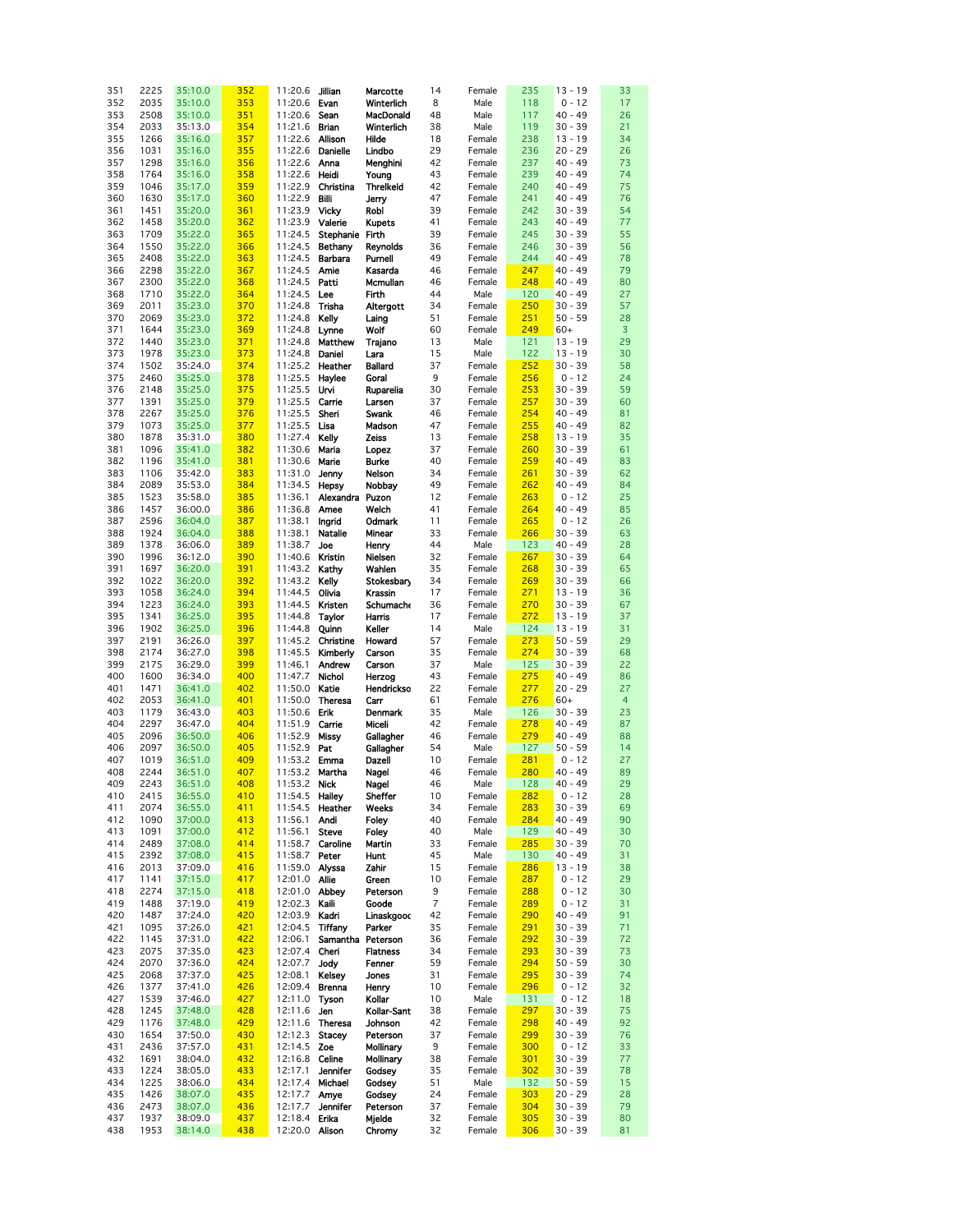| 439 | 1256 | 38:14.0 | 439 | 12:20.0 Evan     |                         | Ruiz             | 8              | Male   | 133 | $0 - 12$  | 19  |
|-----|------|---------|-----|------------------|-------------------------|------------------|----------------|--------|-----|-----------|-----|
|     |      |         |     |                  |                         |                  |                |        |     |           |     |
| 440 | 2388 | 38:18.0 | 441 | 12:21.3          | Heidi                   | Green            | 29             | Female | 307 | $20 - 29$ | 29  |
| 441 | 2389 | 38:18.0 | 440 | 12:21.3          | Wyatt                   | Montesi          | 8              | Male   | 134 | $0 - 12$  | 20  |
|     |      |         |     |                  |                         |                  |                |        |     |           |     |
| 442 | 2501 | 38:20.0 | 442 | 12:21.9          | Jesse                   | Morrison         | 10             | Male   | 135 | $0 - 12$  | 21  |
| 443 | 1181 | 38:27.0 | 443 | 12:24.2          | Chandra                 | Marley           | 41             | Female | 308 | $40 - 49$ | 93  |
|     |      |         |     |                  |                         |                  |                |        |     |           |     |
| 444 | 1194 | 38:28.0 | 444 | 12:24.5          | <b>Jennifer</b>         | Sprague          | 44             | Female | 309 | $40 - 49$ | 94  |
| 445 | 1595 | 38:28.0 | 445 | 12:24.5          | David                   | Hoover           | 49             | Male   | 136 | $40 - 49$ | 32  |
| 446 | 1427 | 38:32.0 | 447 | 12:25.8          |                         | Shekel           | 39             | Female | 311 | $30 - 39$ | 82  |
|     |      |         |     |                  | Hagit                   |                  |                |        |     |           |     |
| 447 | 1594 | 38:32.0 | 446 | 12:25.8          | Lisa                    | Hoover           | 48             | Female | 310 | $40 - 49$ | 95  |
| 448 | 1908 | 38:33.0 | 448 | 12:26.1          | Anthony                 | Ryan             | 44             | Male   | 137 | $40 - 49$ | 33  |
|     |      |         |     |                  |                         |                  |                |        |     |           |     |
| 449 | 1714 | 38:38.0 | 450 | 12:27.7          | Reese                   | Petzold          | 9              | Female | 313 | $0 - 12$  | 34  |
| 450 | 1907 | 38:38.0 | 449 | 12:27.7          | Charlotte               | Ryan             | 42             | Female | 312 | $40 - 49$ | 96  |
|     |      |         |     |                  |                         |                  |                |        |     |           |     |
| 451 | 1612 | 38:39.0 | 451 | 12:28.1          | Madison                 | Chouinard        | 9              | Female | 314 | $0 - 12$  | 35  |
| 452 | 2576 | 38:40.0 | 452 | 12:28.4          | Masen                   | Chouinard        | $\overline{7}$ | Male   | 138 | $0 - 12$  | 22  |
|     |      |         |     |                  |                         |                  |                |        |     |           |     |
| 453 | 2004 | 38:41.0 | 454 | 12:28.7          | Stephanie Jones         |                  | 27             | Female | 316 | $20 - 29$ | 30  |
| 454 | 1362 | 38:41.0 | 453 | 12:28.7          | Michelle                | Chouinard        | 37             | Female | 315 | $30 - 39$ | 83  |
| 455 | 2005 | 38:43.0 | 455 | 12:29.4          | Maggie                  | Flatt            | 13             | Female | 317 | $13 - 19$ | 39  |
|     |      |         |     |                  |                         |                  |                |        |     |           |     |
| 456 | 1574 | 38:44.0 | 456 | 12:29.7          | <b>Brandon</b>          | Angehrn          | 11             | Male   | 139 | $0 - 12$  | 23  |
| 457 | 2018 | 38:52.0 | 457 | 12:32.3          | Teri                    | Alvarado         | 45             | Female | 318 | $40 - 49$ | 97  |
|     |      |         |     |                  |                         |                  |                |        |     |           |     |
| 458 | 2251 | 38:52.0 | 458 | 12:32.3          | Diana                   | Thorson          | 58             | Female | 319 | $50 - 59$ | 31  |
| 459 | 2283 | 39:00.0 | 459 | 12:34.8          | Amanda                  | <b>Thorson</b>   | 37             | Female | 320 | $30 - 39$ | 84  |
|     | 2442 |         | 460 | 12:34.8          | Abby                    |                  | 30             |        | 321 |           | 85  |
| 460 |      | 39:00.0 |     |                  |                         | Priseman         |                | Female |     | $30 - 39$ |     |
| 461 | 2578 | 39:14.0 | 461 | 12:39.4          | Jeff                    | Mays             | 45             | Male   | 140 | 40 - 49   | 34  |
| 462 | 2580 | 39:16.0 | 462 | 12:40.0          | Sullivan                | Mays             | 9              | Female | 322 | $0 - 12$  | 36  |
|     |      |         |     |                  |                         |                  |                |        |     |           |     |
| 463 | 2497 | 39:16.0 | 463 | 12:40.0          | Kirsten                 | Lewardirsk       | 40             | Female | 323 | $40 - 49$ | 98  |
| 464 | 1733 | 39:20.0 | 464 | 12:41.3          | Mary                    | <b>Humphreys</b> | 13             | Female | 324 | $13 - 19$ | 40  |
|     |      |         |     |                  |                         |                  |                |        |     |           |     |
| 465 | 1316 | 39:20.0 | 465 | 12:41.3          | <b>Tenley</b>           | Mjelde           | 14             | Female | 325 | $13 - 19$ | 41  |
| 466 | 1464 | 39:21.0 | 467 | 12:41.6          | Deborah                 | Vachon           | 51             | Female | 326 | $50 - 59$ | 32  |
|     | 1549 | 39:21.0 | 466 | 12:41.6          |                         |                  | 45             |        | 141 | $40 - 49$ | 35  |
| 467 |      |         |     |                  | Gary                    | Lara             |                | Male   |     |           |     |
| 468 | 1110 | 39:28.0 | 468 | 12:43.9          | Emily                   | Gormley          | 11             | Female | 327 | $0 - 12$  | 37  |
| 469 | 1108 | 39:33.0 | 469 | 12:45.5          | Isabella                | Kopp             | 11             | Female | 328 | $0 - 12$  | 38  |
|     |      |         |     |                  |                         |                  |                |        |     |           |     |
| 470 | 1003 | 39:34.0 | 471 | 12:45.8          | Kris                    | Hill             | 35             | Female | 330 | $30 - 39$ | 86  |
| 471 | 1037 | 39:34.0 | 470 | 12:45.8          | llyse                   | Wagner           | 44             | Female | 329 | $40 - 49$ | 99  |
|     |      |         |     |                  |                         |                  | 44             |        |     |           |     |
| 472 | 1851 | 39:34.0 | 472 | 12:45.8          | Lia                     | Greenwood        |                | Female | 331 | $40 - 49$ | 100 |
| 473 | 1293 | 39:35.0 | 474 | 12:46.1          | Gracie                  | <b>Broadwell</b> | 12             | Female | 333 | $0 - 12$  | 39  |
| 474 | 1292 | 39:35.0 | 473 | 12:46.1          | Jenni                   | <b>Broadwell</b> | 39             | Female | 332 | $30 - 39$ | 87  |
|     |      |         |     |                  |                         |                  |                |        |     |           |     |
| 475 | 1289 | 39:36.0 | 475 | 12:46.5          | <b>Billie</b>           | Wilson           | 37             | Female | 334 | $30 - 39$ | 88  |
| 476 | 1864 | 39:37.0 | 476 | 12:46.8          | Megan                   | Hammond          | 26             | Female | 335 | $20 - 29$ | 31  |
| 477 | 1789 | 39:46.0 | 477 | 12:49.7          | Lisa                    | Olson            | 28             | Female | 336 | $20 - 29$ | 32  |
|     |      |         |     |                  |                         |                  |                |        |     |           |     |
| 478 | 1768 | 39:46.0 | 478 | 12:49.7          | Jessica                 | Splinter         | 28             | Female | 337 | $20 - 29$ | 33  |
| 479 | 2147 | 39:47.0 | 479 | 12:50.0          | Ron                     | Ogle             | 36             | Male   | 142 | $30 - 39$ | 24  |
|     |      |         |     |                  |                         |                  |                |        |     |           |     |
| 480 | 2228 | 39:47.0 | 480 | 12:50.0          | Jim                     | Soushek          | 42             | Male   | 143 | $40 - 49$ | 36  |
| 481 | 2227 | 39:49.0 | 481 |                  | 12:50.6 <b>Kimberly</b> | Soushek          | 43             | Female | 338 | $40 - 49$ | 101 |
| 482 | 2184 | 39:50.0 | 483 | 12:51.0          | Mallory                 | Malone           | 26             | Female | 340 | $20 - 29$ | 34  |
|     |      |         |     |                  |                         |                  |                |        |     |           |     |
| 483 | 2020 | 39:50.0 | 484 | 12:51.0          | Tricia                  | Morrison         | 33             | Female | 341 | $30 - 39$ | 89  |
| 484 | 1897 | 39:50.0 | 482 | 12:51.0          | Vicki                   | Fidler           | 48             | Female | 339 | 40 - 49   | 102 |
|     |      |         |     |                  |                         |                  |                |        |     |           |     |
| 485 | 2052 | 39:51.0 | 485 | 12:51.3          | Cheryl                  | <b>Maertins</b>  | 51             | Female | 342 | $50 - 59$ | 33  |
| 486 | 1606 | 39:56.0 | 486 | 12:52.9          | Tim                     | Wartchow         | 43             | Male   | 144 | 40 - 49   | 37  |
|     |      |         |     |                  |                         |                  |                |        |     |           |     |
| 487 | 1604 | 40:00.0 | 487 | 12:54.2          | Madison                 | Paduano          | 23             | Female | 343 | $20 - 29$ | 35  |
| 488 | 1498 | 40:09.0 | 488 | 12:57.1          | Angela                  | Chambers         | 45             | Female | 344 | $40 - 49$ | 103 |
| 489 | 1049 | 40:09.0 | 489 | 12:57.1          | Rimonda                 | Reynaud          | 47             | Female | 345 | $40 - 49$ | 104 |
|     |      |         |     |                  |                         |                  |                |        |     |           |     |
| 490 | 2111 | 40:13.0 | 491 | 12:58.4          | Katie                   | <b>Matzat</b>    | 9              | Female | 347 | $0 - 12$  | 40  |
| 491 | 2110 | 40:13.0 | 490 | 12:58.4          | Suzanne                 | Matzat           | 36             | Female | 346 | $30 - 39$ | 90  |
| 492 | 2474 | 40:21.0 | 493 | 13:01.0          | Jordyn                  | Wilson           | 14             | Female | 349 | $13 - 19$ | 42  |
|     |      |         |     |                  |                         |                  |                |        |     |           |     |
| 493 | 2146 | 40:21.0 | 492 | 13:01.0          | Nicole                  | Sauve            | 33             | Female | 348 | $30 - 39$ | 91  |
| 494 | 2573 | 40:22.0 | 495 | 13:01.3          | <b>Becky</b>            | Colvin           | 16             | Female | 351 | $13 - 19$ | 43  |
|     |      |         |     |                  |                         |                  |                |        |     |           |     |
| 495 | 2113 | 40:22.0 | 494 | 13:01.3          | Lynne                   | Sandilands       | 41             | Female | 350 | $40 - 49$ | 105 |
| 496 | 1398 | 40:23.0 | 496 | 13:01.6 Taylor   |                         | Talbott          | 12             | Female | 352 | $0 - 12$  | 41  |
| 497 | 1397 | 40:30.0 | 497 | 13:03.9 Kylan    |                         | Peters           | 36             | Female | 353 | $30 - 39$ | 92  |
|     |      |         |     |                  |                         |                  |                |        |     |           |     |
| 498 | 2574 | 40:34.0 | 498 | 13:05.2 Louise   |                         | Wall             | 41             | Female | 354 | $40 - 49$ | 106 |
| 499 | 1476 | 40:36.0 | 499 |                  | 13:05.8 Francesca       | Blair            | 11             | Female | 355 | $0 - 12$  | 42  |
|     |      |         |     |                  |                         |                  |                |        |     |           |     |
| 500 | 1160 | 40:36.0 | 500 | 13:05.8 Anders   |                         | Mazick           | 9              | Male   | 145 | $0 - 12$  | 24  |
| 501 | 1213 | 40:40.0 | 501 | 13:07.1          | Megan                   | Mamiya           | 25             | Female | 356 | $20 - 29$ | 36  |
| 502 | 1901 | 40:50.0 | 502 | 13:10.3          | Devon                   | Keller           | 16             | Female | 357 | $13 - 19$ | 44  |
|     |      |         |     |                  |                         |                  |                |        |     |           |     |
| 503 | 1530 | 40:51.0 | 503 | 13:10.6 Calli    |                         | Cooper           | 15             | Female | 358 | $13 - 19$ | 45  |
| 504 | 1336 | 40:51.0 | 504 | 13:10.6 Leanne   |                         | Shipley          | 48             | Female | 359 | 40 - 49   | 107 |
|     |      |         |     |                  |                         |                  |                |        |     |           |     |
| 505 | 1235 | 40:52.0 | 505 | 13:11.0 Logan    |                         | Wagers           | 12             | Male   | 146 | $0 - 12$  | 25  |
| 506 | 1360 | 40:53.0 | 506 | 13:11.3 Angela   |                         | Moore            | 45             | Female | 360 | $40 - 49$ | 108 |
| 507 | 2440 | 40:57.0 | 507 | 13:12.6 Tessa    |                         | Moore            | 13             | Female | 361 | $13 - 19$ | 46  |
|     |      |         |     |                  |                         |                  |                |        |     |           |     |
| 508 | 1839 | 41:02.0 | 508 | 13:14.2          | Natalie                 | Holcomb          | 16             | Female | 362 | $13 - 19$ | 47  |
| 509 | 1009 | 41:03.0 | 510 | 13:14.5 Hudson   |                         | Sheridan         | $\overline{7}$ | Male   | 148 | $0 - 12$  | 26  |
|     |      |         |     |                  |                         |                  |                |        |     |           |     |
| 510 | 2331 | 41:03.0 | 509 | 13:14.5          | Pedro                   | Fernandez        | 16             | Male   | 147 | $13 - 19$ | 32  |
| 511 | 1154 | 41:10.0 | 511 | 13:16.8 Brionna  |                         | Timmermar        | 16             | Female | 363 | $13 - 19$ | 48  |
| 512 | 2566 | 41:19.0 | 513 | 13:19.7          | Kali                    | Barnes           | 14             | Female | 365 | $13 - 19$ | 49  |
|     |      |         |     |                  |                         |                  |                |        |     |           |     |
| 513 | 1218 | 41:19.0 | 512 | 13:19.7          | Rose                    | Tolvtvar         | 31             | Female | 364 | 30 - 39   | 93  |
| 514 | 2450 | 41:21.0 | 515 | 13:20.3          | Heather                 | Erickson         | 43             | Female | 366 | $40 - 49$ | 109 |
| 515 | 1943 |         | 514 | 13:20.3          | Jonathan                |                  | 16             | Male   | 149 | $13 - 19$ | 33  |
|     |      | 41:21.0 |     |                  |                         | Odom             |                |        |     |           |     |
| 516 | 2202 | 41:23.0 | 516 | 13:21.0 Laura    |                         | Wright           | 28             | Female | 367 | 20 - 29   | 37  |
| 517 | 2199 | 41:23.0 | 517 | 13:21.0 Vicki    |                         | Shuleski         | 31             | Female | 368 | 30 - 39   | 94  |
|     |      |         |     |                  |                         |                  |                |        |     |           |     |
| 518 | 2451 | 41:28.0 | 518 | 13:22.6 Petina   |                         | Jordan           | 33             | Female | 369 | $30 - 39$ | 95  |
| 519 | 1414 | 41:29.0 | 519 | 13:22.9          | Marley                  | Schneider        | 13             | Female | 370 | $13 - 19$ | 50  |
| 520 | 2488 | 41:36.0 | 521 | 13:25.2 Kim      |                         | Fartra           | 35             | Female | 371 | $30 - 39$ | 96  |
|     |      |         |     |                  |                         |                  |                |        |     |           |     |
| 521 | 2151 | 41:36.0 | 522 | 13:25.2 Peggy    |                         | Smith            | 44             | Female | 372 | 40 - 49   | 110 |
| 522 | 1064 | 41:36.0 | 520 | 13:25.2 Zane     |                         | Jacobson         | 15             | Male   | 150 | $13 - 19$ | 34  |
|     |      |         |     |                  |                         |                  |                |        |     |           |     |
| 523 | 1396 | 41:36.0 | 523 | 13:25.2          | Heide                   | Hubbard          | 42             | Female | 373 | 40 - 49   | 111 |
| 524 | 1798 | 41:39.0 | 524 | 13:26.1          | Michelle                | <b>Malesis</b>   | 31             | Female | 374 | $30 - 39$ | 97  |
| 525 | 1529 | 41:40.0 | 527 | 13:26.5          | Mackenzie Cooper        |                  | 14             | Female | 377 | $13 - 19$ | 51  |
|     |      |         |     |                  |                         |                  |                |        |     |           |     |
| 526 | 1531 | 41:40.0 | 526 | 13:26.5 Danielle |                         | Cooper           | 45             | Female | 376 | $40 - 49$ | 112 |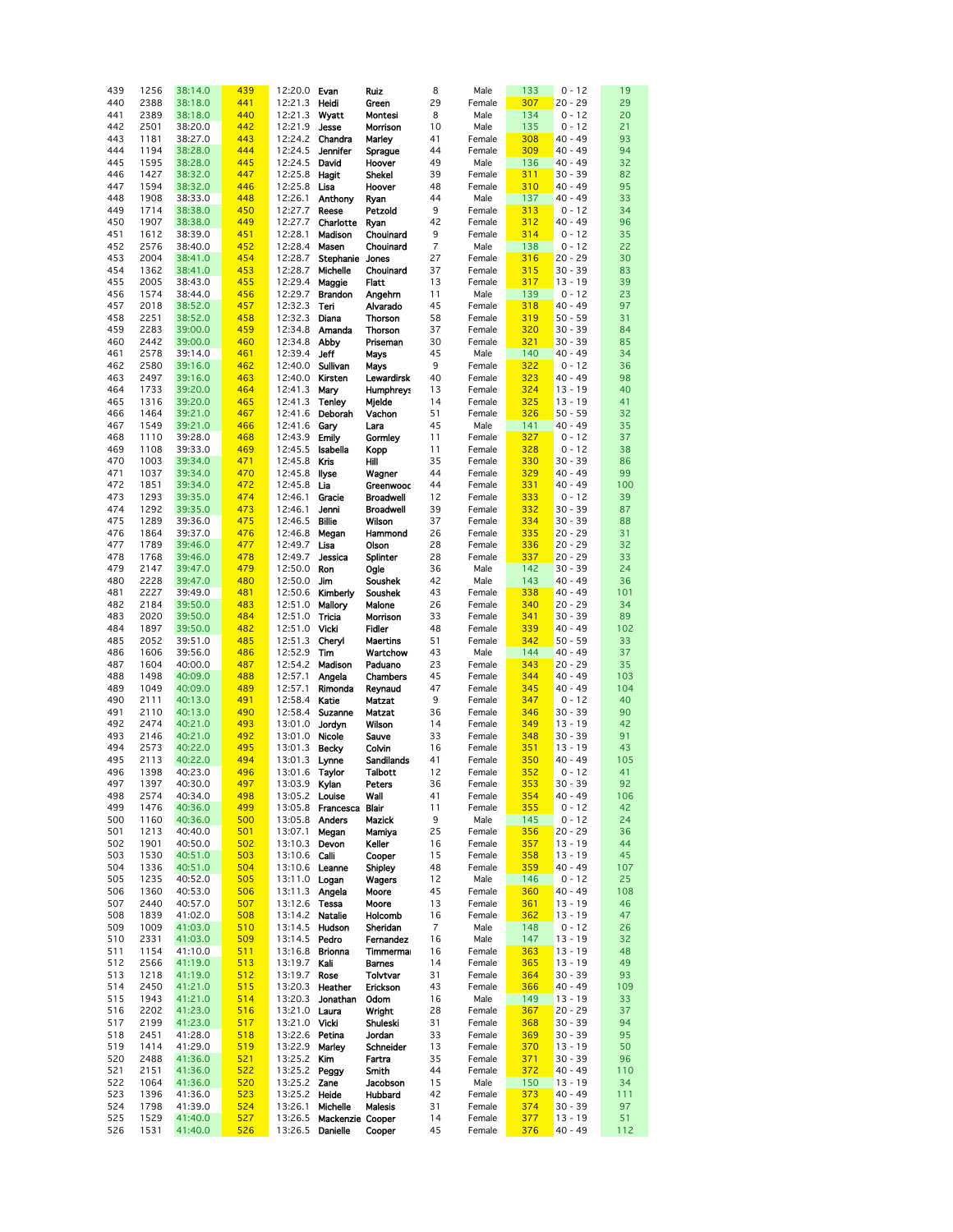| 527 | 1799 | 41:40.0 | 525 | 13:26.5              | Patty                     | Beddingfiel          | 63             | Female | 375 | $60+$     | 5              |
|-----|------|---------|-----|----------------------|---------------------------|----------------------|----------------|--------|-----|-----------|----------------|
| 528 | 2409 | 41:41.0 | 528 | 13:26.8              | <b>Emily</b>              | Dakan                | 11             | Female | 378 | $0 - 12$  | 43             |
| 529 | 1725 | 41:41.0 | 529 | 13:26.8              | Karin                     | Gudrun               | 47             | Female | 379 | $40 - 49$ | 113            |
|     |      |         |     |                      |                           |                      |                |        |     |           |                |
| 530 | 1724 | 41:42.0 | 530 | 13:27.1              | Tonja                     | Moroto               | 42             | Female | 380 | $40 - 49$ | 114            |
| 531 | 2065 | 41:50.0 | 531 | 13:29.7              | Vicki                     | Warm                 | 49             | Female | 381 | $40 - 49$ | 115            |
| 532 | 1903 | 41:57.0 | 534 | 13:31.9              | Megan                     | Keller               | 12             | Female | 384 | $0 - 12$  | 44             |
| 533 | 1388 | 41:57.0 | 535 | 13:31.9              | Lori                      | Riddle               | 49             | Female | 385 | $40 - 49$ | 116            |
| 534 | 2063 | 41:57.0 | 532 | 13:31.9              | Raminder                  | Sandhu               | 53             | Female | 382 | $50 - 59$ | 34             |
| 535 | 1661 | 41:57.0 | 533 | 13:31.9              | Marie                     | Allen                | 53             | Female | 383 | $50 - 59$ | 35             |
|     |      |         |     |                      |                           |                      |                |        |     |           |                |
| 536 | 1384 | 42:06.0 | 536 | 13:34.8              | Bonnie                    | Malgarini            | 49             | Female | 386 | $40 - 49$ | 117            |
| 537 | 1925 | 42:07.0 | 537 | 13:35.2              | Marnie                    | Hoover               | 33             | Female | 387 | $30 - 39$ | 98             |
| 538 | 1916 | 42:11.0 | 538 | 13:36.5              | Amy                       | Patricelli           | 38             | Female | 388 | $30 - 39$ | 99             |
| 539 | 1917 | 42:18.0 | 539 | 13:38.7              | Randy                     | Hays                 | 37             | Male   | 151 | $30 - 39$ | 25             |
| 540 | 1828 | 42:24.0 | 540 | 13:40.6              | Lindsay                   | <b>Myers</b>         | 34             | Female | 389 | $30 - 39$ | 100            |
| 541 | 2157 | 42:27.0 | 543 | 13:41.6              | Nasim                     | Moghim               | 33             | Female | 392 | $30 - 39$ | 101            |
|     |      |         |     |                      |                           |                      |                |        |     |           |                |
| 542 | 1980 | 42:27.0 | 541 | 13:41.6              | Mary                      | Cox                  | 49             | Female | 390 | $40 - 49$ | 118            |
| 543 | 1927 | 42:27.0 | 542 | 13:41.6              | Amy                       | Frazier              | 42             | Female | 391 | $40 - 49$ | 119            |
| 544 | 2332 | 42:29.0 | 544 | 13:42.3              | Haley                     | Castleman            | 9              | Female | 393 | $0 - 12$  | 45             |
| 545 | 2330 | 42:29.0 | 545 | 13:42.3              | Sara                      | Castleman            | 29             | Female | 394 | $20 - 29$ | 38             |
| 546 | 1757 | 42:41.0 | 546 | 13:46.1              | Ashley                    | Lucas                | 21             | Female | 395 | $20 - 29$ | 39             |
| 547 | 1756 | 42:48.0 | 547 | 13:48.4              | Lisa                      | Lucas                | 51             | Female | 396 | $50 - 59$ | 36             |
|     |      |         |     |                      |                           |                      |                |        |     |           |                |
| 548 | 2290 | 42:49.0 | 548 | 13:48.7              | Alexandria Hindman        |                      | 17             | Female | 397 | $13 - 19$ | 52             |
| 549 | 2190 | 42:52.0 | 549 | 13:49.7              | Cassie                    | Carroll              | 17             | Female | 398 | $13 - 19$ | 53             |
| 550 | 2055 | 42:53.0 | 550 | 13:50.0              | Natalie                   | Bachman              | 29             | Female | 399 | $20 - 29$ | 40             |
| 551 | 2032 | 42:59.0 | 551 | 13:51.9              | Oksana                    | Lesko                | 28             | Female | 400 | $20 - 29$ | 41             |
| 552 | 1758 | 43:00.0 | 552 | 13:52.3              | Jordan                    | Lauinger             | $\overline{7}$ | Female | 401 | $0 - 12$  | 46             |
| 553 | 2335 | 43:05.0 | 553 | 13:53.9              | Sevina                    | Silva                | 51             | Female | 402 | $50 - 59$ | 37             |
| 554 | 1904 | 43:10.0 | 554 | 13:55.5              | Nicola                    | Keller               | 9              | Female | 403 | $0 - 12$  | 47             |
| 555 | 1899 | 43:16.0 | 555 | 13:57.4              | <b>Brian</b>              | Keller               | 44             | Male   | 152 | $40 - 49$ | 38             |
|     |      |         |     |                      |                           |                      |                |        |     |           |                |
| 556 | 1166 | 43:19.0 | 556 | 13:58.4              | Pam                       | Jamison              | 49             | Female | 404 | $40 - 49$ | 120            |
| 557 | 1734 | 43:26.0 | 557 | 14:00.6              | Melissa                   | Rouse                | 48             | Female | 405 | 40 - 49   | 121            |
| 558 | 1657 | 43:27.0 | 558 | 14:01.0              | Janimay                   | Swift                | 52             | Female | 406 | $50 - 59$ | 38             |
| 559 | 2372 | 43:58.0 | 560 | 14:11.0 Karen        |                           | Holt                 | 15             | Female | 407 | $13 - 19$ | 54             |
| 560 | 1658 | 43:58.0 | 559 | 14:11.0              | <b>Brian</b>              | Swift                | 51             | Male   | 153 | $50 - 59$ | 16             |
| 561 | 1535 | 44:00.0 | 561 | 14:11.6              | Robin                     | Nielsen              | 28             | Female | 408 | $20 - 29$ | 42             |
| 562 | 1536 | 44:02.0 | 562 | 14:12.3              | Eddie                     | Nielsen              | 31             | Male   | 154 | $30 - 39$ | 26             |
|     |      |         |     |                      |                           |                      |                |        |     |           |                |
| 563 | 1689 | 44:03.0 | 563 | 14:12.6              | Ellie                     | Sullivan             | 8              | Female | 409 | $0 - 12$  | 48             |
| 564 | 2531 | 44:03.0 | 564 | 14:12.6              | Kyla                      | Potter               | 22             | Female | 410 | $20 - 29$ | 43             |
| 565 | 1129 | 44:04.0 | 566 | 14:12.9              | Tina                      | Wood                 | 45             | Female | 412 | 40 - 49   | 122            |
| 566 | 1534 | 44:04.0 | 565 | 14:12.9              | Debra                     | Kraft                | 58             | Female | 411 | $50 - 59$ | 39             |
| 567 | 2390 | 44:05.0 | 568 | 14:13.2              | Jenna                     | Hunt                 | 10             | Female | 414 | $0 - 12$  | 49             |
| 568 | 2292 | 44:05.0 | 567 | 14:13.2              | Sally                     | Lehman               | 48             | Female | 413 | $40 - 49$ | 123            |
| 569 | 2393 | 44:05.0 | 569 | 14:13.2 Alisa        |                           | Hunt                 | 43             | Female | 415 | $40 - 49$ | 124            |
| 570 | 1306 | 44:05.0 | 570 | 14:13.2 Kathi        |                           | Lucchesi             | 48             | Female | 416 | $40 - 49$ | 125            |
|     |      |         |     |                      |                           |                      |                |        |     |           |                |
| 571 | 1929 | 44:13.0 | 571 | 14:15.8              | Deanna                    | Green                | 48             | Female | 417 | 40 - 49   | 126            |
| 572 | 2495 | 44:14.0 | 572 | 14:16.1              | Kim                       | Hemer                | 42             | Female | 418 | 40 - 49   | 127            |
| 573 | 1348 | 44:15.0 | 574 | 14:16.5              | Jolene                    | Carlson              | 16             | Female | 419 | $13 - 19$ | 55             |
| 574 | 2066 | 44:15.0 | 573 | 14:16.5              | Mykkah                    | Hemer                | 39             | Male   | 155 | $30 - 39$ | 27             |
| 575 | 1569 | 44:22.0 | 575 | 14:18.7              | Erika                     | Orstad               | 16             | Female | 420 | $13 - 19$ | 56             |
| 576 | 1533 | 44:27.0 | 577 | 14:20.3              |                           | Maridonna Washingtor | 38             | Female | 421 | $30 - 39$ | 102            |
| 577 | 1625 | 44:27.0 | 578 | 14:20.3              | Felicia                   | <b>Brank</b>         | 50             | Female | 422 | $50 - 59$ | 40             |
| 578 | 2434 | 44:27.0 | 576 | 14:20.3              | Aaron                     | Peterson             | 42             | Male   | 156 | $40 - 49$ | 39             |
|     |      |         |     |                      |                           |                      |                |        |     |           |                |
| 579 | 1379 | 44:38.0 | 580 | 14:23.9              | Ryan                      | Henry                | 16             | Female | 424 | $13 - 19$ | 57             |
| 580 | 1008 | 44:38.0 | 579 | 14:23.9              | Jaime                     | Quan                 | 37             | Female | 423 | $30 - 39$ | 103            |
| 581 | 2336 | 44:44.0 | 581 | 14:25.8              | Jennifer                  | Kennedy              | 46             | Female | 425 | 40 - 49   | 128            |
| 582 | 1773 | 44:47.0 | 582 | 14:26.8              | Michelle                  | Moeller              | 39             | Female | 426 | $30 - 39$ | 104            |
| 583 | 1274 | 44:48.0 | 584 | 14:27.1              | <b>Jennifer</b>           | Morrison             | 39             | Female | 428 | $30 - 39$ | 105            |
| 584 | 1109 | 44:48.0 | 583 | 14:27.1 Angela       |                           | Gormley              | 44             | Female | 427 | $40 - 49$ | 129            |
| 585 | 2484 | 44:50.0 | 585 | 14:27.7 Angela       |                           | Evans                | 31             | Female | 429 | $30 - 39$ | 106            |
| 586 | 2153 | 44:53.0 | 587 | 14:28.7 Juliette     |                           | Rivera               | $\overline{7}$ | Female | 431 | $0 - 12$  | 50             |
|     |      |         |     |                      |                           |                      |                |        |     | $30 - 39$ |                |
| 587 | 2152 | 44:53.0 | 586 | 14:28.7 Alma         |                           | Rivera               | 32             | Female | 430 |           | 107            |
| 588 | 2161 | 44:53.0 | 588 | 14:28.7              | <b>Bridget</b>            | Lammers              | 53             | Female | 432 | $50 - 59$ | 41             |
| 589 | 1674 | 45:19.0 | 589 | 14:37.1              | Susan                     | Strong               | 54             | Female | 433 | $50 - 59$ | 42             |
| 590 | 1694 | 45:44.0 | 590 | 14:45.2 <b>Janet</b> |                           | Jones                | 52             | Female | 434 | $50 - 59$ | 43             |
| 591 | 1119 | 45:50.0 | 592 | 14:47.1              | Mary Jo                   | Jensen               | 48             | Female | 435 | $40 - 49$ | 130            |
| 592 | 1497 | 45:50.0 | 593 | 14:47.1              | John                      | Parker               | 62             | Male   | 157 | $60+$     | $\overline{4}$ |
| 593 | 1350 | 46:00.0 | 594 | 14:50.3              | Sonja                     | Griffing             | 34             | Female | 436 | $30 - 39$ | 108            |
| 594 | 1389 | 46:00.0 | 595 | 14:50.3              | Kim                       | Lobban               | 50             | Female | 437 | $50 - 59$ | 44             |
| 595 | 2216 | 46:01.0 | 596 | 14:50.6              | Amber                     | Nielsen              | 17             | Female | 438 | $13 - 19$ | 58             |
| 596 | 2177 | 46:05.0 | 597 | 14:51.9              | Penny                     | O'Connell            | 59             | Female | 439 | $50 - 59$ | 45             |
|     |      |         |     | 14:51.9 Peggy        |                           | Kanaga               |                |        | 440 |           |                |
| 597 | 1628 | 46:05.0 | 598 |                      |                           |                      | 61             | Female |     | $60+$     | 6              |
| 598 | 1352 | 46:09.0 | 599 | 14:53.2 Stacey       |                           | Eck                  | 35             | Female | 441 | $30 - 39$ | 109            |
| 599 | 2445 | 46:20.0 | 600 | 14:56.8 <b>Henry</b> |                           | Lobban               | 53             | Male   | 158 | $50 - 59$ | 17             |
| 600 | 1013 | 46:21.0 | 601 | 14:57.1              | Michelel                  | Gross                | 43             | Female | 442 | $40 - 49$ | 131            |
| 601 | 1351 | 46:33.0 | 602 |                      | 15:01.0 Scarlett          | Griffing             | 9              | Female | 443 | $0 - 12$  | 51             |
| 602 | 1182 | 46:40.0 | 603 | 15:03.2 Diane        |                           | Laucius              | 50             | Female | 444 | $50 - 59$ | 46             |
| 603 | 1922 | 46:41.0 | 604 | 15:03.5              | Jennifer                  | Wales                | 41             | Female | 445 | $40 - 49$ | 132            |
| 604 | 1920 | 46:46.0 | 605 | 15:05.2 Casey        |                           | Wales                | 12             | Female | 446 | $0 - 12$  | 52             |
| 605 | 1913 | 46:46.0 | 606 | 15:05.2 Haylee       |                           | Wendling             | 15             | Female | 447 | $13 - 19$ | 59             |
| 606 | 1911 | 46:56.0 | 608 | 15:08.4 Hannah       |                           | Wendling             | 12             | Female | 449 | $0 - 12$  | 53             |
|     |      |         |     |                      |                           |                      |                |        |     |           |                |
| 607 | 1765 | 46:56.0 | 607 | 15:08.4 Cassidy      |                           | Young                | 13             | Female | 448 | $13 - 19$ | 60             |
| 608 | 1615 | 47:06.0 | 609 | 15:11.6 Lena         |                           | Bowe                 | 15             | Female | 450 | $13 - 19$ | 61             |
| 609 | 1895 | 47:22.0 | 611 |                      | 15:16.8 Samantha Phillips |                      | 9              | Female | 452 | $0 - 12$  | 54             |
| 610 | 1616 | 47:22.0 | 610 | 15:16.8 Luisa        |                           | Albert               | 15             | Female | 451 | $13 - 19$ | 62             |
| 611 | 1894 | 47:26.0 | 612 | 15:18.1              | Linda                     | <b>Phillips</b>      | 38             | Female | 453 | $30 - 39$ | 110            |
| 612 | 2462 | 47:26.0 | 613 | 15:18.1              | Alison                    | Orseth               | 39             | Female | 454 | $30 - 39$ | 111            |
| 613 | 2104 | 47:26.0 | 614 | 15:18.1              | Jenny                     | Giraud               | 39             | Female | 455 | 30 - 39   | 112            |
| 614 | 2105 | 47:27.0 | 615 | 15:18.4 Adam         |                           | Dague                | 31             | Male   | 159 | $30 - 39$ | 28             |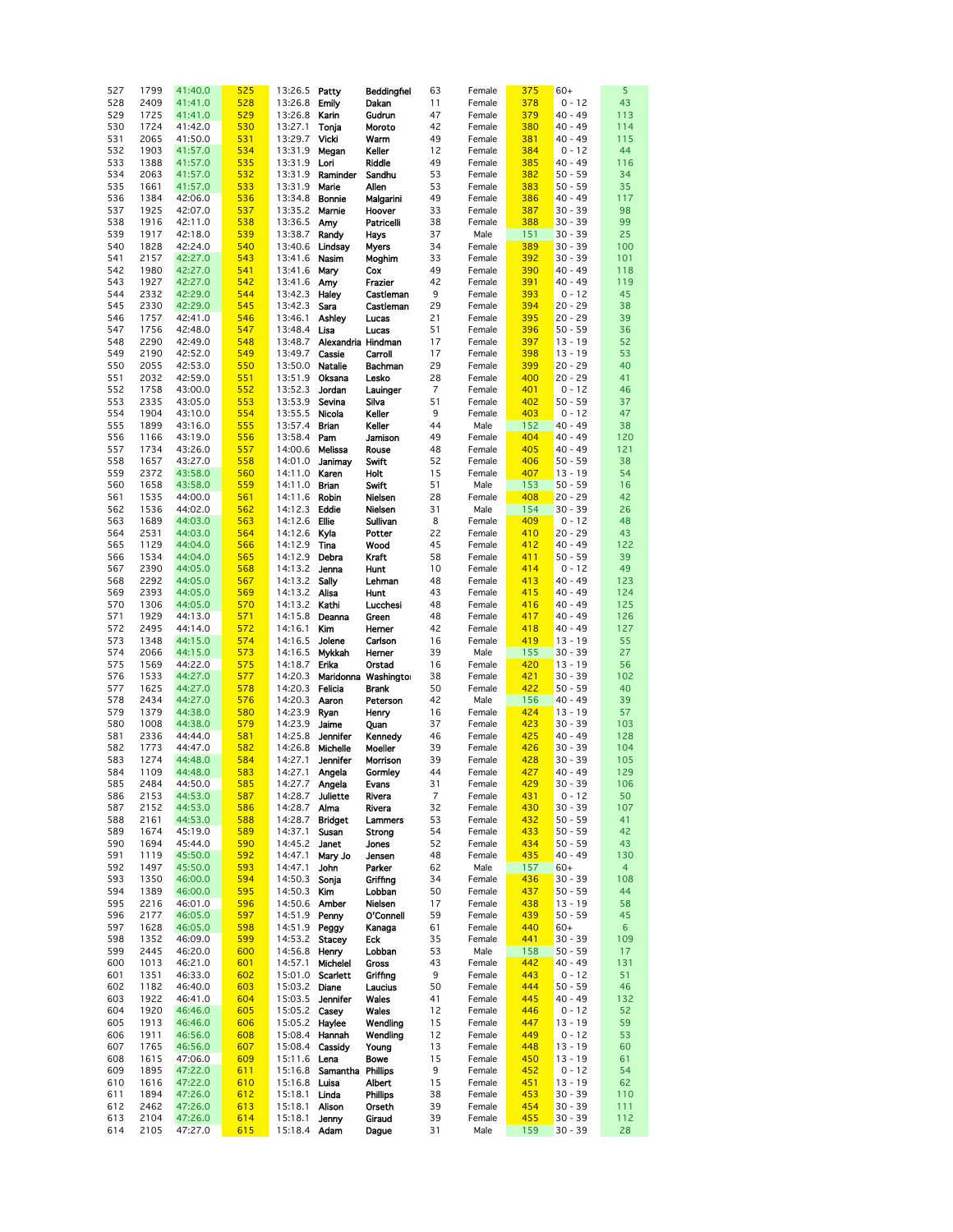| 615 | 2067 | 47:30.0 | 616 | 15:19.4       | Cameron           | Laing              | 11 | Female | 456 | $0 - 12$  | 55              |
|-----|------|---------|-----|---------------|-------------------|--------------------|----|--------|-----|-----------|-----------------|
| 616 | 2050 | 47:30.0 | 617 | 15:19.4       | Jenna             | <b>Maertins</b>    | 10 | Female | 457 | $0 - 12$  | 56              |
| 617 | 1288 | 47:31.0 | 618 | 15:19.7       | Shelby            | Mccullough         | 9  | Female | 458 | $0 - 12$  | 57              |
|     |      |         | 620 | 15:19.7       |                   |                    |    |        |     |           |                 |
| 618 | 1572 | 47:31.0 |     |               | Kellie            | Angehrn            | 16 | Female | 459 | $13 - 19$ | 63              |
| 619 | 2051 | 47:31.0 | 619 | 15:19.7       | Michael           | <b>Maertins</b>    | 51 | Male   | 160 | $50 - 59$ | 18              |
| 620 | 2210 | 47:32.0 | 622 | 15:20.0       | Shelby            | Prets              | 11 | Female | 461 | $0 - 12$  | 58              |
|     |      |         |     |               |                   |                    |    |        |     |           |                 |
| 621 | 2209 | 47:32.0 | 621 | 15:20.0       | Trisha            | Prets              | 45 | Female | 460 | $40 - 49$ | 133             |
| 622 | 1593 | 47:32.0 | 623 | 15:20.0       | Geri              | Jeffery            | 51 | Female | 462 | $50 - 59$ | 47              |
| 623 | 1617 | 47:33.0 | 624 | 15:20.3       | Lisa              | Lamoureau          | 38 | Female | 463 | $30 - 39$ | 113             |
|     |      |         |     |               |                   |                    |    |        |     |           |                 |
| 624 | 1812 | 47:33.0 | 625 | 15:20.3       | Lisa              | Clutter            | 51 | Female | 464 | $50 - 59$ | 48              |
| 625 | 1813 | 47:37.0 | 626 | 15:21.6       | Megan             | Clutter            | 24 | Female | 465 | $20 - 29$ | 44              |
| 626 | 1436 | 47:37.0 | 627 | 15:21.6       | Rusty             | Stroble            | 42 | Male   | 161 | $40 - 49$ | 40              |
|     |      |         |     |               |                   |                    |    |        |     |           |                 |
| 627 | 1354 | 47:40.0 | 628 | 15:22.6       | Heather           | Cooper             | 33 | Female | 466 | $30 - 39$ | 114             |
| 628 | 1672 | 47:40.0 | 629 | 15:22.6       | Sheryl            | Krauser            | 60 | Female | 467 | $60+$     | $\overline{7}$  |
|     |      |         |     |               |                   |                    |    |        |     |           |                 |
| 629 | 1637 | 47:44.0 | 630 | 15:23.9       | Lindsey           | Krauser            | 24 | Female | 468 | $20 - 29$ | 45              |
| 630 | 1335 | 47:44.0 | 631 | 15:23.9       | Annette           | Ward               | 50 | Female | 469 | $50 - 59$ | 49              |
| 631 | 1736 | 47:44.0 | 632 | 15:23.9       | Ann               | Latimer            | 53 | Female | 470 | $50 - 59$ | 50              |
|     |      |         |     |               |                   |                    |    |        |     |           |                 |
| 632 | 1472 | 47:56.0 | 635 | 15:27.7       | Delaney           | Vespermar          | 17 | Female | 473 | $13 - 19$ | 64              |
| 633 | 1783 | 47:56.0 | 636 | 15:27.7       | Nicki             | Kongkarat          | 32 | Female | 474 | $30 - 39$ | 115             |
| 634 | 1738 | 47:56.0 | 633 | 15:27.7       | Allison           | Glover             | 51 | Female | 471 | $50 - 59$ | 51              |
|     |      |         |     |               |                   |                    |    |        |     |           |                 |
| 635 | 1737 | 47:56.0 | 634 | 15:27.7       | Sally             | Johnson            | 53 | Female | 472 | $50 - 59$ | 52              |
| 636 | 1787 | 47:59.0 | 637 | 15:28.7       | Jamie             | Demarco            | 36 | Female | 475 | $30 - 39$ | 116             |
| 637 | 1779 | 47:59.0 | 638 | 15:28.7       | Molly             | Spane              | 38 | Female | 476 | $30 - 39$ | 117             |
|     |      |         |     |               |                   |                    |    |        |     |           |                 |
| 638 | 1782 | 48:00.0 | 639 | 15:29.0       | Rochelle          | Henderson          | 32 | Female | 477 | $30 - 39$ | 118             |
| 639 | 1786 | 48:00.0 | 640 | 15:29.0       | <b>Jessie</b>     | Bland              | 39 | Female | 478 | $30 - 39$ | 119             |
| 640 | 1202 | 48:04.0 | 641 | 15:30.3       | <b>Betty</b>      | Kazumura           | 55 | Female | 479 | $50 - 59$ | 53              |
|     |      |         |     |               |                   |                    |    |        |     |           |                 |
| 641 | 2505 | 48:20.0 | 642 | 15:35.5       | Grace             | Lee                | 10 | Female | 480 | $0 - 12$  | 59              |
| 642 | 1776 | 48:20.0 | 643 | 15:35.5       | Nicole            | Fry                | 37 | Female | 481 | $30 - 39$ | 120             |
| 643 | 2561 | 48:22.0 | 644 | 15:36.1       | Nicole            | <b>Barnes</b>      | 37 | Female | 482 | $30 - 39$ | 121             |
|     |      |         |     |               |                   |                    |    |        |     |           |                 |
| 644 | 1483 | 48:24.0 | 645 | 15:36.8       | Steven            | Euting             | 58 | Male   | 162 | $50 - 59$ | 19              |
| 645 | 1264 | 48:31.0 | 646 | 15:39.0       | Amy               | Euting             | 23 | Female | 483 | $20 - 29$ | 46              |
|     | 1993 |         | 648 |               |                   |                    | 13 |        |     | $13 - 19$ | 65              |
| 646 |      | 48:33.0 |     | 15:39.7       | <b>Bridget</b>    | Duven              |    | Female | 485 |           |                 |
| 647 | 1021 | 48:33.0 | 649 | 15:39.7       | Hannah            | Sperber            | 15 | Female | 486 | $13 - 19$ | 66              |
| 648 | 2514 | 48:33.0 | 647 | 15:39.7       | Alisha            | Reice              | 26 | Female | 484 | $20 - 29$ | 47              |
|     | 1712 |         | 651 | 15:39.7       | Joleen            | Petzold            | 39 | Female | 487 | $30 - 39$ | 122             |
| 649 |      | 48:33.0 |     |               |                   |                    |    |        |     |           |                 |
| 650 | 1061 | 48:33.0 | 650 | 15:39.7       | Jackson           | Jacobson           | 13 | Male   | 163 | $13 - 19$ | 35              |
| 651 | 2568 | 48:35.0 | 655 | 15:40.3       | Josie             | <b>Barnes</b>      | 6  | Female | 490 | $0 - 12$  | 60              |
| 652 | 2265 | 48:35.0 | 654 | 15:40.3       | Bri               | Carlton            | 13 | Female | 489 | $13 - 19$ | 67              |
|     |      |         |     |               |                   |                    |    |        |     |           |                 |
| 653 | 1571 | 48:35.0 | 656 | 15:40.3       | Catherine         | Angehrn            | 40 | Female | 491 | $40 - 49$ | 134             |
| 654 | 1719 | 48:35.0 | 652 | 15:40.3       | Patty             | Ensign             | 61 | Female | 488 | $60+$     | 8               |
| 655 | 2464 | 48:35.0 | 653 | 15:40.3       | Edward            | Carlton            | 47 | Male   | 164 | 40 - 49   | 41              |
|     |      |         |     |               |                   |                    |    |        |     |           |                 |
| 656 | 1118 | 48:42.0 | 657 | 15:42.6       | Barbara           | <b>Buckley</b>     | 49 | Female | 492 | $40 - 49$ | 135             |
| 657 | 2133 | 48:42.0 | 658 | 15:42.6       | Patricia          | Green              | 69 | Female | 493 | $60+$     | 9               |
| 658 | 2134 |         | 659 | 15:43.5       | AJ.               |                    | 32 | Female | 494 | $30 - 39$ | 123             |
|     |      | 48:45.0 |     |               |                   | <b>Bishop</b>      |    |        |     |           |                 |
| 659 | 1113 | 48:45.0 | 660 | 15:43.5       | Laura             | Geiger             | 48 | Female | 495 | $40 - 49$ | 136             |
| 660 | 1558 | 48:51.0 | 661 | 15:45.5       | <b>Brad</b>       | <b>Belmondo</b>    | 51 | Male   | 165 | $50 - 59$ | 20              |
| 661 | 1465 | 48:51.0 | 662 | 15:45.5       | Scott             | Rice               | 58 | Male   | 166 | $50 - 59$ | 21              |
|     |      |         |     |               |                   |                    |    |        |     |           |                 |
| 662 | 2048 | 48:56.0 | 663 | 15:47.1       | Pamela            | St. Johns          | 45 | Female | 496 | $40 - 49$ | 137             |
| 663 | 2163 | 49:02.0 | 664 | 15:49.0       | Dawnette          | Hodgson            | 47 | Female | 497 | $40 - 49$ | 138             |
| 664 | 2264 | 49:02.0 | 665 | 15:49.0       | Myra              | Layher             | 46 | Female | 498 | $40 - 49$ | 139             |
|     |      |         |     |               |                   |                    |    |        |     |           |                 |
| 665 | 1781 | 49:06.0 | 666 | 15:50.3       | Courtney          | Vinson             | 34 | Female | 499 | $30 - 39$ | 124             |
| 666 | 1784 | 49:06.0 | 667 | 15:50.3       | Leah              | Sauerbrey          | 35 | Female | 500 | $30 - 39$ | 125             |
| 667 | 1780 | 49:07.0 | 668 | 15:50.6       | Lisha             | <b>Sissons</b>     | 40 | Female | 501 | $40 - 49$ | 140             |
|     |      | 49:09.0 |     |               |                   |                    | 54 |        |     |           |                 |
| 668 | 2475 |         | 669 | 15:51.3       | Tanya             | Santana            |    | Female | 502 | $50 - 59$ | 54              |
| 669 | 2347 | 49:09.0 | 670 | 15:51.3       | Julie             | Schmidtke          | 53 | Female | 503 | $50 - 59$ | 55              |
| 670 | 1255 | 49:12.0 | 671 | 15:52.3       | Nancy             | Ruiz               | 47 | Female | 504 | $40 - 49$ | 141             |
| 671 | 1093 | 49:17.0 | 676 |               |                   |                    | 19 |        | 508 | $13 - 19$ | 68              |
|     |      |         |     | 15:53.9       | Jaqi              | Walt               |    | Female |     |           |                 |
| 672 | 1267 | 49:17.0 | 672 | 15:53.9 Cathy |                   | Hilde              | 55 | Female | 505 | $50 - 59$ | 56              |
| 673 | 1995 | 49:17.0 | 674 | 15:53.9       | Maude             | Hefley             | 60 | Female | 506 | $60+$     | 10 <sub>1</sub> |
| 674 | 2023 | 49:17.0 | 675 |               | 15:53.9 Patricia. | Becerra            | 60 | Female | 507 | $60+$     | 11              |
|     |      |         |     |               |                   |                    |    |        |     |           |                 |
| 675 | 1257 | 49:17.0 | 673 | 15:53.9       | <b>Rick</b>       | Ruiz               | 50 | Male   | 167 | $50 - 59$ | 22              |
| 676 | 1346 | 49:41.0 | 679 | 16:01.6       | Reilly            | Mahoney            | 10 | Female | 510 | $0 - 12$  | 61              |
| 677 | 2543 | 49:41.0 | 680 | 16:01.6       | Regan             | Mahoney            | 8  | Female | 511 | $0 - 12$  | 62              |
|     |      |         |     |               |                   |                    |    |        |     |           |                 |
| 678 | 1092 | 49:41.0 | 677 | 16:01.6       | Sandi             | Roberts            | 42 | Female | 509 | $40 - 49$ | 142             |
| 679 | 2532 | 49:41.0 | 678 | 16:01.6 Kevin |                   | <b>Roberts</b>     | 37 | Male   | 168 | $30 - 39$ | 29              |
| 680 | 1515 | 49:53.0 | 681 | 16:05.5       | Heather           | Snyder             | 24 | Female | 512 | $20 - 29$ | 48              |
|     |      |         |     | 16:05.8       | Amanda            | Miller             |    |        |     |           |                 |
| 681 | 2056 | 49:54.0 | 682 |               |                   |                    | 20 | Female | 513 | $20 - 29$ | 49              |
| 682 | 1516 | 49:55.0 | 683 | 16:06.1       | Sarah             | Miller             | 20 | Female | 514 | $20 - 29$ | 50              |
| 683 | 1514 | 49:56.0 | 684 | 16:06.5       | Debbie            | Snyder             | 47 | Female | 515 | $40 - 49$ | 143             |
| 684 | 1499 |         |     | 16:09.4       | Anne              | Krauser            | 27 | Female | 516 | $20 - 29$ | 51              |
|     |      | 50:05.0 | 685 |               |                   |                    |    |        |     |           |                 |
| 685 | 1743 | 50:05.0 | 686 | 16:09.4       | Michelle          | <b>Brunet</b>      | 35 | Female | 517 | $30 - 39$ | 126             |
| 686 | 1367 | 50:08.0 | 687 | 16:10.3       | Vicki             | Olsen              | 57 | Female | 518 | $50 - 59$ | 57              |
| 687 | 1609 | 50:08.0 | 688 | 16:10.3       | Leslie            | Moore              | 50 | Female | 519 | $50 - 59$ | 58              |
|     |      |         |     |               |                   |                    |    |        |     |           |                 |
| 688 | 1343 | 50:09.0 | 689 | 16:10.6       | Gail              | Costanza           | 59 | Female | 520 | $50 - 59$ | 59              |
| 689 | 1481 | 50:16.0 | 690 | 16:12.9       | Joy               | Finley             | 57 | Female | 521 | $50 - 59$ | 60              |
| 690 | 1942 | 50:24.0 | 691 | 16:15.5       | Marcel            | Rodriguez          | 11 | Male   | 169 | $0 - 12$  | 27              |
|     |      |         |     |               |                   |                    |    |        |     |           |                 |
| 691 | 2080 | 50:41.0 | 692 | 16:21.0       | Braeden           | <b>Behrendt</b>    | 10 | Male   | 170 | $0 - 12$  | 28              |
| 692 | 2544 | 50:41.0 | 693 | 16:21.0 Craig |                   | Mahoney            | 42 | Male   | 171 | $40 - 49$ | 42              |
| 693 | 2542 | 50:43.0 | 694 | 16:21.6 Tara  |                   | Mahoney            | 40 | Female | 522 | $40 - 49$ | 144             |
|     |      |         |     |               |                   |                    |    |        |     |           |                 |
| 694 | 1448 | 50:59.0 | 695 | 16:26.8       | Whitney           | Henne              | 44 | Female | 523 | $40 - 49$ | 145             |
| 695 | 2107 | 51:00.0 | 696 | 16:27.1       | Paige             | Henne              | 10 | Female | 524 | $0 - 12$  | 63              |
| 696 | 1419 | 51:00.0 | 697 | 16:27.1       | Lisa              | Petite             | 53 | Female | 525 | $50 - 59$ | 61              |
| 697 | 1952 | 51:03.0 | 698 | 16:28.1       | Sarah             | Lincoln            | 15 | Female | 526 | $13 - 19$ | 69              |
|     |      |         |     |               |                   |                    |    |        |     |           |                 |
| 698 | 1950 | 51:03.0 | 699 | 16:28.1       | Julie             | Lincoln            | 41 | Female | 527 | $40 - 49$ | 146             |
| 699 | 1475 | 51:03.0 | 700 | 16:28.1       | Robyn             | Vespermar          | 44 | Female | 528 | $40 - 49$ | 147             |
| 700 | 1855 | 51:04.0 | 701 | 16:28.4       | Stephanie Ybarra  |                    | 39 | Female | 529 | $30 - 39$ | 127             |
| 701 | 1715 | 51:04.0 | 702 | 16:28.4       | Heather           | <b>Invie-Notch</b> | 40 | Female | 530 | $40 - 49$ | 148             |
|     |      |         |     |               |                   |                    |    |        |     |           |                 |
| 702 | 1717 | 51:06.0 | 703 | 16:29.0 Heidi |                   | Tuttle             | 41 | Female | 531 | $40 - 49$ | 149             |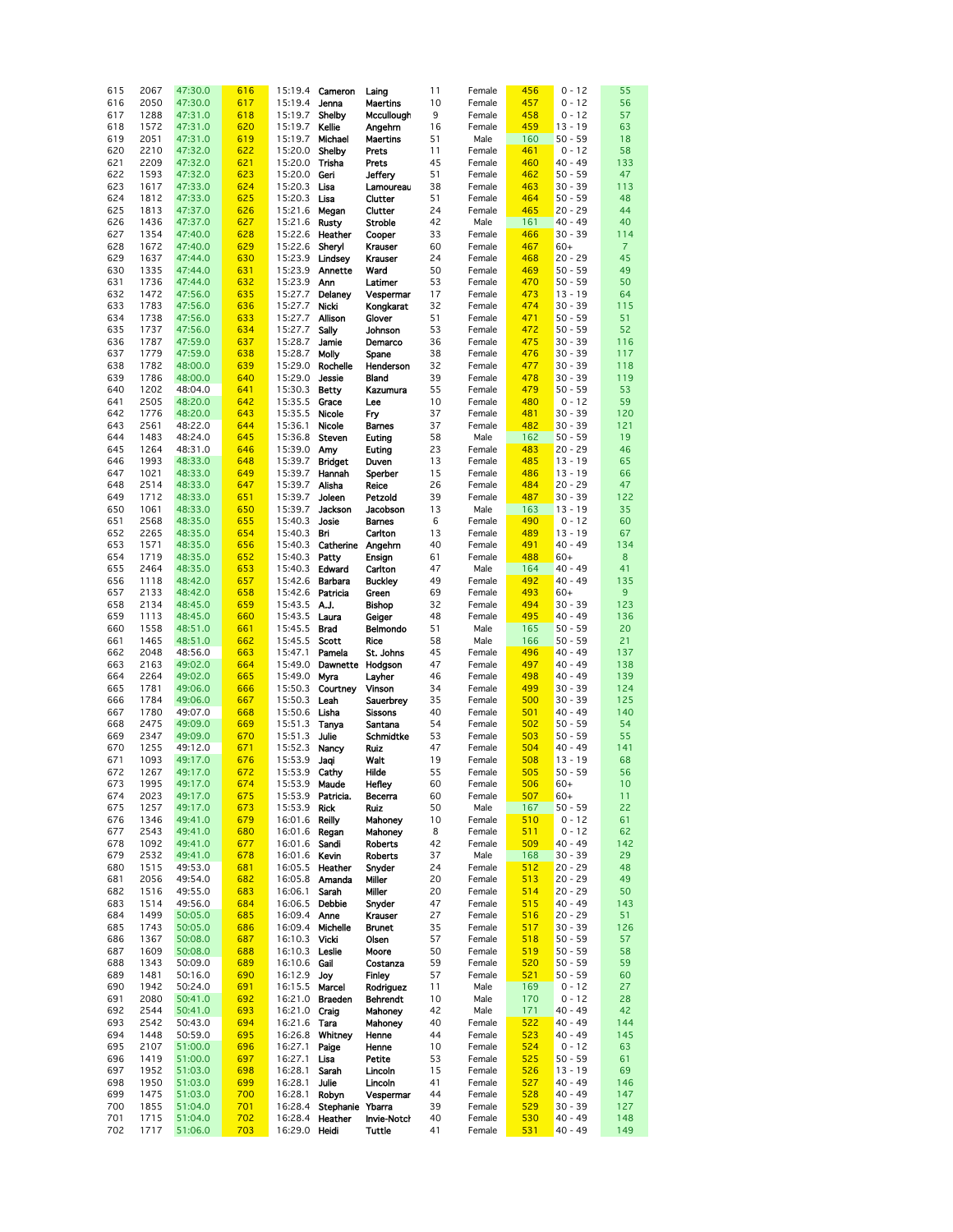| 703 | 2322 | 51:06.0 | 704 | 16:29.0        | Michelle            | Murtagh           | 48 | Female | 532 | $40 - 49$ | 150             |
|-----|------|---------|-----|----------------|---------------------|-------------------|----|--------|-----|-----------|-----------------|
| 704 | 1047 | 51:09.0 | 705 | 16:30.0        | Angie               | Mogensen          | 45 | Female | 533 | $40 - 49$ | 151             |
| 705 | 1409 | 51:19.0 | 706 | 16:33.2        | Jennifer            | Mogensen          | 45 | Female | 534 | $40 - 49$ | 152             |
|     |      |         |     |                |                     |                   |    |        |     |           |                 |
| 706 | 2120 | 51:19.0 | 707 | 16:33.2        | Jenny               | Larkin            | 46 | Female | 535 | $40 - 49$ | 153             |
| 707 | 2491 | 51:21.0 | 708 | 16:33.9        | Fasse               | Jassaman          | 51 | Female | 536 | $50 - 59$ | 62              |
|     |      |         |     |                |                     |                   |    |        |     |           |                 |
| 708 | 2423 | 51:22.0 | 709 | 16:34.2        | <b>Bailey</b>       | Ketchum           | 13 | Female | 537 | $13 - 19$ | 70              |
| 709 | 1705 | 51:22.0 | 710 | 16:34.2        | Gabby               | Olson             | 14 | Female | 538 | $13 - 19$ | 71              |
| 710 | 1660 | 51:50.0 | 711 | 16:43.2        | Andrea              | <b>Burbank</b>    | 43 | Female | 539 | $40 - 49$ | 154             |
|     |      |         |     |                |                     |                   |    |        |     |           |                 |
| 711 | 2286 | 51:53.0 | 712 | 16:44.2        | <b>Arthur</b>       | Tamove            | 56 | Male   | 172 | $50 - 59$ | 23              |
| 712 | 2293 | 51:56.0 | 713 | 16:45.2        | Tami                | Didonato          | 55 | Female | 540 | $50 - 59$ | 63              |
|     |      |         |     |                |                     |                   |    |        |     |           |                 |
| 713 | 1583 | 51:56.0 | 714 | 16:45.2        | <b>Augustus</b>     | Greenside         | 14 | Male   | 173 | $13 - 19$ | 36              |
| 714 | 2490 | 51:57.0 | 715 | 16:45.5        | Natalie             | Nordell           | 12 | Female | 541 | $0 - 12$  | 64              |
|     | 1101 | 51:57.0 | 716 | 16:45.5        | Heidi               | Larsen            | 25 |        | 542 | $20 - 29$ | 52              |
| 715 |      |         |     |                |                     |                   |    | Female |     |           |                 |
| 716 | 1221 | 51:58.0 | 717 | 16:45.8        | <b>Brooke</b>       | Cassidy           | 11 | Female | 543 | $0 - 12$  | 65              |
| 717 | 2363 | 51:58.0 | 718 | 16:45.8        | Heather             | Seven             | 39 | Female | 544 | $30 - 39$ | 128             |
|     |      |         |     |                |                     |                   |    |        |     |           |                 |
| 718 | 1068 | 52:00.0 | 719 | 16:46.5        | Lauren-Juli Melamed |                   | 15 | Female | 545 | $13 - 19$ | 72              |
| 719 | 1067 | 52:00.0 | 720 | 16:46.5        | Lilian              | Melamed           | 47 | Female | 546 | $40 - 49$ | 155             |
| 720 | 1117 | 52:01.0 | 721 | 16:46.8        | Maria               | Davis             | 44 | Female | 547 | $40 - 49$ | 156             |
|     |      |         |     |                |                     |                   |    |        |     |           |                 |
| 721 | 2192 | 52:01.0 | 722 | 16:46.8        | Quinton             | <b>Hayes</b>      | 16 | Male   | 174 | $13 - 19$ | 37              |
| 722 | 1613 | 52:02.0 | 723 | 16:47.1        | Manda               | Fox               | 38 | Female | 548 | $30 - 39$ | 129             |
| 723 | 2291 | 52:02.0 | 724 | 16:47.1        | Tammy               | Cale'S            | 44 | Female | 549 | $40 - 49$ | 157             |
|     |      |         |     |                |                     |                   |    |        |     |           |                 |
| 724 | 1065 | 52:03.0 | 725 | 16:47.4        | Erinn               | Cassidy           | 38 | Female | 550 | $30 - 39$ | 130             |
| 725 | 2073 | 52:03.0 | 726 | 16:47.4        | Rina                | Hernandez         | 36 | Female | 551 | $30 - 39$ | 131             |
|     |      |         |     |                |                     |                   |    |        |     |           |                 |
| 726 | 2071 | 52:11.0 | 727 | 16:50.0        | Rebecca             | Hernandez         | 15 | Female | 552 | $13 - 19$ | 73              |
| 727 | 1934 | 52:14.0 | 729 | 16:51.0        | Lauren              | <b>Brant</b>      | 9  | Female | 554 | $0 - 12$  | 66              |
| 728 | 2100 | 52:14.0 | 728 | 16:51.0        | Muã±Eca             | Rodriguez         | 52 | Female | 553 | $50 - 59$ | 64              |
|     |      |         |     |                |                     |                   |    |        |     |           |                 |
| 729 | 1805 | 52:15.0 | 730 | 16:51.3        | Tweewan             | Sugui             | 43 | Female | 555 | $40 - 49$ | 158             |
| 730 | 1806 | 52:21.0 | 731 | 16:53.2        | Mia                 | Sugui             | 11 | Female | 556 | $0 - 12$  | 67              |
|     |      |         |     |                |                     |                   |    |        |     | $20 - 29$ |                 |
| 731 | 1840 | 52:35.0 | 733 | 16:57.7        | Cara                | Munson            | 27 | Female | 558 |           | 53              |
| 732 | 2167 | 52:35.0 | 732 | 16:57.7        | Heidi               | Guerrero          | 35 | Female | 557 | $30 - 39$ | 132             |
| 733 | 1841 | 52:35.0 | 734 | 16:57.7        | Steven              | <b>Hutchison</b>  | 29 | Male   | 175 | $20 - 29$ | 10              |
|     |      |         |     |                |                     |                   |    |        |     |           |                 |
| 734 | 1959 | 52:39.0 | 735 | 16:59.0        | Tara                | <b>Basile</b>     | 46 | Female | 559 | $40 - 49$ | 159             |
| 735 | 1960 | 52:40.0 | 736 | 16:59.4        | Joseph              | <b>Basile</b>     | 44 | Male   | 176 | $40 - 49$ | 43              |
| 736 | 2024 | 52:44.0 | 739 | 17:00.6        | Gina                | Cles              | 18 | Female | 562 | $13 - 19$ | 74              |
|     |      |         |     |                |                     |                   |    |        |     |           |                 |
| 737 | 2303 | 52:44.0 | 740 | 17:00.6        | Erin                | Cles              | 15 | Female | 563 | $13 - 19$ | 75              |
| 738 | 1431 | 52:44.0 | 737 | 17:00.6        | Lisette             | Kelly             | 33 | Female | 560 | $30 - 39$ | 133             |
| 739 | 1276 | 52:44.0 | 738 | 17:00.6        |                     |                   | 43 | Female | 561 | $40 - 49$ | 160             |
|     |      |         |     |                | Dawn                | Carlson           |    |        |     |           |                 |
| 740 | 1624 | 52:46.0 | 744 | 17:01.3        | Kyra                | <b>Bingle</b>     | 19 | Female | 565 | $13 - 19$ | 76              |
| 741 | 2562 | 52:46.0 | 741 | 17:01.3        | Jessica             | French            | 28 | Female | 564 | $20 - 29$ | 54              |
|     |      |         |     |                |                     |                   |    |        |     |           |                 |
| 742 | 2560 | 52:46.0 | 742 | 17:01.3        | Daniel              | French            | 32 | Male   | 177 | $30 - 39$ | 30              |
| 743 | 1803 | 52:46.0 | 743 | 17:01.3        | Ralph               | Munson            | 63 | Male   | 178 | $60+$     | 5               |
| 744 | 1596 | 52:55.0 | 745 | 17:04.2        | Dawn                | Case              | 48 | Female | 566 | $40 - 49$ | 161             |
|     |      |         |     |                |                     |                   |    |        |     |           |                 |
| 745 | 1278 | 52:56.0 | 746 | 17:04.5        | Laura               | <b>Bingle</b>     | 44 | Female | 567 | $40 - 49$ | 162             |
| 746 | 1597 | 53:00.0 | 748 | 17:05.8        | Madison             | Case              | 15 | Female | 569 | $13 - 19$ | 77              |
| 747 | 1909 |         | 747 | 17:05.8        |                     |                   | 46 |        |     | $40 - 49$ | 163             |
|     |      | 53:00.0 |     |                | Coni                | Wendling          |    | Female | 568 |           |                 |
| 748 | 1279 | 53:05.0 | 750 | 17:07.4        | Emma                | <b>Bingle</b>     | 17 | Female | 571 | $13 - 19$ | 78              |
| 749 | 1329 | 53:05.0 | 749 | 17:07.4        | Cheryl              | Curran            | 47 | Female | 570 | $40 - 49$ | 164             |
|     |      |         |     |                |                     |                   |    |        |     |           |                 |
| 750 | 2072 | 53:11.0 | 752 | 17:09.4        | Rosi                | <b>Voiss</b>      | 32 | Female | 573 | $30 - 39$ | 134             |
| 751 | 1954 | 53:11.0 | 751 | 17:09.4        | Amy                 | Anderson          | 41 | Female | 572 | $40 - 49$ | 165             |
| 752 | 2168 | 53:15.0 | 753 | 17:10.6        | Jill                | <b>Hollenbeck</b> | 42 | Female | 574 | $40 - 49$ | 166             |
|     |      |         |     |                |                     |                   |    |        |     |           |                 |
| 753 | 2123 | 53:15.0 | 754 | 17:10.6        | Tracy               | Hajek             | 46 | Female | 575 | $40 - 49$ | 167             |
| 754 | 1203 | 53:15.0 | 755 | 17:10.6        | Karen               | Mcavinew          | 48 | Female | 576 | $40 - 49$ | 168             |
| 755 | 1205 | 53:25.0 | 756 | 17:13.9        | Sarah               | Stensby           | 33 | Female | 577 | $30 - 39$ | 135             |
|     |      |         |     |                |                     |                   |    |        |     |           |                 |
| 756 | 1964 | 53:31.0 | 758 | 17:15.8        | Lori                | Lansing           | 56 | Female | 578 | $50 - 59$ | 65              |
| 757 | 1966 | 53:31.0 | 757 | 17:15.8        | <b>Bobby</b>        | Lansing           | 28 | Male   | 179 | $20 - 29$ | 11              |
|     |      |         |     |                |                     |                   |    |        |     |           |                 |
| 758 | 2082 | 53:35.0 | 761 | 17:17.1        | <b>Reiley</b>       | Clark             | 12 | Female | 580 | $0 - 12$  | 68              |
| 759 | 2077 | 53:35.0 | 760 | 17:17.1        | Megan               | Clark             | 36 | Female | 579 | $30 - 39$ | 136             |
| 760 | 1581 | 53:35.0 | 759 | 17:17.1        | <b>Robert</b>       | Soushek           | 72 | Male   | 180 | $60+$     | $6\phantom{1}6$ |
|     |      |         |     |                |                     |                   |    |        |     |           |                 |
| 761 | 1843 | 53:37.0 | 762 | 17:17.7        | Mariah              | Remy              | 15 | Female | 581 | $13 - 19$ | 79              |
| 762 | 2081 | 53:37.0 | 763 | 17:17.7        | Carter              | Clark             | 9  | Male   | 181 | $0 - 12$  | 29              |
| 763 | 1673 | 53:45.0 | 764 | 17:20.3        | Shellie             | <b>Bates</b>      | 44 | Female | 582 | $40 - 49$ | 169             |
|     |      |         |     |                |                     |                   |    |        |     |           |                 |
| 764 | 2504 | 53:49.0 | 767 | 17:21.6 Lee    |                     | Jayden            | 11 | Female | 585 | $0 - 12$  | 69              |
| 765 | 1629 | 53:49.0 | 765 | 17:21.6 Krista |                     | <b>Bates</b>      | 20 | Female | 583 | $20 - 29$ | 55              |
| 766 | 1664 | 53:49.0 | 766 | 17:21.6        | Tamara              | Paul              | 34 | Female | 584 | $30 - 39$ | 137             |
|     |      |         |     |                |                     |                   |    |        |     |           |                 |
| 767 | 2551 | 53:50.0 | 768 | 17:21.9        | Jordan              | Bair              | 28 | Female | 586 | $20 - 29$ | 56              |
| 768 | 1821 | 53:51.0 | 769 | 17:22.3        | Katie               | Zielinski         | 12 | Female | 587 | $0 - 12$  | 70              |
| 769 | 1134 | 53:51.0 | 770 | 17:22.3        | Melanie             | Eckman            | 48 | Female | 588 | $40 - 49$ | 170             |
|     |      |         |     |                |                     |                   |    |        |     |           |                 |
| 770 | 2115 | 53:52.0 | 771 | 17:22.6        | Tonya               | Allen             | 23 | Female | 589 | $20 - 29$ | 57              |
| 771 | 1611 | 53:52.0 | 772 | 17:22.6        | Tem                 | Taylor            | 52 | Female | 590 | $50 - 59$ | 66              |
|     |      |         | 773 | 17:22.9        |                     | Grosso            | 43 |        | 591 | 40 - 49   | 171             |
| 772 | 1695 | 53:53.0 |     |                | Cyn                 |                   |    | Female |     |           |                 |
| 773 | 1696 | 53:54.0 | 774 | 17:23.2        | Isabella            | Grosso            | 15 | Female | 592 | $13 - 19$ | 80              |
| 774 | 2119 | 53:55.0 | 775 | 17:23.5        | Staci               | Reyes             | 28 | Female | 593 | $20 - 29$ | 58              |
|     |      |         |     |                |                     |                   | 49 |        |     | $40 - 49$ |                 |
| 775 | 1698 | 54:00.0 | 776 | 17:25.2        | Dawn                | Mcelvain          |    | Female | 594 |           | 172             |
| 776 | 1820 | 54:00.0 | 778 | 17:25.2        | Dawn                | Zielinski         | 42 | Female | 595 | $40 - 49$ | 173             |
| 777 | 1762 | 54:00.0 | 779 | 17:25.2        | Stacee              | Furfaro           | 43 | Female | 596 | $40 - 49$ | 174             |
|     |      |         |     |                |                     |                   |    |        |     |           |                 |
| 778 | 2483 | 54:00.0 | 777 | 17:25.2        | Quinn               | McElvain          | 13 | Male   | 182 | $13 - 19$ | 38              |
| 779 | 2535 | 54:02.0 | 780 | 17:25.8        | <b>Jennifer</b>     | Quesvedo          | 44 | Female | 597 | 40 - 49   | 175             |
| 780 | 2402 | 54:02.0 | 782 | 17:25.8        | Gina                | Galando           | 48 | Female | 599 | $40 - 49$ | 176             |
|     |      |         |     |                |                     |                   |    |        |     |           |                 |
| 781 | 1876 | 54:02.0 | 781 | 17:25.8        | <b>Billie</b>       | Greenside         | 62 | Female | 598 | $60+$     | 12              |
| 782 | 1480 | 54:09.0 | 783 | 17:28.1        | Lisa                | Soushek           | 48 | Female | 600 | $40 - 49$ | 177             |
| 783 | 1422 | 54:09.0 | 784 | 17:28.1        | Tammy               | Odden             | 52 | Female | 601 | $50 - 59$ | 67              |
|     |      |         |     |                |                     |                   |    |        |     |           |                 |
| 784 | 2513 | 54:11.0 | 785 | 17:28.7        | Teena               | Soushek           | 49 | Female | 602 | $40 - 49$ | 178             |
| 785 | 1420 | 54:11.0 | 786 | 17:28.7        | Laurie              | <b>Campobass</b>  | 41 | Female | 603 | $40 - 49$ | 179             |
| 786 | 2570 | 54:22.0 | 790 | 17:32.3        | Jen                 | Loftus            | 45 | Female | 607 | $40 - 49$ | 180             |
|     |      |         |     |                |                     |                   |    |        |     |           |                 |
| 787 | 1371 | 54:22.0 | 787 | 17:32.3        | Penelope            | Evans             | 73 | Female | 604 | $60+$     | 13              |
| 788 | 1373 | 54:22.0 | 788 | 17:32.3        | Vickie              | Grams             | 63 | Female | 605 | $60+$     | 14              |
|     |      |         | 789 |                |                     |                   |    |        |     | $60+$     |                 |
| 789 | 1372 | 54:22.0 |     | 17:32.3        | Renee               | Bennett           | 64 | Female | 606 |           | 15              |
| 790 | 1906 | 54:27.0 | 795 |                | 17:33.9 Brittany    | Orr               | 23 | Female | 611 | $20 - 29$ | 59              |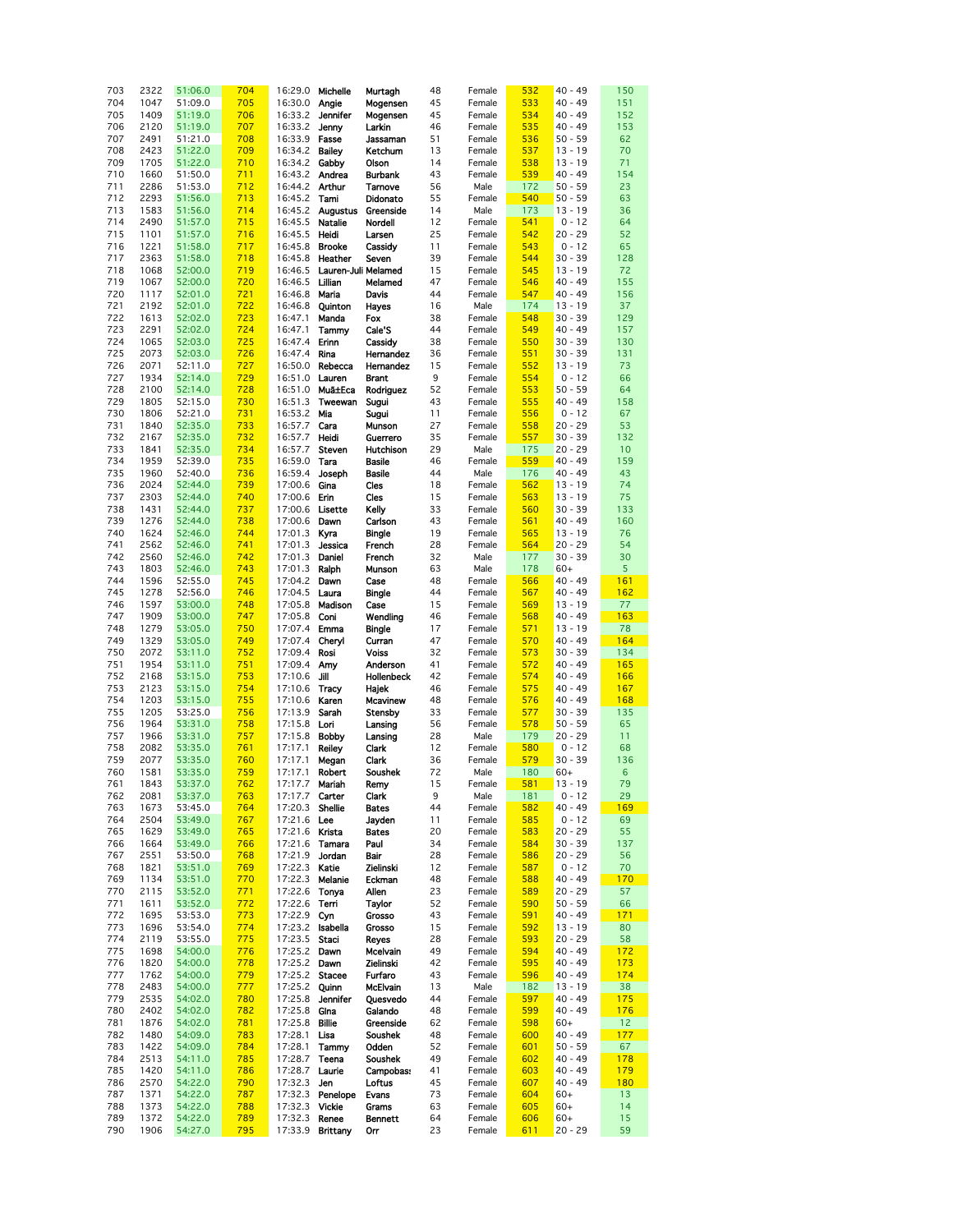| 791 | 1999 | 54:27.0 | 791 | 17:33.9                | Darcy            | Juneau          | 45 | Female | 608 | $40 - 49$ | 181 |
|-----|------|---------|-----|------------------------|------------------|-----------------|----|--------|-----|-----------|-----|
|     |      |         |     |                        |                  |                 |    |        |     |           |     |
| 792 | 1665 | 54:27.0 | 793 | 17:33.9                | Dana             | Sonnen          | 45 | Female | 610 | $40 - 49$ | 182 |
| 793 | 2047 | 54:27.0 | 792 | 17:33.9                | Charlene         | Franklin        | 57 | Female | 609 | $50 - 59$ | 68  |
| 794 | 1214 | 54:27.0 | 794 | 17:33.9                | Spencer          | Mathews         | 25 | Male   | 183 | $20 - 29$ | 12  |
|     |      |         |     |                        |                  |                 |    |        |     |           |     |
| 795 | 1333 | 54:28.0 | 797 | 17:34.2                | Shelby           | Greget          | 15 | Female | 613 | $13 - 19$ | 81  |
| 796 | 1893 | 54:28.0 | 796 | 17:34.2                | Sabrina          | Christian       | 23 | Female | 612 | $20 - 29$ | 60  |
|     |      |         |     |                        |                  |                 |    |        |     |           |     |
| 797 | 1330 | 54:31.0 | 798 | 17:35.2 <b>Lindsay</b> |                  | Richter         | 36 | Female | 614 | $30 - 39$ | 138 |
| 798 | 1331 | 54:31.0 | 799 | 17:35.2                | Mackenzie Martin |                 | 36 | Female | 615 | $30 - 39$ | 139 |
| 799 | 2109 | 54:37.0 | 801 | 17:37.1                | Heather          | Mcgough         | 38 | Female | 617 | $30 - 39$ | 140 |
|     |      |         |     |                        |                  |                 |    |        |     | $40 - 49$ |     |
| 800 | 2036 | 54:37.0 | 800 | 17:37.1                | Jodi             | Olson           | 41 | Female | 616 |           | 183 |
| 801 | 1599 | 54:46.0 | 802 | 17:40.0 Amy            |                  | Owens           | 40 | Female | 618 | $40 - 49$ | 184 |
| 802 | 1143 | 54:48.0 | 804 | 17:40.6                | Carie            | <b>Burkey</b>   | 38 | Female | 620 | $30 - 39$ | 141 |
|     |      |         |     |                        |                  |                 |    |        |     |           |     |
| 803 | 1886 | 54:48.0 | 803 | 17:40.6                | Pam              | Ford            | 43 | Female | 619 | $40 - 49$ | 185 |
| 804 | 1888 | 54:49.0 | 805 | 17:41.0                | <b>Bobbi</b>     | Ford            | 16 | Female | 621 | $13 - 19$ | 82  |
| 805 | 2529 | 54:50.0 | 806 | 17:41.3                | cassidy          | <b>Banks</b>    | 15 | Female | 622 | $13 - 19$ | 83  |
|     |      |         |     |                        |                  |                 |    |        |     |           |     |
| 806 | 1887 | 54:50.0 | 807 | 17:41.3                | Emily            | Ford            | 16 | Female | 623 | $13 - 19$ | 84  |
| 807 | 2528 | 54:50.0 | 808 | 17:41.3                | Cierra           | <b>Banks</b>    | 15 | Female | 624 | $13 - 19$ | 85  |
|     |      | 54:52.0 |     |                        | Marie            |                 |    |        |     |           |     |
| 808 | 1704 |         | 809 | 17:41.9                |                  | Spieldenne      | 15 | Female | 625 | $13 - 19$ | 86  |
| 809 | 1473 | 54:52.0 | 810 | 17:41.9                | Adam             | Vespermar       | 15 | Male   | 184 | $13 - 19$ | 39  |
| 810 | 1017 | 54:54.0 | 812 | 17:42.6                | Heather          | Dazell          | 42 | Female | 626 | $40 - 49$ | 186 |
|     |      |         |     |                        |                  |                 |    |        |     |           |     |
| 811 | 1020 | 54:54.0 | 811 |                        | 17:42.6 Nicholas | Dazell          | 13 | Male   | 185 | $13 - 19$ | 40  |
| 812 | 1601 | 54:58.0 | 815 | 17:43.9                | Jill             | Ellison         | 34 | Female | 629 | $30 - 39$ | 142 |
| 813 | 1158 | 54:58.0 | 814 | 17:43.9                | Laura            | Roth            | 45 | Female | 628 | $40 - 49$ | 187 |
|     |      |         |     |                        |                  |                 |    |        |     |           |     |
| 814 | 1829 | 54:58.0 | 813 | 17:43.9                | Lois             | Paul            | 61 | Female | 627 | $60+$     | 16  |
| 815 | 1623 | 55:00.0 | 816 | 17:44.5                | Carol            | Cowan           | 45 | Female | 630 | $40 - 49$ | 188 |
| 816 | 1437 | 55:00.0 | 817 | 17:44.5                | Jeaninne         | Wahl            | 51 | Female | 631 | $50 - 59$ | 69  |
|     |      |         |     |                        |                  |                 |    |        |     |           |     |
| 817 | 1808 | 55:05.0 | 818 | 17:46.1                | Alanna           | Hallsted        | 12 | Female | 632 | $0 - 12$  | 71  |
| 818 | 2424 | 55:05.0 | 819 | 17:46.1                | Camryn           | Ketchum         | 10 | Female | 633 | $0 - 12$  | 72  |
| 819 | 1501 | 55:05.0 | 820 | 17:46.1                | Cara             | Mapes           | 28 | Female | 634 | $20 - 29$ | 61  |
|     |      |         |     |                        |                  |                 |    |        |     |           |     |
| 820 | 2340 | 55:05.0 | 821 | 17:46.1                | Alissa           | Mccord          | 25 | Female | 635 | $20 - 29$ | 62  |
| 821 | 2230 | 55:06.0 | 822 | 17:46.5                | <b>Teresa</b>    | Clark           | 53 | Female | 636 | $50 - 59$ | 70  |
| 822 | 2280 | 55:08.0 | 823 | 17:47.1                | Karen            | <b>Mccauley</b> | 52 | Female | 637 | $50 - 59$ | 71  |
|     |      |         |     |                        |                  |                 |    |        |     |           |     |
| 823 | 2394 | 55:12.0 | 824 | 17:48.4                | Kirsten          | Taylor          | 53 | Female | 638 | $50 - 59$ | 72  |
| 824 | 1971 | 55:12.0 | 825 | 17:48.4                | Cathy            | Brasher-Hw      | 56 | Female | 639 | $50 - 59$ | 73  |
| 825 | 2338 | 55:30.0 | 826 | 17:54.2 Pattie         |                  | Warr            | 52 | Female | 640 | $50 - 59$ | 74  |
|     |      |         |     |                        |                  |                 |    |        |     |           |     |
| 826 | 1048 | 55:36.0 | 830 | 17:56.1                | Kelsey           | Anderson        | 17 | Female | 644 | $13 - 19$ | 87  |
| 827 | 1797 | 55:36.0 | 827 | 17:56.1                | Maria            | King            | 40 | Female | 641 | $40 - 49$ | 189 |
| 828 | 1796 | 55:36.0 | 828 | 17:56.1                | Lisa             | Lund            | 43 | Female | 642 | $40 - 49$ | 190 |
|     |      |         |     |                        |                  |                 |    |        |     |           |     |
| 829 | 2356 | 55:36.0 | 829 | 17:56.1                | Maureen          | Schnell         | 47 | Female | 643 | $40 - 49$ | 191 |
| 830 | 2357 | 55:39.0 | 831 | 17:57.1                | Alyssa           | Schnell         | 17 | Female | 645 | $13 - 19$ | 88  |
| 831 | 2470 | 55:39.0 | 832 | 17:57.1                | Pam              | Anderson        | 49 | Female | 646 | $40 - 49$ | 192 |
|     |      |         |     |                        |                  |                 |    |        |     |           |     |
| 832 | 2468 | 55:39.0 | 833 | 17:57.1                | <b>Stacy</b>     | Hayden          | 43 | Female | 647 | $50 - 59$ | 75  |
| 833 | 1742 | 55:39.0 | 834 | 17:57.1                | Yvonne           | Cottell         | 59 | Female | 648 | $50 - 59$ | 76  |
| 834 | 1848 | 55:44.0 | 838 | 17:58.7                | Katelyn          | <b>Buster</b>   | 10 | Female | 652 | $0 - 12$  | 73  |
|     |      |         |     |                        |                  |                 |    |        |     |           |     |
| 835 | 1051 | 55:44.0 | 841 | 17:58.7                | Michelle         | Yonkman         | 30 | Female | 655 | $30 - 39$ | 143 |
| 836 | 1858 | 55:44.0 | 835 | 17:58.7                | Annamarie Menken |                 | 47 | Female | 649 | $40 - 49$ | 193 |
| 837 | 2003 | 55:44.0 | 837 | 17:58.7                | Kathy            | <b>Kitzes</b>   | 46 | Female | 651 | $40 - 49$ | 194 |
|     |      |         |     |                        |                  |                 |    |        |     |           |     |
| 838 | 1832 | 55:44.0 | 836 | 17:58.7                | Kathy            | Robinson        | 59 | Female | 650 | $50 - 59$ | 77  |
| 839 | 1030 | 55:44.0 | 839 | 17:58.7                | Shirley          | Yadon           | 64 | Female | 653 | $60+$     | 17  |
| 840 | 1094 | 55:44.0 | 840 | 17:58.7                | Marnie           | <b>Marcus</b>   | 66 | Female | 654 | $60+$     | 18  |
|     |      |         |     |                        |                  |                 |    |        |     |           |     |
| 841 | 1035 | 55:46.0 | 844 | 17:59.4                | Lexi             | Morrow          | 19 | Female | 658 | $13 - 19$ | 89  |
| 842 | 1029 | 55:46.0 | 842 | 17:59.4                | Tiffany          | Abell           | 42 | Female | 656 | $40 - 49$ | 195 |
| 843 | 1004 | 55:46.0 | 843 | 17:59.4                | Jenny            | Holm            | 43 | Female | 657 | $40 - 49$ | 196 |
|     |      |         |     |                        |                  |                 |    |        |     |           |     |
| 844 | 1032 | 55:46.0 | 845 | 17:59.4 Laura          |                  | Morrow          | 48 | Female | 659 | $40 - 49$ | 197 |
| 845 | 1016 | 55:48.0 | 847 | 18:00.0                | Carrie           | Holm            | 40 | Female | 661 | $40 - 49$ | 198 |
| 846 | 1153 | 55:48.0 | 846 | 18:00.0                | Bianca           | Timmerma        | 11 | Female | 660 | $0 - 12$  | 74  |
|     |      |         |     |                        |                  |                 |    |        |     |           |     |
| 847 | 1018 | 55:49.0 | 848 | 18:00.3 Allison        |                  | Holm            | 11 | Female | 662 | $0 - 12$  | 75  |
| 848 | 1990 | 55:49.0 | 849 | 18:00.3 Erica          |                  | Woodcock        | 38 | Female | 663 | $30 - 39$ | 144 |
| 849 | 2373 | 55:50.0 | 850 | 18:00.6 Kalei          |                  | Woodcock        | 8  | Female | 664 | $0 - 12$  | 76  |
|     |      |         | 852 |                        |                  | <b>Schultz</b>  |    |        |     | $0 - 12$  |     |
| 850 | 1469 | 55:55.0 |     | 18:02.3 Allison        |                  |                 | 10 | Female | 666 |           | 77  |
| 851 | 2289 | 55:55.0 | 854 | 18:02.3                | Kayse            | Guest           | 17 | Female | 668 | $13 - 19$ | 90  |
| 852 | 2195 | 55:55.0 | 856 | 18:02.3                | Anna             | Wivag           | 25 | Female | 670 | $20 - 29$ | 63  |
| 853 | 1468 | 55:55.0 | 851 | 18:02.3                | Melinda          | <b>Schultz</b>  | 45 | Female | 665 | $40 - 49$ | 199 |
|     |      |         |     |                        |                  |                 |    |        |     |           |     |
| 854 | 1300 | 55:55.0 | 853 | 18:02.3                | Hallie           | Wiswell         | 41 | Female | 667 | 40 - 49   | 200 |
| 855 | 1299 | 55:55.0 | 855 | 18:02.3                | Tammie           | Manley          | 43 | Female | 669 | 40 - 49   | 201 |
| 856 | 2281 | 55:55.0 | 859 | 18:02.3                | Vanessa          | Moreno          | 43 | Female | 673 | $40 - 49$ | 202 |
|     |      |         |     |                        |                  |                 |    |        |     |           |     |
| 857 | 2295 | 55:55.0 | 860 | 18:02.3                | Tina             | Snyder          | 42 | Female | 674 | $40 - 49$ | 203 |
| 858 | 2521 | 55:55.0 | 857 | 18:02.3                | Sandra           | Bohman          | 54 | Female | 671 | $50 - 59$ | 78  |
| 859 | 2121 | 55:55.0 | 858 | 18:02.3 Laura          |                  | Durkin          | 50 | Female | 672 | $50 - 59$ | 79  |
| 860 |      | 55:59.0 |     | 18:03.5                | Lorelie          | Martin          | 72 | Female |     | $60+$     | 19  |
|     | 2166 |         | 862 |                        |                  |                 |    |        | 675 |           |     |
| 861 | 2362 | 55:59.0 | 863 | 18:03.5                | Dyann            | Mcvay           | 61 | Female | 676 | $60+$     | 20  |
| 862 | 1553 | 55:59.0 | 864 | 18:03.5                | Krystin          | Lindstrom       | 62 | Female | 677 | $60+$     | 21  |
| 863 | 2122 | 55:59.0 | 861 | 18:03.5                | Bill             | Durkin          | 47 | Male   | 186 | $40 - 49$ | 44  |
|     |      |         |     |                        |                  |                 |    |        |     |           |     |
| 864 | 2416 | 55:59.0 | 865 | 18:03.5                | Terry            | Crippen         | 59 | Male   | 187 | $50 - 59$ | 24  |
| 865 | 1941 | 56:02.0 | 866 | 18:04.5                | Carla            | Rodriguez       | 34 | Female | 678 | $30 - 39$ | 145 |
| 866 | 2078 | 56:02.0 | 867 | 18:04.5                | Michelle         | Behrendt        | 42 | Female | 679 | $40 - 49$ | 204 |
|     |      |         |     |                        |                  |                 |    |        |     |           |     |
| 867 | 2506 | 56:02.0 | 868 | 18:04.5                | Jennie           | <b>Bellmore</b> | 41 | Female | 680 | $40 - 49$ | 205 |
| 868 | 2507 | 56:10.0 | 869 | 18:07.1                | Madison          | <b>Bellmore</b> | 15 | Female | 681 | $13 - 19$ | 91  |
| 869 | 1363 | 56:10.0 | 870 | 18:07.1                | Dawn             | Moran           | 47 | Female | 682 | $40 - 49$ | 206 |
|     |      |         |     |                        |                  |                 |    |        |     |           |     |
| 870 | 2245 | 56:15.0 | 871 | 18:08.7                | Kate             | Eaton           | 24 | Female | 683 | $20 - 29$ | 64  |
| 871 | 2278 | 56:15.0 | 872 | 18:08.7                | Tyler            | Money           | 16 | Male   | 188 | $13 - 19$ | 41  |
| 872 | 1682 | 56:18.0 | 874 | 18:09.7                | Emma             | Cumpston        | 10 | Female | 684 | $0 - 12$  | 78  |
|     |      |         |     |                        |                  |                 |    |        |     |           |     |
| 873 | 1982 | 56:18.0 | 876 | 18:09.7                | Amanda           | Ades            | 13 | Female | 686 | $13 - 19$ | 92  |
| 874 | 1681 | 56:18.0 | 875 | 18:09.7                | Rachel           | Cumpston        | 44 | Female | 685 | $40 - 49$ | 207 |
| 875 | 2279 | 56:18.0 | 873 | 18:09.7                | Aaron            | Money           | 16 | Male   | 189 | $13 - 19$ | 42  |
| 876 | 1818 | 56:22.0 | 877 | 18:11.0 Tonya          |                  | Dotson          | 47 | Female | 687 | $40 - 49$ | 208 |
|     |      |         |     |                        |                  |                 |    |        |     |           |     |
| 877 | 1421 | 56:22.0 | 878 | 18:11.0 <b>Peggy</b>   |                  | Hobart          | 51 | Female | 688 | $50 - 59$ | 80  |
| 878 | 1334 | 56:25.0 | 882 | 18:11.9 Ashlyn         |                  | Greget          | 13 | Female | 692 | $13 - 19$ | 93  |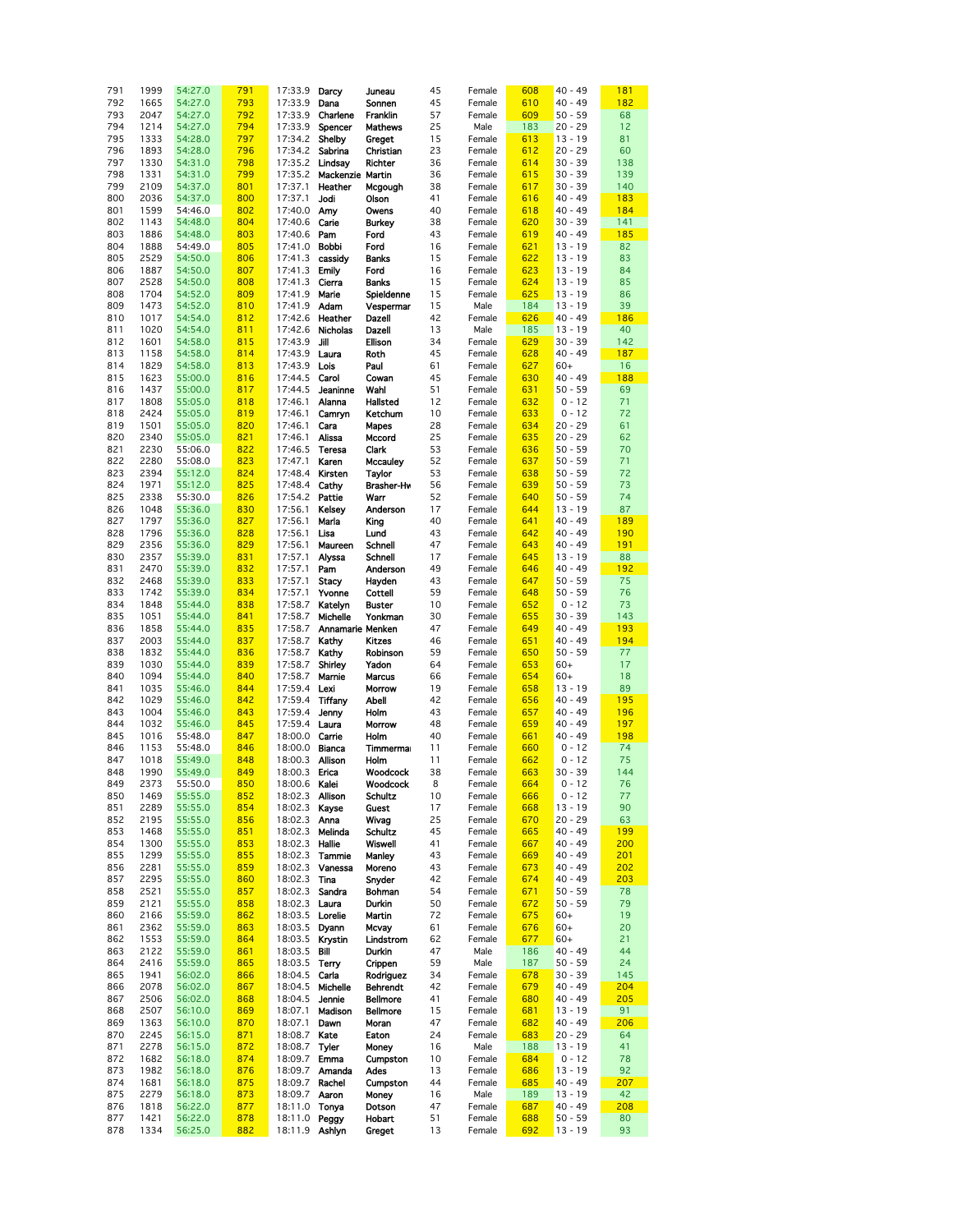| 879 | 2287 | 56:25.0 | 880 | 18:11.9               | Raelynd           | Tamove             | 23 | Female | 690 | $20 - 29$ | 65             |
|-----|------|---------|-----|-----------------------|-------------------|--------------------|----|--------|-----|-----------|----------------|
| 880 | 2522 | 56:25.0 | 881 | 18:11.9               | Sheila May Farley |                    | 49 | Female | 691 | $40 - 49$ | 209            |
| 881 | 1325 | 56:25.0 | 879 | 18:11.9               | Paula             | Tamove             | 51 | Female | 689 | $50 - 59$ | 81             |
| 882 | 1332 | 56:27.0 | 883 | 18:12.6               |                   |                    | 49 | Female | 693 | $40 - 49$ | 210            |
|     |      |         |     |                       | Joyce             | <b>Gregget</b>     |    |        |     |           |                |
| 883 | 1754 | 56:27.0 | 884 | 18:12.6               | Judy              | Blair              | 67 | Female | 694 | $60+$     | 22             |
| 884 | 1650 | 56:27.0 | 886 | 18:12.6               | Linda             | Ness               | 65 | Female | 695 | $60+$     | 23             |
| 885 | 2486 | 56:27.0 | 885 | 18:12.6               | Cassidy           | Lance              | 17 | Male   | 190 | $13 - 19$ | 43             |
| 886 | 1984 | 56:30.0 | 888 | 18:13.5               | Angela            | Ades               | 47 | Female | 696 | $40 - 49$ | 211            |
| 887 | 1459 | 56:30.0 | 890 | 18:13.5               | Sally             | Baker              | 60 | Female | 697 | $60+$     | 24             |
| 888 | 1979 | 56:30.0 | 889 | 18:13.5               | James             | Ades               | 10 | Male   | 192 | $0 - 12$  | 30             |
|     |      |         |     |                       |                   |                    |    |        |     |           |                |
| 889 | 1651 | 56:30.0 | 887 | 18:13.5               | Ben               | <b>Ness</b>        | 66 | Male   | 191 | $60+$     | $\overline{7}$ |
| 890 | 1192 | 56:35.0 | 891 | 18:15.2               | Mackenzie Bradley |                    | 15 | Female | 698 | $13 - 19$ | 94             |
| 891 | 1193 | 56:35.0 | 892 | 18:15.2               | Caitlyn           | <b>Bradley</b>     | 16 | Female | 699 | $13 - 19$ | 95             |
| 892 | 1830 | 56:35.0 | 893 | 18:15.2 Kellie        |                   | Solomon            | 40 | Female | 700 | $40 - 49$ | 212            |
| 893 | 2016 | 56:40.0 | 902 | 18:16.8               | Kristen           | Kulsrud            | 12 | Female | 709 | $0 - 12$  | 79             |
|     |      |         |     |                       |                   |                    |    |        |     |           |                |
| 894 | 2015 | 56:40.0 | 904 | 18:16.8               | Mackenzie Kulsrud |                    | 16 | Female | 711 | $13 - 19$ | 96             |
| 895 | 1012 | 56:40.0 | 897 |                       | 18:16.8 Heather   | <b>Schillereff</b> | 38 | Female | 704 | $30 - 39$ | 146            |
| 896 | 2395 | 56:40.0 | 894 | 18:16.8               | <b>Tessa</b>      | Naber              | 41 | Female | 701 | $40 - 49$ | 213            |
| 897 | 1007 | 56:40.0 | 896 | 18:16.8 Karla         |                   | Sperber            | 46 | Female | 703 | $40 - 49$ | 214            |
| 898 | 2477 | 56:40.0 | 900 | 18:16.8               | Kim               | Stone              | 42 | Female | 707 | $40 - 49$ | 215            |
| 899 | 2014 | 56:40.0 | 903 | 18:16.8               | Marge             | Kulsrud            | 47 | Female | 710 | $40 - 49$ | 216            |
|     |      |         |     |                       |                   |                    |    |        |     |           |                |
| 900 | 2294 | 56:40.0 | 898 | 18:16.8               | Liz               | Petersen           | 53 | Female | 705 | $50 - 59$ | 82             |
| 901 | 1339 | 56:40.0 | 901 | 18:16.8               | Tem               | Lovato             | 57 | Female | 708 | $50 - 59$ | 83             |
| 902 | 1105 | 56:40.0 | 895 | 18:16.8               | Vicki             | Spear              | 66 | Female | 702 | $60+$     | 25             |
| 903 | 1340 | 56:40.0 | 899 | 18:16.8               | Susan             | Rief               | 60 | Female | 706 | $60+$     | 26             |
| 904 | 1369 | 56:55.0 | 905 | 18:21.6 Patricia      |                   | Larsen             | 33 | Female | 712 | $30 - 39$ | 147            |
|     |      |         |     |                       | Calev             |                    | 8  |        |     |           |                |
| 905 | 1370 | 56:58.0 | 906 | 18:22.6               |                   | Larsen             |    | Female | 713 | $0 - 12$  | 80             |
| 906 | 1638 | 56:58.0 | 907 | 18:22.6               | Joey              | Hamlin             | 40 | Female | 714 | $40 - 49$ | 217            |
| 907 | 1226 | 56:58.0 | 909 | 18:22.6               | Mary              | Kleinsasser        | 57 | Female | 716 | $50 - 59$ | 84             |
| 908 | 1639 | 56:58.0 | 908 | 18:22.6               | Eunice            | Armsworth          | 70 | Female | 715 | $60+$     | 27             |
| 909 | 1227 | 57:01.0 | 910 | 18:23.5               | Diane             | Demeerleer         | 65 | Female | 717 | $60+$     | 28             |
| 910 | 1443 | 57:02.0 | 920 |                       | 18:23.9 Madison   | Hayes              | 12 | Female | 726 | $0 - 12$  | 81             |
|     |      |         |     |                       |                   |                    |    |        |     |           |                |
| 911 | 1542 | 57:02.0 | 914 | 18:23.9 Emilia        |                   | Kirilenko          | 13 | Female | 720 | $13 - 19$ | 97             |
| 912 | 1015 | 57:02.0 | 915 | 18:23.9 Lauren        |                   | Holm               | 17 | Female | 721 | $13 - 19$ | 98             |
| 913 | 1447 | 57:02.0 | 916 | 18:23.9               | Taryn             | <b>Butcher</b>     | 16 | Female | 722 | $13 - 19$ | 99             |
| 914 | 1882 | 57:02.0 | 917 | 18:23.9               | Ashlyn            | Lundberg           | 16 | Female | 723 | $13 - 19$ | 100            |
| 915 | 1543 | 57:02.0 | 912 | 18:23.9               | Erin              | <b>Bradley</b>     | 36 | Female | 719 | $30 - 39$ | 148            |
| 916 | 2226 | 57:02.0 | 919 | 18:23.9               | Cody              | Hawkinsfre         | 33 | Female | 725 | $30 - 39$ | 149            |
|     | 1190 | 57:02.0 | 911 |                       |                   |                    | 41 |        | 718 | $40 - 49$ | 218            |
| 917 |      |         |     | 18:23.9 Andrea        |                   | <b>Bradley</b>     |    | Female |     |           |                |
| 918 | 2493 | 57:02.0 | 918 | 18:23.9               | Gina              | Kirlenko           | 44 | Female | 724 | $40 - 49$ | 219            |
| 919 | 1873 | 57:02.0 | 913 | 18:23.9               | Walter            | Pratt              | 66 | Male   | 193 | $60+$     | 8              |
| 920 | 1402 | 57:06.0 | 921 | 18:25.2 Kaitlyn       |                   | Armstrong          | 8  | Female | 727 | $0 - 12$  | 82             |
| 921 | 2137 | 57:06.0 | 922 | 18:25.2               | Amy               | Richtmyer          | 36 | Female | 728 | $30 - 39$ | 150            |
| 922 | 2203 | 57:11.0 | 923 | 18:26.8               | Barbara           | Lyonais            | 65 | Female | 729 | $60+$     | 29             |
| 923 | 2428 | 57:11.0 | 924 | 18:26.8               | Mark              | Foree              | 36 | Male   | 194 | $30 - 39$ | 31             |
|     |      |         | 925 |                       |                   |                    |    |        |     | $0 - 12$  | 83             |
| 924 | 2429 | 57:16.0 |     | 18:28.4               | Jadyn             | Foree              | 10 | Female | 730 |           |                |
| 925 | 1968 | 57:17.0 | 926 | 18:28.7               | Danica            | Gibson             | 16 | Female | 731 | $13 - 19$ | 101            |
| 926 | 2026 | 57:17.0 | 927 | 18:28.7               | Julia             | Harry              | 15 | Female | 732 | $13 - 19$ | 102            |
| 927 | 2045 | 57:19.0 | 931 | 18:29.4               | Rachel            | Kenitzer           | 14 | Female | 734 | $13 - 19$ | 103            |
| 928 | 2049 | 57:19.0 | 932 | 18:29.4               | Kayla             | Vonmichak          | 17 | Female | 735 | $13 - 19$ | 104            |
| 929 | 1656 | 57:19.0 | 934 | 18:29.4               | Melissa           | Morlock            | 36 | Female | 736 | $30 - 39$ | 151            |
| 930 | 1810 | 57:19.0 | 928 | 18:29.4               | Mindy             | Hallsted           | 41 | Female | 733 | $40 - 49$ | 220            |
| 931 | 1809 | 57:19.0 | 930 | 18:29.4               | Cameron           | Hallsted           | 11 | Male   | 196 | $0 - 12$  | 31             |
|     |      |         | 929 |                       |                   |                    |    |        |     | $40 - 49$ | 45             |
| 932 | 1811 | 57:19.0 |     | 18:29.4               | Ryan              | Hallsted           | 46 | Male   | 195 |           |                |
| 933 | 1078 | 57:19.0 | 933 | 18:29.4               | John              | Sperber            | 49 | Male   | 197 | $40 - 49$ | 46             |
| 934 | 1653 | 57:24.0 | 935 | 18:31.0               | Leigh-Ann Lunde   |                    | 39 | Female | 737 | $30 - 39$ | 152            |
| 935 | 1760 | 57:24.0 | 936 | 18:31.0 Christel      |                   | Winkey             | 34 | Female | 738 | $30 - 39$ | 153            |
| 936 | 1652 | 57:24.0 | 937 | 18:31.0 Scott         |                   | Lunde              | 40 | Male   | 198 | $40 - 49$ | 47             |
| 937 | 1462 | 57:55.0 | 939 | 18:41.0 Sally         |                   | Daniels            | 62 | Female | 739 | $60+$     | 30             |
| 938 |      |         | 938 |                       |                   |                    | 46 |        | 199 | $40 - 49$ | 48             |
|     | 1126 | 57:55.0 |     | 18:41.0 Robert        |                   | Thom               |    | Male   |     |           |                |
| 939 | 2352 | 57:58.0 | 940 | 18:41.9 Mellany       |                   | <b>Winters</b>     | 54 | Female | 740 | $50 - 59$ | 85             |
| 940 | 1222 | 57:58.0 | 941 | 18:41.9 Linda         |                   | Stanley            | 64 | Female | 741 | $60+$     | 31             |
| 941 | 1478 | 58:18.0 | 942 | 18:48.4               | Jennifer          | Gillespie          | 30 | Female | 742 | $30 - 39$ | 154            |
| 942 | 1238 | 58:26.0 | 943 | 18:51.0 <b>Jordyn</b> |                   | Olson              | 13 | Female | 743 | $13 - 19$ | 105            |
| 943 | 1410 | 58:26.0 | 944 | 18:51.0 Pati          |                   | Rangel             | 45 | Female | 744 | $40 - 49$ | 221            |
| 944 | 1033 | 58:48.0 | 946 | 18:58.1               | Sarah             | Lynch              | 33 | Female | 746 | $30 - 39$ | 155            |
| 945 | 1239 | 58:48.0 | 949 | 18:58.1               | Christina         | Pierce             | 31 | Female | 748 | $30 - 39$ | 156            |
|     |      |         |     |                       |                   |                    |    |        |     |           |                |
| 946 | 1087 | 58:48.0 | 948 | 18:58.1               | Dusti             | Chisholm           | 42 | Female | 747 | $40 - 49$ | 222            |
| 947 | 1562 | 58:48.0 | 951 | 18:58.1               | Carey             | Chavez             | 42 | Female | 750 | $40 - 49$ | 223            |
| 948 | 1062 | 58:48.0 | 952 | 18:58.1               | Becky             | Jacobson           | 49 | Female | 751 | $40 - 49$ | 224            |
| 949 | 1413 | 58:48.0 | 953 | 18:58.1               | Miryka            | Schneider          | 44 | Female | 752 | $40 - 49$ | 225            |
| 950 | 1038 | 58:48.0 | 950 | 18:58.1               | Charlene          | Gerken             | 54 | Female | 749 | $50 - 59$ | 86             |
| 951 | 1260 | 58:48.0 | 945 | 18:58.1               | Joyce             | Vinson             | 68 | Female | 745 | $60+$     | 32             |
| 952 | 1034 | 58:48.0 | 947 | 18:58.1               | Twayne            | Rawls              | 47 | Male   | 200 | $40 - 49$ | 49             |
| 953 | 1155 | 58:48.0 | 954 | 18:58.1               | Noel              | Gerken             | 57 | Male   | 201 | $50 - 59$ | 25             |
|     |      |         |     |                       |                   |                    |    |        |     |           |                |
| 954 | 1525 | 59:04.0 | 955 |                       | 19:03.2 Christine | Warren             | 39 | Female | 753 | $30 - 39$ | 157            |
| 955 | 2231 | 59:21.0 | 956 | 19:08.7               | Michelle          | <b>Brazelton</b>   | 47 | Female | 754 | $40 - 49$ | 226            |
| 956 | 1342 | 59:21.0 | 957 | 19:08.7               | Kerry             | <b>Bunkowske</b>   | 42 | Female | 755 | $40 - 49$ | 227            |
| 957 | 2235 | 59:21.0 | 958 | 19:08.7               | Debbie            | Malone             | 47 | Female | 756 | $40 - 49$ | 228            |
| 958 | 1163 | 59:21.0 | 959 | 19:08.7 Karen         |                   | Clark              | 50 | Female | 757 | $50 - 59$ | 87             |
| 959 | 1197 | 59:24.0 | 960 | 19:09.7               | Carrie            | <b>Flores</b>      | 45 | Female | 758 | $40 - 49$ | 229            |
| 960 | 2307 | 59:28.0 | 961 | 19:11.0 Dan           |                   | <b>Flores</b>      | 61 | Male   | 202 | $60+$     | 9              |
|     |      |         | 963 |                       |                   |                    |    |        | 759 |           | 33             |
| 961 | 1269 | 59:29.0 |     | 19:11.3               | Joanne            | O'Connell          | 66 | Female |     | $60+$     |                |
| 962 | 1268 | 59:29.0 | 962 | 19:11.3 Brian         |                   | O'Connell          | 60 | Male   | 203 | $60+$     | 10             |
| 963 | 1641 | 59:38.0 | 964 |                       | 19:14.2 Kathryn   | <b>Visser</b>      | 46 | Female | 760 | $40 - 49$ | 230            |
| 964 | 2327 | 59:38.0 | 965 | 19:14.2               | Janet             | Darling            | 53 | Female | 761 | $50 - 59$ | 88             |
| 965 | 1634 | 59:44.0 | 966 | 19:16.1               | Maria             | Dakan              | 45 | Female | 762 | $40 - 49$ | 231            |
|     | 1729 | 59:46.0 | 968 | 19:16.8 Amy           |                   | <b>Harmegnie:</b>  | 30 | Female | 764 | $30 - 39$ | 158            |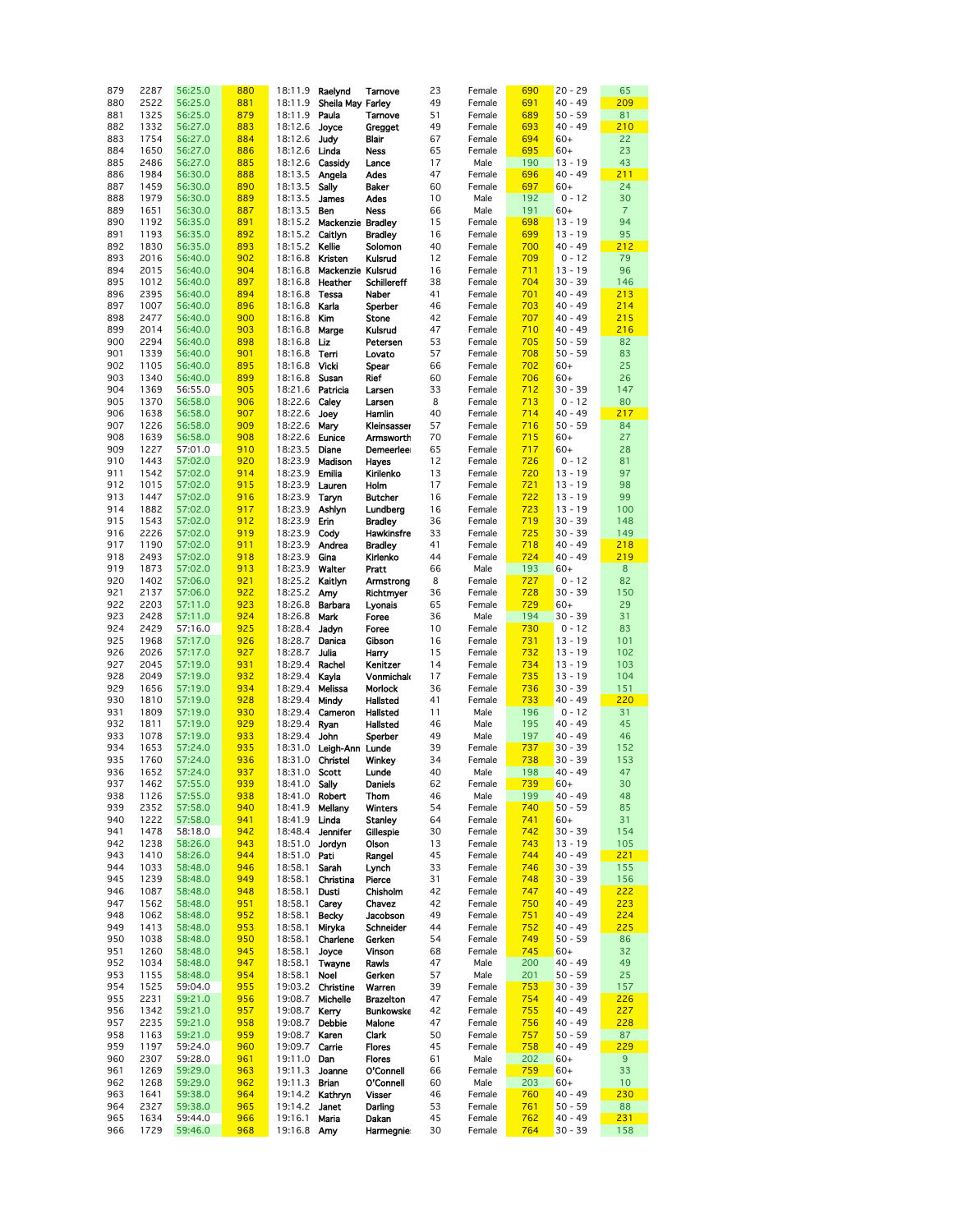| 967  | 1085 | 59:46.0 | 967 | 19:16.8               | Denise            | Thom              | 44 | Female | 763  | $40 - 49$ | 232 |
|------|------|---------|-----|-----------------------|-------------------|-------------------|----|--------|------|-----------|-----|
| 968  | 1198 | 59:46.0 | 969 | 19:16.8               | Bobbi             | <b>Brooks</b>     | 40 | Female | 765  | 40 - 49   | 233 |
|      |      |         |     |                       |                   |                   |    |        |      |           |     |
| 969  | 1804 | 59:47.0 | 970 | 19:17.1               | Trevor            | Munson            | 23 | Male   | 204  | $20 - 29$ | 13  |
| 970  | 2001 | 59:53.0 | 973 | 19:19.0               | Kristen           | Bagnell           | 28 | Female | 767  | $20 - 29$ | 66  |
| 971  | 1144 | 59:53.0 | 971 | 19:19.0               | Karen             | Scarry            | 46 | Female | 766  | $40 - 49$ | 234 |
| 972  | 1189 | 59:53.0 | 972 | 19:19.0               | Daniel            | Scarry            | 11 | Male   | 205  | $0 - 12$  | 32  |
| 973  | 1666 | 59:56.0 | 975 | 19:20.0               | <b>Breanna</b>    | Lyonais           | 30 | Female | 768  | $30 - 39$ | 159 |
| 974  | 2002 | 59:56.0 | 974 | 19:20.0               | Mark              | Gerken            | 28 | Male   | 206  | $20 - 29$ | 14  |
| 975  | 1667 | 59:56.0 | 976 | 19:20.0               | James Jr          | Pelletier         | 35 | Male   | 207  | $30 - 39$ | 32  |
|      |      |         |     |                       |                   |                   |    |        |      |           |     |
| 976  | 2467 | 59:57.0 | 978 | 19:20.3               | <b>Brittney</b>   | Boyer             | 25 | Female | 770  | $20 - 29$ | 67  |
| 977  | 1636 | 59:57.0 | 979 | 19:20.3               | Kim               | Zerr              | 48 | Female | 771  | $40 - 49$ | 235 |
| 978  | 1149 | 59:57.0 | 977 | 19:20.3               | Pam               | Soushek           | 71 | Female | 769  | $60+$     | 34  |
| 979  | 2310 | 00:00.0 | 978 | no time               | <b>Hailey</b>     | Guinn             | 10 | Female | 772  | $0 - 12$  | 84  |
| 980  | 2037 | 00:00.0 | 978 | no time               | Megan             | Winterlich        | 6  | Female | 778  | $0 - 12$  | 84  |
| 981  | 1211 | 00:00.0 | 978 | no time               | Lauren            | Mackie            | 11 | Female | 813  | $0 - 12$  | 84  |
| 982  | 2241 | 00:00.0 | 978 | no time               | Alexis            | Caplan            | 10 | Female | 854  | $0 - 12$  | 84  |
| 983  | 2022 | 00:00.0 | 978 | no time               | Gabriela          | Strong            | 8  | Female | 860  | $0 - 12$  | 84  |
|      |      |         |     |                       |                   |                   |    |        |      |           |     |
| 984  | 2106 | 00:00.0 | 978 | no time               | Ashlynn           | Minear            | 8  | Female | 861  | $0 - 12$  | 84  |
| 985  | 1415 | 00:00.0 | 978 | no time               | Elyse             | Daley             | 11 | Female | 864  | $0 - 12$  | 84  |
| 986  | 1622 | 00:00.0 | 978 | no time               | <b>Hailey</b>     | Assink            | 10 | Female | 868  | $0 - 12$  | 84  |
| 987  | 2549 | 00:00.0 | 978 | no time               | Madison           | Drummend          | 11 | Female | 872  | $0 - 12$  | 84  |
| 988  | 2545 | 00:00.0 | 978 | no time               | MaKenna           | Drummend          | 8  | Female | 1023 | $0 - 12$  | 84  |
| 989  | 2079 | 00:00.0 | 978 | no time               | Kaitlyn           | <b>Behrendt</b>   | 13 | Female | 786  | $13 - 19$ | 106 |
| 990  | 2567 | 00:00.0 | 978 | no time               | Sydney            | <b>Barnes</b>     | 13 | Female | 787  | $13 - 19$ | 106 |
| 991  | 1208 | 00:00.0 | 978 | no time               | Taylor            | Goode             | 15 | Female | 789  | $13 - 19$ | 106 |
|      |      |         |     |                       |                   |                   |    |        |      |           |     |
| 992  | 2252 | 00:00.0 | 978 | no time               | Erin              | Horn              | 16 | Female | 791  | $13 - 19$ | 106 |
| 993  | 2253 | 00:00.0 | 978 | no time               | Alison            | Horn              | 14 | Female | 792  | $13 - 19$ | 106 |
| 994  | 1570 | 00:00.0 | 978 | no time               | Melissa           | Orstad            | 13 | Female | 818  | $13 - 19$ | 106 |
| 995  | 2512 | 00:00.0 | 978 | no time               | Hannah            | Christian         | 13 | Female | 826  | $13 - 19$ | 106 |
| 996  | 1815 | 00:00.0 | 978 | no time               | <b>Emily</b>      | Johnson           | 13 | Female | 827  | $13 - 19$ | 106 |
| 997  | 2306 | 00:00.0 | 978 | no time               | Olivia            | <b>Halbert</b>    | 14 | Female | 846  | $13 - 19$ | 106 |
| 998  | 1770 | 00:00.0 | 978 | no time               | Hailie            | Mazick            | 16 | Female | 847  | $13 - 19$ | 106 |
| 999  | 2054 | 00:00.0 | 978 | no time               | <b>Brooke</b>     | <b>Bailey</b>     | 15 | Female | 848  | $13 - 19$ | 106 |
|      |      |         |     |                       |                   |                   |    |        |      |           |     |
| 1000 | 1124 | 00:00.0 | 978 | no time               | Mackenzie Thom    |                   | 16 | Female | 915  | $13 - 19$ | 106 |
| 1001 | 1861 | 00:00.0 | 978 | no time               | Tiffany           | Miller            | 14 | Female | 931  | $13 - 19$ | 106 |
| 1002 | 2237 | 00:00.0 | 978 | no time               | Emma              | Hitt              | 13 | Female | 934  | $13 - 19$ | 106 |
| 1003 | 1401 | 00:00.0 | 978 | no time               | <b>Haley</b>      | Armstrong         | 13 | Female | 935  | $13 - 19$ | 106 |
| 1004 | 2377 | 00:00.0 | 978 | no time               | Alex              | Vitellaro         | 15 | Female | 968  | $13 - 19$ | 106 |
| 1005 | 1456 | 00:00.0 | 978 | no time               | Natalie           | Mocquet           | 16 | Female | 982  | $13 - 19$ | 106 |
| 1006 | 2205 | 00:00.0 | 978 | no time               | <b>Haley</b>      | Holmberg          | 13 | Female | 987  | $13 - 19$ | 106 |
| 1007 | 1790 | 00:00.0 | 978 | no time               | Krystina          | Zerr              | 22 | Female | 773  | 20 - 29   | 68  |
| 1008 | 1771 | 00:00.0 | 978 |                       | Jessica           | Kavran            | 27 | Female | 775  | $20 - 29$ | 68  |
|      |      |         |     | no time               |                   |                   |    |        |      |           |     |
| 1009 | 2076 | 00:00.0 | 978 | no time               | Samantha Loen     |                   | 24 | Female | 804  | $20 - 29$ | 68  |
| 1010 | 2326 | 00:00.0 | 978 | no time               | Diane             | Shaffer           | 27 | Female | 806  | $20 - 29$ | 68  |
| 1011 | 1761 | 00:00.0 | 978 | no time               | Alexandra Gilbert |                   | 23 | Female | 808  | 20 - 29   | 68  |
| 1012 | 1374 | 00:00.0 | 978 | no time               | Amy               | Lichtenber        | 28 | Female | 829  | $20 - 29$ | 68  |
| 1013 | 2403 | 00:00.0 | 978 | no time               | Traci             | DeGrenier         | 26 | Female | 832  | $20 - 29$ | 68  |
| 1014 | 2406 | 00:00.0 | 978 | no time               | Sara              | Nelson            | 25 | Female | 833  | 20 - 29   | 68  |
| 1015 | 2558 | 00:00.0 | 978 | no time               | Dalynn            | Jones             | 26 | Female | 834  | $20 - 29$ | 68  |
| 1016 | 2407 | 00:00.0 | 978 | no time               | Cameron           | Lichtenber        | 25 | Female | 835  | 20 - 29   | 68  |
|      |      |         | 978 |                       |                   |                   | 29 |        |      | $20 - 29$ |     |
| 1017 | 2025 | 00:00.0 |     | no time               | Solimar           | Cintron           |    | Female | 855  |           | 68  |
| 1018 | 2548 | 00:00.0 | 978 | no time               | Amber             | <b>Rittenhous</b> | 28 | Female | 871  | $20 - 29$ | 68  |
| 1019 | 1251 | 00:00.0 | 978 | no time               | Erica             | Lucca             | 28 | Female | 925  | $20 - 29$ | 68  |
| 1020 | 2343 | 00:00.0 | 978 | no time               | Leigha            | Graham            | 26 | Female | 948  | $20 - 29$ | 68  |
| 1021 | 1863 | 00:00.0 | 978 | no time               | Amanda            | Zasio             | 28 | Female | 1002 | $20 - 29$ | 68  |
| 1022 | 2516 | 00:00.0 | 978 | no time               | Alyse             | Henkel            | 21 | Female | 1017 | 20 - 29   | 68  |
| 1023 | 2518 | 00:00.0 | 978 | no time               | Kaitlin           | Henkel            | 21 | Female | 1019 | $20 - 29$ | 68  |
| 1024 | 2034 | 00:00.0 | 978 | no time Emily         |                   | Winterlich        | 38 | Female | 777  | $30 - 39$ | 160 |
| 1025 | 1938 | 00:00.0 | 978 | no time               | Nikki             | Rubino            | 32 | Female | 788  | $30 - 39$ | 160 |
|      | 2172 | 00:00.0 | 978 | no time <b>Angela</b> |                   |                   | 39 |        | 795  | $30 - 39$ | 160 |
| 1026 |      |         |     |                       |                   | Mckenzie          |    | Female |      |           |     |
| 1027 | 1258 | 00:00.0 | 978 | no time               | Reyna             | <b>Standifer</b>  | 35 | Female | 796  | $30 - 39$ | 160 |
| 1028 | 2263 | 00:00.0 | 978 | no time               | Michelle          | Walk              | 34 | Female | 798  | $30 - 39$ | 160 |
| 1029 | 1598 | 00:00.0 | 978 | no time               | Bri               | Caldara           | 33 | Female | 802  | $30 - 39$ | 160 |
| 1030 | 1102 | 00:00.0 | 978 | no time               | Angela            | Bolin             | 30 | Female | 805  | $30 - 39$ | 160 |
| 1031 | 1112 | 00:00.0 | 978 | no time               | Amy               | Kerby             | 32 | Female | 807  | $30 - 39$ | 160 |
| 1032 | 1111 | 00:00.0 | 978 | no time               | Allison           | Holen             | 30 | Female | 810  | $30 - 39$ | 160 |
| 1033 | 1826 | 00:00.0 | 978 | no time               | Martha            | Koch              | 33 | Female | 822  | $30 - 39$ | 160 |
| 1034 | 1793 | 00:00.0 | 978 | no time               | Erika             | <b>Robidoux</b>   | 32 | Female | 823  | $30 - 39$ | 160 |
| 1035 | 2108 | 00:00.0 | 978 | no time               | Angela            | <b>Seitz</b>      | 34 | Female | 824  | $30 - 39$ | 160 |
| 1036 | 1200 | 00:00.0 | 978 | no time               | Emily             | Milam             | 31 | Female | 843  | 30 - 39   | 160 |
|      |      |         |     |                       |                   |                   |    |        |      |           |     |
| 1037 | 2582 | 00:00.0 | 978 | no time               | Veronica          | Alba              | 31 | Female | 849  | $30 - 39$ | 160 |
| 1038 | 1693 | 00:00.0 | 978 | no time               | Elisa             | Arauz             | 32 | Female | 852  | $30 - 39$ | 160 |
| 1039 | 2171 | 00:00.0 | 978 | no time               | Danica            | Corwin            | 31 | Female | 856  | 30 - 39   | 160 |
| 1040 | 2254 | 00:00.0 | 978 | no time               | Angela            | Hoskyn            | 32 | Female | 857  | $30 - 39$ | 160 |
| 1041 | 2129 | 00:00.0 | 978 | no time               | Kati              | <b>Forsell</b>    | 35 | Female | 858  | $30 - 39$ | 160 |
| 1042 | 1088 | 00:00.0 | 978 | no time               | llianette         | Strong            | 34 | Female | 859  | $30 - 39$ | 160 |
| 1043 | 1621 | 00:00.0 | 978 | no time               | Kristin           | Chapple           | 39 | Female | 867  | $30 - 39$ | 160 |
| 1044 | 2546 | 00:00.0 | 978 | no time               | Angle             | Drummend          | 37 | Female | 874  | $30 - 39$ | 160 |
| 1045 | 1589 | 00:00.0 | 978 | no time               | Melissa           | Oswald            | 35 | Female | 896  | $30 - 39$ | 160 |
|      |      |         |     |                       |                   |                   |    |        |      |           |     |
| 1046 | 1210 | 00:00.0 | 978 | no time               | Nicole            | Mackie            | 39 | Female | 901  | $30 - 39$ | 160 |
| 1047 | 2569 | 00:00.0 | 978 | no time               | Janelle           | Portmann          | 37 | Female | 905  | $30 - 39$ | 160 |
| 1048 | 1505 | 00:00.0 | 978 | no time               | Heather           | Gillespie         | 38 | Female | 906  | $30 - 39$ | 160 |
| 1049 | 1700 | 00:00.0 | 978 | no time               | Leigh             | Miller            | 37 | Female | 916  | $30 - 39$ | 160 |
| 1050 | 2427 | 00:00.0 | 978 | no time               | Julie             | Foree             | 39 | Female | 919  | $30 - 39$ | 160 |
| 1051 | 2234 | 00:00.0 | 978 | no time               | Michelle          | Thompsen          | 39 | Female | 926  | $30 - 39$ | 160 |
| 1052 | 1461 | 00:00.0 | 978 | no time               | Raelyn            | Chapman           | 34 | Female | 927  | $30 - 39$ | 160 |
| 1053 | 2581 | 00:00.0 | 978 | no time               | Rachel            | Mayfield          | 36 | Female | 936  | $30 - 39$ | 160 |
|      | 1399 | 00:00.0 |     |                       | Rikki             | Stenson           |    |        | 938  | $30 - 39$ | 160 |
| 1054 |      |         | 978 | no time               |                   |                   | 31 | Female |      |           |     |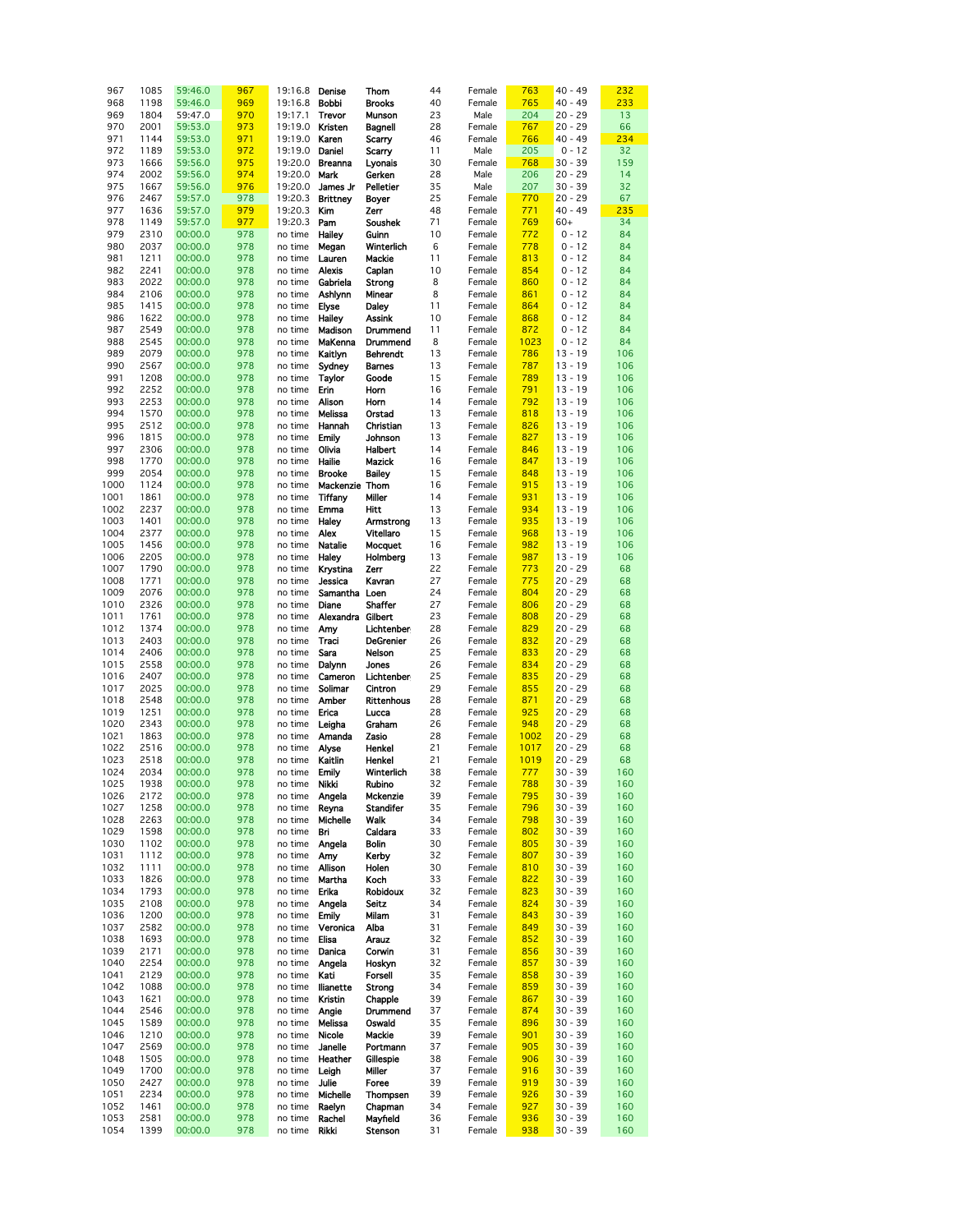| 1055 | 1252 | 00:00.0 | 978 | no time | Amy                | Storch           | 34 | Female | 943  | $30 - 39$ | 160 |
|------|------|---------|-----|---------|--------------------|------------------|----|--------|------|-----------|-----|
|      |      |         |     |         |                    |                  |    |        |      |           |     |
| 1056 | 1185 | 00:00.0 | 978 | no time | Tara               | Warburton        | 32 | Female | 946  | $30 - 39$ | 160 |
| 1057 | 2302 | 00:00.0 | 978 | no time | Sana               | Parsian          | 31 | Female | 963  | $30 - 39$ | 160 |
| 1058 | 1833 | 00:00.0 | 978 | no time |                    | Miller           | 36 | Female | 964  | $30 - 39$ | 160 |
|      |      |         |     |         | Megan              |                  |    |        |      |           |     |
| 1059 | 1311 | 00:00.0 | 978 | no time | Phuong             | Truong           | 38 | Female | 965  | $30 - 39$ | 160 |
| 1060 | 2364 | 00:00.0 | 978 | no time | Olena              | Nyzhnykev        | 35 | Female | 985  | $30 - 39$ | 160 |
|      |      |         |     |         |                    |                  |    |        |      |           |     |
| 1061 | 2261 | 00:00.0 | 978 | no time | Amanda             | <b>Broadbent</b> | 34 | Female | 992  | $30 - 39$ | 160 |
| 1062 | 1877 | 00:00.0 | 978 | no time | Ashley             | Bell             | 33 | Female | 1003 | $30 - 39$ | 160 |
| 1063 | 1513 | 00:00.0 | 978 | no time | Shannon            | Hoskovec         | 35 | Female | 1015 | $30 - 39$ | 160 |
|      |      |         |     |         |                    |                  |    |        |      |           |     |
| 1064 | 1512 | 00:00.0 | 978 | no time | Angela             | Casida           | 35 | Female | 1016 | $30 - 39$ | 160 |
| 1065 | 1635 | 00:00.0 | 978 | no time | Julie              | Guinn            | 42 | Female | 774  | $40 - 49$ | 236 |
|      |      |         |     |         |                    |                  |    |        |      |           |     |
| 1066 | 1390 | 00:00.0 | 978 | no time | Tracy              | Pavone           | 48 | Female | 779  | 40 - 49   | 236 |
| 1067 | 1392 | 00:00.0 | 978 | no time | Kathi              | Turner           | 49 | Female | 782  | $40 - 49$ | 236 |
|      |      |         |     |         |                    |                  |    | Female |      |           |     |
| 1068 | 1147 | 00:00.0 | 978 | no time | Amy                | Torrens          | 46 |        | 783  | $40 - 49$ | 236 |
| 1069 | 2369 | 00:00.0 | 978 | no time | Susan              | Paganelli        | 46 | Female | 784  | $40 - 49$ | 236 |
| 1070 | 1142 | 00:00.0 | 978 | no time | Colleen            | Herold           | 44 | Female | 785  | $40 - 49$ | 236 |
|      |      |         |     |         |                    |                  |    |        |      |           |     |
| 1071 | 1207 | 00:00.0 | 978 | no time | Spring             | Goode            | 43 | Female | 790  | 40 - 49   | 236 |
| 1072 | 2058 | 00:00.0 | 978 | no time | Kehaunani Bracken  |                  | 43 | Female | 797  | 40 - 49   | 236 |
| 1073 | 2098 | 00:00.0 | 978 | no time | Valerie            | Epperson         | 48 | Female | 799  | $40 - 49$ | 236 |
|      |      |         |     |         |                    |                  |    |        |      |           |     |
| 1074 | 2583 | 00:00.0 | 978 | no time | Cheryl             | Saverud          | 45 | Female | 800  | $40 - 49$ | 236 |
| 1075 | 2584 | 00:00.0 | 978 | no time | <b>Stacie</b>      | Smith            | 42 | Female | 801  | 40 - 49   | 236 |
| 1076 | 1315 | 00:00.0 | 978 | no time | Teresa             |                  | 47 | Female | 812  | 40 - 49   | 236 |
|      |      |         |     |         |                    | Mjelde           |    |        |      |           |     |
| 1077 | 2485 | 00:00.0 | 978 | no time | Kasandra           | Ferguson         | 45 | Female | 814  | 40 - 49   | 236 |
| 1078 | 1195 | 00:00.0 | 978 | no time | <b>Natalie</b>     | Oosterhof        | 48 | Female | 815  | 40 - 49   | 236 |
|      |      |         |     |         |                    |                  |    |        |      |           |     |
| 1079 | 1568 | 00:00.0 | 978 | no time | Kristin            | Orstad           | 45 | Female | 816  | 40 - 49   | 236 |
| 1080 | 2502 | 00:00.0 | 978 | no time | Kathy              | Gendreau         | 45 | Female | 817  | $40 - 49$ | 236 |
| 1081 | 2503 | 00:00.0 | 978 | no time | Valerie            | Lee              | 44 | Female | 819  | $40 - 49$ | 236 |
|      |      |         |     |         |                    |                  |    |        |      |           |     |
| 1082 | 2577 | 00:00.0 | 978 | no time | Cynthia            | Mays             | 40 | Female | 820  | $40 - 49$ | 236 |
| 1083 | 1243 | 00:00.0 | 978 | no time | Karie              | Williams         | 45 | Female | 830  | 40 - 49   | 236 |
| 1084 | 2193 |         | 978 | no time |                    |                  | 48 | Female | 836  | 40 - 49   | 236 |
|      |      | 00:00.0 |     |         | Bhavna             | Mcgowan          |    |        |      |           |     |
| 1085 | 1345 | 00:00.0 | 978 | no time | Maggie             | Liming           | 45 | Female | 838  | $40 - 49$ | 236 |
| 1086 | 2213 | 00:00.0 | 978 | no time | Sandra             | Collins          | 45 | Female | 839  | $40 - 49$ | 236 |
|      |      |         |     |         |                    |                  |    |        |      |           |     |
| 1087 | 1059 | 00:00.0 | 978 | no time | Tami               | Hollins          | 45 | Female | 840  | $40 - 49$ | 236 |
| 1088 | 2465 | 00:00.0 | 978 | no time | Treena             | Fritsch          | 43 | Female | 841  | 40 - 49   | 236 |
| 1089 | 1807 | 00:00.0 | 978 | no time | Lori               | Payne            | 44 | Female | 844  | 40 - 49   | 236 |
|      |      |         |     |         |                    |                  |    |        |      |           |     |
| 1090 | 1814 | 00:00.0 | 978 | no time | Julie              | Johnson          | 46 | Female | 845  | $40 - 49$ | 236 |
| 1091 | 1632 | 00:00.0 | 978 | no time | Stephanie Kenitzer |                  | 47 | Female | 850  | 40 - 49   | 236 |
| 1092 | 1716 | 00:00.0 | 978 | no time | Veronica           | Santos           | 47 | Female | 851  | $40 - 49$ | 236 |
|      |      |         |     |         |                    |                  |    |        |      |           |     |
| 1093 | 1056 | 00:00.0 | 978 | no time | Shekeana           | Caplan           | 42 | Female | 853  | 40 - 49   | 236 |
| 1094 | 1842 | 00:00.0 | 978 | no time | Laura              | Richardson       | 40 | Female | 865  | $40 - 49$ | 236 |
| 1095 | 1745 |         | 978 |         |                    |                  | 40 |        | 866  | $40 - 49$ | 236 |
|      |      | 00:00.0 |     | no time | Tina               | Mcdonougl        |    | Female |      |           |     |
| 1096 | 1881 | 00:00.0 | 978 | no time | <b>Jennifer</b>    | Lundberg         | 41 | Female | 869  | 40 - 49   | 236 |
| 1097 | 1446 | 00:00.0 | 978 | no time | Rachel             | <b>Butcher</b>   | 43 | Female | 870  | 40 - 49   | 236 |
|      |      |         |     |         |                    |                  |    |        |      |           |     |
| 1098 | 1489 | 00:00.0 | 978 | no time | Jane               | Scott            | 43 | Female | 875  | 40 - 49   | 236 |
| 1099 | 1490 | 00:00.0 | 978 | no time | Sheryl             | Hughey           | 48 | Female | 876  | $40 - 49$ | 236 |
| 1100 | 1670 | 00:00.0 | 978 | no time | Christina          | Delia            | 41 | Female | 877  | 40 - 49   | 236 |
|      |      |         |     |         |                    |                  |    |        |      |           |     |
| 1101 | 1445 | 00:00.0 | 978 | no time | Christine          | Anderson         | 41 | Female | 883  | 40 - 49   | 236 |
| 1102 | 1010 | 00:00.0 | 978 | no time | Carrie             | Morrissey        | 40 | Female | 884  | 40 - 49   | 236 |
| 1103 | 1318 | 00:00.0 | 978 | no time | <b>Emmee</b>       | Michler          | 41 | Female | 888  | 40 - 49   | 236 |
|      |      |         |     |         |                    |                  |    |        |      |           |     |
| 1104 | 1867 | 00:00.0 | 978 | no time | Ellen              | Sklanka          | 41 | Female | 889  | 40 - 49   | 236 |
| 1105 | 2443 | 00:00.0 | 978 | no time | Leah               | Robinson         | 45 | Female | 899  | $40 - 49$ | 236 |
| 1106 | 2275 | 00:00.0 | 978 | no time | Mary               | Peterson         | 49 | Female | 902  | $40 - 49$ | 236 |
|      |      |         |     |         |                    |                  |    |        |      |           |     |
| 1107 | 2411 | 00:00.0 | 978 | no time | Kathleen           | Eisele           | 49 | Female | 903  | $40 - 49$ | 236 |
| 1108 | 2162 | 00:00.0 | 978 | no time | Sherry             | Keith            | 46 | Female | 904  | 40 - 49   | 236 |
| 1109 | 2414 |         | 978 | no time | Tari               |                  | 46 | Female | 910  | 40 - 49   | 236 |
|      |      | 00:00.0 |     |         |                    | Sheffer          |    |        |      |           |     |
| 1110 | 1380 | 00:00.0 | 978 | no time | Joann              | Henry            | 43 | Female | 911  | $40 - 49$ | 236 |
| 1111 | 1407 | 00:00.0 | 978 | no time | Sarah              | Shepherd         | 40 | Female | 922  | 40 - 49   | 236 |
| 1112 | 2099 | 00:00.0 | 978 |         | Jeanna             |                  | 48 |        | 923  | $40 - 49$ | 236 |
|      |      |         |     | no time |                    | Erickson         |    | Female |      |           |     |
| 1113 | 2422 | 00:00.0 | 978 | no time | Jairee             | Ketchum          | 46 | Female | 933  | $40 - 49$ | 236 |
| 1114 | 2091 | 00:00.0 | 978 | no time | Jill               | Saldivar         | 42 | Female | 939  | $40 - 49$ | 236 |
| 1115 | 1005 | 00:00.0 | 978 | no time | Megan              | Sheridan         | 40 | Female | 940  | $40 - 49$ | 236 |
|      |      |         |     |         |                    |                  |    |        |      |           |     |
| 1116 | 2194 | 00:00.0 | 978 | no time | Leslie             | Donat            | 47 | Female | 944  | $40 - 49$ | 236 |
| 1117 | 2564 | 00:00.0 | 978 | no time | Shelly             | Gunn             | 46 | Female | 951  | $40 - 49$ | 236 |
| 1118 | 2031 | 00:00.0 | 978 | no time | Stacy              | Judd             | 41 | Female | 953  | 40 - 49   | 236 |
|      |      |         |     |         |                    |                  |    |        |      |           |     |
| 1119 | 1302 | 00:00.0 | 978 | no time | Tanya              | Suarez           | 40 | Female | 954  | $40 - 49$ | 236 |
| 1120 | 1438 | 00:00.0 | 978 | no time | Joy                | Trajano          | 40 | Female | 958  | 40 - 49   | 236 |
| 1121 | 1702 | 00:00.0 | 978 | no time | Carolyn            | Spieldenne       | 45 | Female | 961  | 40 - 49   | 236 |
|      |      |         |     |         |                    |                  |    |        |      |           |     |
| 1122 | 1849 | 00:00.0 | 978 | no time | Savannah           | Partridge        | 42 | Female | 962  | 40 - 49   | 236 |
| 1123 | 2374 | 00:00.0 | 978 | no time | Chris              | <b>Vitellaro</b> | 46 | Female | 967  | $40 - 49$ | 236 |
| 1124 | 1889 | 00:00.0 | 978 | no time | Melony             | Cannata          | 45 | Female | 971  | 40 - 49   | 236 |
|      |      |         |     |         |                    |                  |    |        |      |           |     |
| 1125 | 1548 | 00:00.0 | 978 | no time | Marion             | Lara             | 45 | Female | 974  | $40 - 49$ | 236 |
| 1126 | 2396 | 00:00.0 | 978 | no time | Melissa            | Whitt            | 42 | Female | 975  | $40 - 49$ | 236 |
| 1127 | 1285 | 00:00.0 | 978 | no time | Dixie              | Steinke          | 44 | Female | 979  | 40 - 49   | 236 |
|      |      |         |     |         |                    |                  |    |        |      |           |     |
| 1128 | 1521 | 00:00.0 | 978 | no time | Lorene             | Bennett          | 42 | Female | 980  | 40 - 49   | 236 |
| 1129 | 1663 | 00:00.0 | 978 | no time | Susan              | Painter          | 41 | Female | 981  | 40 - 49   | 236 |
| 1130 | 1454 | 00:00.0 | 978 | no time | Lisa               | Crider           | 49 | Female | 983  | $40 - 49$ | 236 |
|      |      |         |     |         |                    |                  |    |        |      |           |     |
| 1131 | 2248 | 00:00.0 | 978 | no time | Colleen            | Raybell          | 42 | Female | 989  | 40 - 49   | 236 |
|      |      | 00:00.0 | 978 | no time | Meloni             | Dizon            | 41 | Female | 995  | 40 - 49   | 236 |
|      |      |         |     | no time | Toni               | Mccullough       | 40 | Female | 998  | 40 - 49   | 236 |
| 1132 | 1722 |         |     |         |                    |                  |    |        |      |           |     |
| 1133 | 1287 | 00:00.0 | 978 |         |                    |                  |    |        |      |           |     |
| 1134 | 1138 | 00:00.0 | 978 | no time | Keely              | <b>Meyers</b>    | 41 | Female | 999  | 40 - 49   | 236 |
| 1135 | 1215 | 00:00.0 | 978 | no time | Anne               | <b>Baker</b>     | 42 | Female | 1000 | 40 - 49   | 236 |
|      |      |         |     |         |                    |                  |    |        |      |           |     |
| 1136 | 2598 | 00:00.0 | 978 | no time | unknown            | Walker           | 40 | Female | 1004 | 40 - 49   | 236 |
| 1137 | 1879 | 00:00.0 | 978 | no time | Missy              | Moss             | 48 | Female | 1010 | 40 - 49   | 236 |
|      |      |         |     |         |                    |                  |    |        |      |           |     |
| 1138 | 2233 | 00:00.0 | 978 | no time | Шz                 | Pham             | 42 | Female | 1012 | 40 - 49   | 236 |
| 1139 | 2272 | 00:00.0 | 978 | no time | Shannen            | Wang             | 45 | Female | 1014 | 40 - 49   | 236 |
| 1140 | 1772 | 00:00.0 | 978 | no time | Laura              | Mills            | 53 | Female | 776  | $50 - 59$ | 89  |
| 1141 | 2187 | 00:00.0 | 978 | no time | Cathy              | Money            | 53 | Female | 780  | $50 - 59$ | 89  |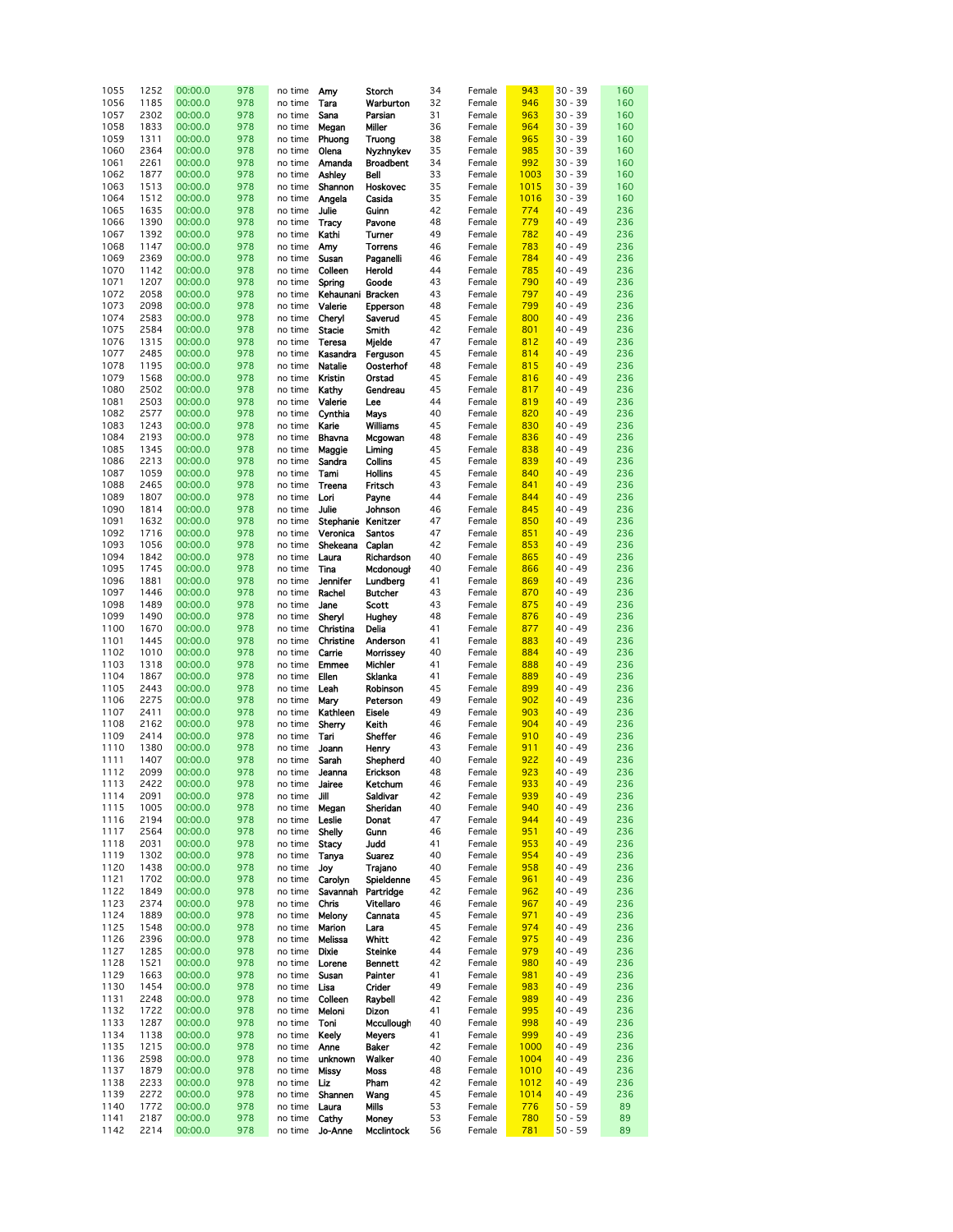| 1143 | 1303 | 00:00.0 | 978 | no time             | Carolyn       | Haun             | 57             | Female | 793  | $50 - 59$ | 89 |
|------|------|---------|-----|---------------------|---------------|------------------|----------------|--------|------|-----------|----|
| 1144 | 1314 | 00:00.0 | 978 | no time             | Myfa          | Mccann           | 51             | Female | 794  | $50 - 59$ | 89 |
| 1145 | 2249 | 00:00.0 | 978 | no time             | Dion          | Horn             | 50             | Female | 809  | $50 - 59$ | 89 |
|      |      |         |     |                     |               |                  |                |        |      |           |    |
| 1146 | 1791 | 00:00.0 | 978 | no time             | Rhonda        | Cardona          | 56             | Female | 821  | $50 - 59$ | 89 |
| 1147 | 1217 | 00:00.0 | 978 | no time             | Kim           | Lichtenben       | 51             | Female | 828  | $50 - 59$ | 89 |
| 1148 | 1244 | 00:00.0 | 978 | no time             | Kristin       | Richter          | 50             | Female | 831  | $50 - 59$ | 89 |
|      |      |         |     |                     |               |                  |                |        |      |           |    |
| 1149 | 1915 | 00:00.0 | 978 | no time             | Cheryl        | Peerenboor       | 55             | Female | 837  | $50 - 59$ | 89 |
| 1150 | 1242 | 00:00.0 | 978 | no time             | Alison        | Jenkins          | 52             | Female | 842  | $50 - 59$ | 89 |
| 1151 | 1027 | 00:00.0 | 978 | no time             | Valerie       | Westover         | 51             | Female | 878  | $50 - 59$ | 89 |
|      |      |         |     |                     |               |                  |                |        |      |           |    |
| 1152 | 1183 | 00:00.0 | 978 | no time             | Karen         | Warburton        | 59             | Female | 945  | $50 - 59$ | 89 |
| 1153 | 1250 | 00:00.0 | 978 | no time             | Cindy         | Storch           | 58             | Female | 947  | $50 - 59$ | 89 |
| 1154 | 2185 | 00:00.0 | 978 | no time             | Janet         | Hitt             | 58             | Female | 949  | $50 - 59$ | 89 |
|      |      |         |     |                     |               |                  |                |        |      |           |    |
| 1155 | 1687 | 00:00.0 | 978 | no time             | Kathy         | Larrabee         | 58             | Female | 950  | $50 - 59$ | 89 |
| 1156 | 1326 | 00:00.0 | 978 | no time             | Patricia      | Hammett          | 55             | Female | 956  | $50 - 59$ | 89 |
| 1157 | 2510 | 00:00.0 | 978 |                     | Lisa          | Larcher          | 50             | Female | 960  | $50 - 59$ | 89 |
|      |      |         |     | no time             |               |                  |                |        |      |           |    |
| 1158 | 1801 | 00:00.0 | 978 | no time             | Cathy         | Munson           | 59             | Female | 969  | $50 - 59$ | 89 |
| 1159 | 1918 | 00:00.0 | 978 | no time             | Susan         | Healow           | 52             | Female | 1006 | $50 - 59$ | 89 |
| 1160 | 1726 | 00:00.0 | 978 | no time             | Dana          | Sauer            | 53             | Female | 1009 | $50 - 59$ | 89 |
|      |      |         |     |                     |               |                  |                |        |      |           |    |
| 1161 | 1740 | 00:00.0 | 978 | no time             | Jayne         | Morvice          | 52             | Female | 1011 | $50 - 59$ | 89 |
| 1162 | 2517 | 00:00.0 | 978 | no time             | Tami          | Henkel           | 52             | Female | 1018 | $50 - 59$ | 89 |
| 1163 | 2519 | 00:00.0 | 978 | no time             | Denise        | Peterson         | 57             | Female | 1021 | $50 - 59$ | 89 |
|      |      |         |     |                     |               |                  |                |        |      |           |    |
| 1164 | 1338 | 00:00.0 | 978 | no time             | Karen         | Caldara          | 62             | Female | 803  | $60+$     | 35 |
| 1165 | 1313 | 00:00.0 | 978 | no time             | Jane          | Mjelde           | 62             | Female | 811  | $60+$     | 35 |
| 1166 | 1060 | 00:00.0 | 978 | no time             | Megan         | Barritt          | 66             | Female | 825  | $60+$     | 35 |
|      |      |         | 978 |                     |               |                  | 60             |        |      |           |    |
| 1167 | 1206 | 00:00.0 |     | no time             | Patrice       | <b>Hyink</b>     |                | Female | 862  | $60+$     | 35 |
| 1168 | 1199 | 00:00.0 | 978 | no time             | Judith        | Shoudy           | 69             | Female | 863  | $60+$     | 35 |
| 1169 | 2316 | 00:00.0 | 978 | no time             | Judi          | Cles             | 67             | Female | 898  | $60+$     | 35 |
| 1170 | 1919 | 00:00.0 | 978 | no time             | Diane         | Phillips         | 66             | Female | 900  | $60+$     | 35 |
|      |      |         |     |                     |               |                  |                |        |      |           |    |
| 1171 | 1506 | 00:00.0 | 978 | no time             | Janice        | Hildebrand       | 66             | Female | 909  | $60+$     | 35 |
| 1172 | 1400 | 00:00.0 | 978 | no time             | Bonnie        | Christian        | 63             | Female | 937  | $60+$     | 35 |
| 1173 | 1939 | 00:00.0 | 978 | no time             | Janie         | Mattison         | 60             | Female | 942  | $60+$     | 35 |
|      |      |         |     |                     |               |                  |                |        |      |           |    |
| 1174 | 2030 | 00:00.0 | 978 | no time             | Cheryl        | Nowacki          | 62             | Female | 952  | $60+$     | 35 |
| 1175 | 2466 | 00:00.0 | 978 | no time             | Phyllis       | Rockwood         | 61             | Female | 957  | $60+$     | 35 |
| 1176 | 1555 | 00:00.0 | 978 | no time             | Isabel        | Singh            | 63             | Female | 973  | $60+$     | 35 |
| 1177 | 2405 | 00:00.0 | 978 | no time             | Rita          | Partin           | 68             | Female | 978  | $60+$     | 35 |
| 1178 | 1586 | 00:00.0 | 978 | no time             | Joyce         | Lozier           | 66             | Female | 988  | $60+$     | 35 |
|      |      |         | 978 |                     |               |                  | 74             | Female |      | $60+$     | 35 |
| 1179 | 2538 | 00:00.0 |     | no time             | Pat           | Strom            |                |        | 997  |           |    |
| 1180 | 1423 | 00:00.0 | 978 | no time             | Josephine     | <b>Meyers</b>    | 72             | Female | 1001 | $60+$     | 35 |
| 1181 | 1270 | 00:00.0 | 978 | no time             | Janice        | Nelson           | 61             | Female | 1007 | $60+$     | 35 |
| 1182 | 2277 | 00:00.0 | 978 | no time             | Linda         | <b>Sollars</b>   | 64             | Female | 1008 | $60+$     | 35 |
| 1183 | 1856 | 00:00.0 | 978 | no time             | Viki          | Kychakoff        | 60             | Female | 1013 | $60+$     | 35 |
|      | 2520 |         | 978 |                     |               | Eide             | 78             |        | 1020 |           | 55 |
| 1184 |      | 00:00.0 |     | no time             | Carole        |                  |                | Female |      | $60+$     |    |
| 1185 | 1209 | 00:00.0 | 978 | no time             | Nathan        | Goode            | 8              | Male   | 208  | 0 - 12    | 33 |
| 1186 | 2459 | 00:00.0 | 978 | no time             | David         | Walk III         | $\overline{7}$ | Male   | 209  | $0 - 12$  | 33 |
| 1187 | 1115 | 00:00.0 | 978 | no time             | Tristan       | Kerby            | 5              | Male   | 212  | $0 - 12$  | 33 |
| 1188 | 1116 | 00:00.0 | 978 | no time             | Liam          | Kerby            | 3              | Male   | 214  | $0 - 12$  | 33 |
|      |      |         |     |                     |               |                  |                |        |      |           |    |
| 1189 | 2435 | 00:00.0 | 978 | no time             | Cohen         | Storch           | 7              | Male   | 224  | $0 - 12$  | 33 |
| 1190 | 2376 | 00:00.0 | 978 | no time             | Nathan        | Vitellaro        | 8              | Male   | 238  | 0 - 12    | 33 |
| 1191 | 2591 | 00:00.0 | 978 | no time             | Kole          | Bennett          | 7              | Male   | 246  | $0 - 12$  | 33 |
| 1192 | 1618 | 00:00.0 | 978 | no time             | Jermaine      | <b>Hollins</b>   | 13             | Male   | 216  | $13 - 19$ | 44 |
| 1193 | 1619 | 00:00.0 | 978 |                     | Jordan        | <b>Hollins</b>   | 14             |        | 217  | $13 - 19$ | 44 |
|      |      |         |     | no time             |               |                  |                | Male   |      |           |    |
| 1194 | 1605 | 00:00.0 | 978 | no time             | Jayden        | Koloski          | 17             | Male   | 222  | $13 - 19$ | 44 |
| 1195 | 2595 | 00:00.0 | 978 | no time             | Austin        | Gider            | 17             | Male   | 241  | $13 - 19$ | 44 |
| 1196 | 2404 | 00:00.0 | 978 | no time             | Billy         | <b>DeGrenier</b> | 26             | Male   | 215  | $20 - 29$ | 15 |
|      |      | 00:00.0 |     |                     |               |                  |                |        | 220  |           | 15 |
| 1197 | 2547 |         | 978 | no time             | Tunstin       | Vance            | 23             | Male   |      | $20 - 29$ |    |
| 1198 | 1171 | 00:00.0 | 978 | no time             | Aaron         | Voigt            | 27             | Male   | 234  | $20 - 29$ | 15 |
| 1199 | 2458 | 00:00.0 | 978 | no time             | David         | Walk             | 34             | Male   | 210  | $30 - 39$ | 33 |
| 1200 | 1114 | 00:00.0 | 978 | no time             | William       | Kerby            | 32             | Male   | 213  | $30 - 39$ | 33 |
|      |      |         |     |                     |               |                  |                |        |      |           |    |
| 1201 | 2559 | 00:00.0 | 978 | no time             | Will          | Lucca            | 33             | Male   | 225  | $30 - 39$ | 33 |
| 1202 | 1460 | 00:00.0 | 978 | no time <b>John</b> |               | Chapman          | 35             | Male   | 228  | $30 - 39$ | 33 |
| 1203 | 1186 | 00:00.0 | 978 | no time             | Ethan         | Schwaber         | 31             | Male   | 230  | $30 - 39$ | 33 |
| 1204 | 1253 | 00:00.0 | 978 | no time             | Todd          | Storch           | 33             | Male   | 231  | $30 - 39$ | 33 |
| 1205 | 1527 | 00:00.0 | 978 | no time             | Brandon       | Schurr           | 33             | Male   | 245  | $30 - 39$ | 33 |
| 1206 | 1063 | 00:00.0 |     |                     |               |                  | 49             |        |      |           |    |
|      |      |         | 978 | no time             | Jon           | Jacobson         |                | Male   | 211  | $40 - 49$ | 50 |
| 1207 | 1234 | 00:00.0 | 978 | no time             | Ross          | Wagers           | 41             | Male   | 218  | $40 - 49$ | 50 |
| 1208 | 1880 | 00:00.0 | 978 | no time             | Vince         | Sabado           | 44             | Male   | 219  | $40 - 49$ | 50 |
| 1209 | 2197 | 00:00.0 | 978 | no time             | Sharon        | Wright           | 47             | Male   | 221  | $40 - 49$ | 50 |
| 1210 | 1563 | 00:00.0 | 978 | no time             | Davey         | Chavez           | 45             | Male   | 223  | $40 - 49$ | 50 |
| 1211 |      |         |     |                     |               | Thompsen         |                |        |      | $40 - 49$ |    |
|      | 2536 | 00:00.0 | 978 | no time             | Ron           |                  | 46             | Male   | 227  |           | 50 |
| 1212 | 1006 | 00:00.0 | 978 | no time             | Steven        | Taylor           | 43             | Male   | 229  | $40 - 49$ | 50 |
| 1213 | 2238 | 00:00.0 | 978 | no time             | Tim           | Barney           | 46             | Male   | 236  | $40 - 49$ | 50 |
| 1214 | 1455 | 00:00.0 | 978 | no time             | Shawn         | Crider           | 45             | Male   | 240  | $40 - 49$ | 50 |
| 1215 | 2492 | 00:00.0 | 978 | no time             | <b>Robert</b> | Dorris           | 52             | Male   | 239  | $50 - 59$ | 26 |
|      |      |         |     |                     |               |                  |                |        | 242  |           |    |
| 1216 | 2204 | 00:00.0 | 978 | no time             | Eric          | Holmberg         | 51             | Male   |      | $50 - 59$ | 26 |
| 1217 | 1254 | 00:00.0 | 978 | no time             | Arnold        | Storch           | 63             | Male   | 226  | $60+$     | 11 |
| 1218 | 2186 | 00:00.0 | 978 | no time             | Mike          | Irons            | 67             | Male   | 232  | $60+$     | 11 |
| 1219 | 1265 | 00:00.0 | 978 | no time             | Ed            | Denmark          | 60             | Male   | 233  | $60+$     | 11 |
| 1220 | 2273 | 00:00.0 | 978 | no time             | James         | Rockwood         | 65             | Male   | 235  | $60+$     | 11 |
| 1221 | 2586 | 00:00.0 | 978 | no time             | Paul          | <b>Skones</b>    | 62             | Male   | 237  | $60+$     | 11 |
|      |      |         |     |                     |               |                  |                |        |      |           |    |
| 1222 | 1587 | 00:00.0 | 978 | no time             | John          | Lozier           | 66             | Male   | 243  | $60+$     | 11 |
| 1223 | 1755 | 00:00.0 | 978 | no time             | Mike          | Blair            | 66             | Male   | 244  | $60+$     | 11 |
| 1224 | 2550 | 00:00.0 | 978 | no time             | Hannah        | Drummend         | 11             | Female | 873  | 0 - 12    | 84 |
| 1225 | 1317 | 00:00.0 | 978 | no time             | Ava           | Michler          | 8              | Female | 879  | $0 - 12$  | 84 |
| 1226 | 1014 | 00:00.0 | 978 | no time             | Shea          | Morrissey        | 5              | Female | 880  | $0 - 12$  | 84 |
| 1227 | 1319 | 00:00.0 | 978 | no time             | Sophia        | Hafner           | 8              | Female | 881  | 0 - 12    | 84 |
|      |      |         |     |                     |               |                  |                |        |      |           |    |
| 1228 | 1444 | 00:00.0 | 978 | no time             | Hannah        | Anderson         | 8              | Female | 882  | $0 - 12$  | 84 |
| 1229 | 1865 | 00:00.0 | 978 | no time             | Marin         | Sklanka          | 8              | Female | 885  | 0 - 12    | 84 |
| 1230 | 1011 | 00:00.0 | 978 | no time Mia         |               | Morrissey        | 8              | Female | 886  | $0 - 12$  | 84 |